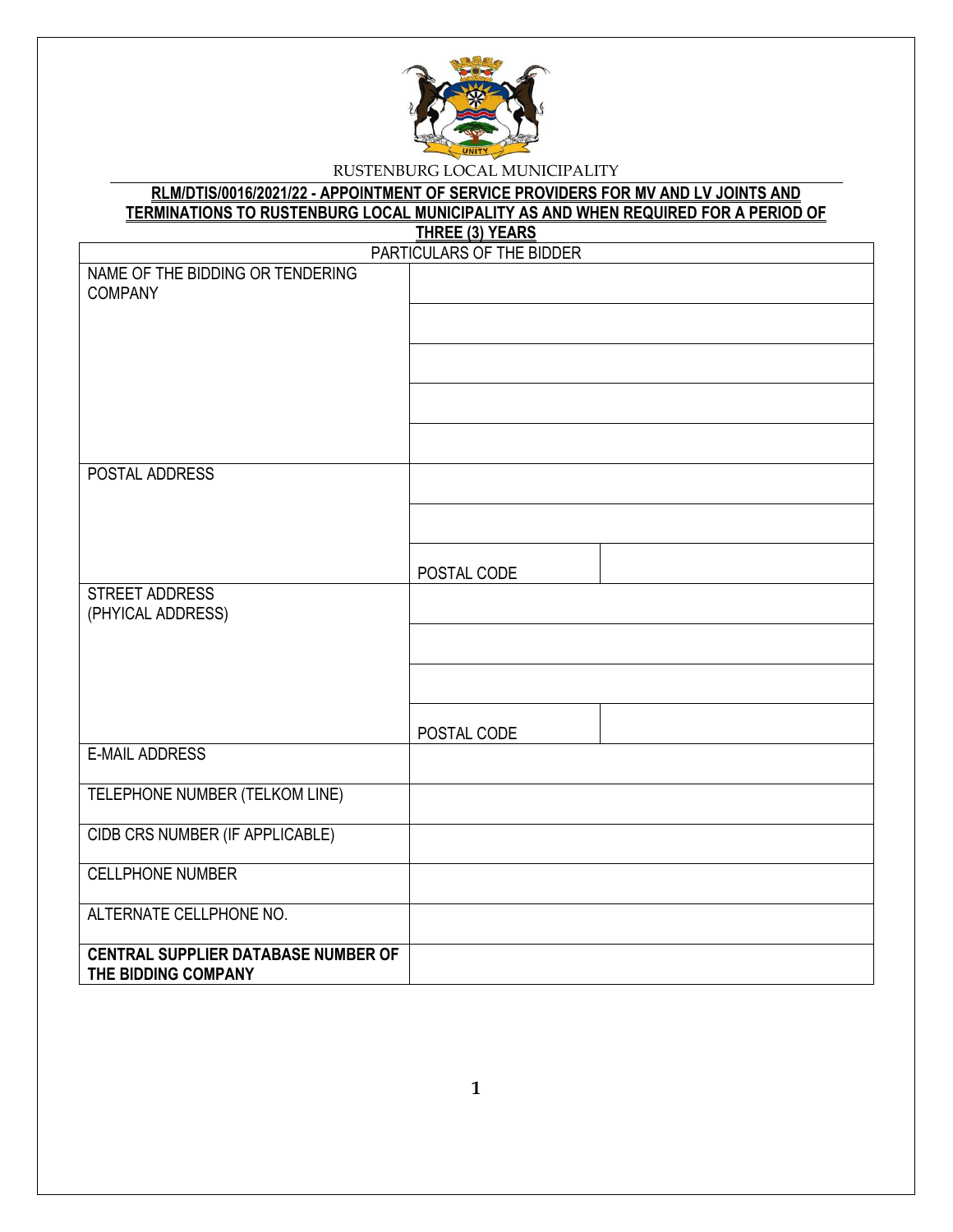

**RLM/DTIS/0016/2021/22 - APPOINTMENT OF SERVICE PROVIDERS FOR MV AND LV JOINTS AND TERMINATIONS TO RUSTENBURG LOCAL MUNICIPALITY AS AND WHEN REQUIRED FOR A PERIOD OF THREE (3) YEARS**

**INDEX/TABLE OF CONTENTS**

| <b>DOCUMENT NAME</b><br><b>ABBREVIATION</b> | <b>DOCUMENT NAME/DESCRIPTION</b>                                      |  |
|---------------------------------------------|-----------------------------------------------------------------------|--|
| <b>TS</b>                                   | <b>TENDERING CONDITIONS</b>                                           |  |
|                                             |                                                                       |  |
| $AE(\overline{DP})$                         | <b>ADMINISTRATIVE EVALUATION (DOCUMENT COMPLETION)</b>                |  |
|                                             |                                                                       |  |
| MBD <sub>1</sub>                            | ADMINISTRATIVE EVALUATION (ATTACHMENT OF MANDATORY DOCUMENTS)         |  |
|                                             |                                                                       |  |
| <b>DTA</b>                                  | <b>DOCUMENT TENDER ADVERT</b>                                         |  |
|                                             |                                                                       |  |
| MBD <sub>1</sub>                            | <b>INVITATION TO BID (PART A)</b>                                     |  |
|                                             | <b>PART B</b>                                                         |  |
|                                             |                                                                       |  |
| MBD <sub>4</sub>                            | <b>DECLARATION OF INTEREST</b>                                        |  |
|                                             |                                                                       |  |
| MBD <sub>5</sub>                            | DECLARATION FOR PROCUREMENT ABOVE R10 MILLION (ALL APPLICABLE TAXES   |  |
|                                             | INCLUDED)                                                             |  |
|                                             |                                                                       |  |
| <b>MBD 6.1</b>                              | PREFERENCE CLAIM IN TERMS OF THE PREFERENTIAL PROCUREMENT REGULATIONS |  |
|                                             |                                                                       |  |
| <b>MBD 7.2</b>                              | <b>CONTRACT FORM - RENDERING OF SERVICES</b>                          |  |
|                                             |                                                                       |  |
| MBD <sub>8</sub>                            | DECLARATION OF ABUSE OF SUPPLY CHAIN MANAGEMENT SYSTEM                |  |
|                                             |                                                                       |  |
| MBD <sub>9</sub>                            | <b>CERTIFICATE OF INDEPENDENT BID DETERMINATION</b>                   |  |
|                                             |                                                                       |  |
| <b>SECTION 38</b>                           | DECLARATION OF BIDDERS'S PAST PRACTICES                               |  |
|                                             |                                                                       |  |
| $\overline{\mathsf{SF}}$                    | <b>SIGNATORY FORM</b>                                                 |  |
|                                             |                                                                       |  |
| GCC                                         | <b>GENERAL CONDITIONS OF CONTRACT</b>                                 |  |
|                                             |                                                                       |  |
| <b>TOF</b>                                  | <b>TERMS OF REFERENCE/ BID SPECIFICATIONS</b>                         |  |
|                                             |                                                                       |  |
| F                                           | <b>FUNCTIONALITY</b>                                                  |  |
|                                             |                                                                       |  |
| PI                                          | <b>PRICING INSTRUCTIONS</b>                                           |  |
|                                             |                                                                       |  |
| <b>PS</b>                                   | <b>PRICING SCHEDULE</b>                                               |  |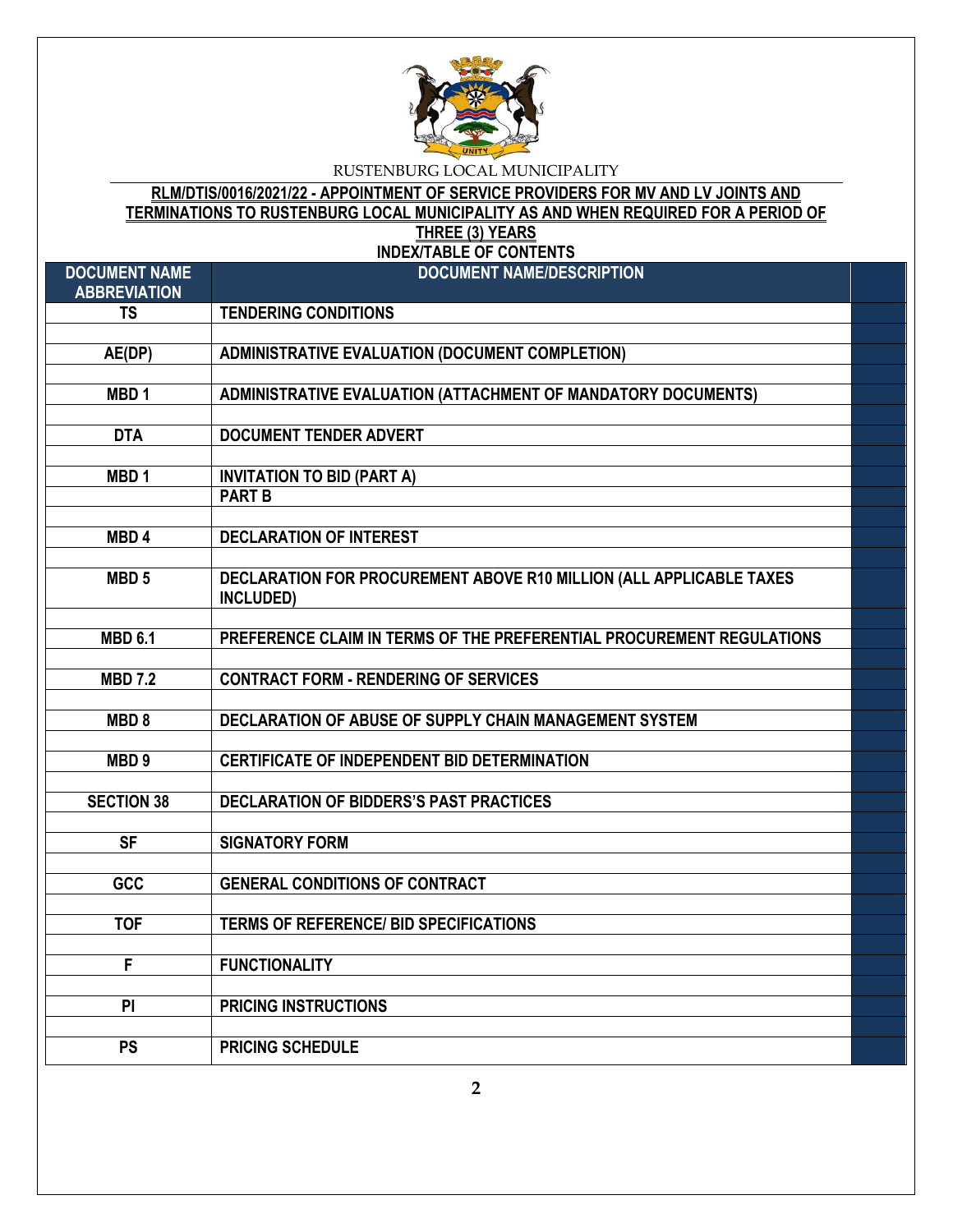

## **RLM/DTIS/0016/2021/22 - APPOINTMENT OF SERVICE PROVIDERS FOR MV AND LV JOINTS AND TERMINATIONS TO RUSTENBURG LOCAL MUNICIPALITY AS AND WHEN REQUIRED FOR A PERIOD OF THREE (3) YEARS**

## **TENDERING CONDITIONS**

- 1. The document must be completed in full as per the guide provided under administrative evaluation document completion.
- 2. All mandatory documents must be attached as per the guide under administrative evaluation attachment of mandatory documents.
- 3. The document must not be dismantled; page numbers must be sequential.
- 4. Bidders must be registered on CSD.
- 5. For all documents that will need certification (and affidavits where applicable) bidders must not submit copies/ copies of certified copies.
- 6. Only black ink must be used when completing the tender document.
- 7. Electronic signatures are not allowed.
- 8. Bidders are not allowed to use correction pens. In a case where a wrong answer is ticked, a straight line must be made across the wrong answer, then initial next to the mistake and a correct answer must be ticked or provided in writing.

*NB! FAILURE TO ADHERE TO THE ABVOVE INSTRUCTIONS WILL RENDER THE TENDER INVALID AND RESULT IN DISQUALIFICATION*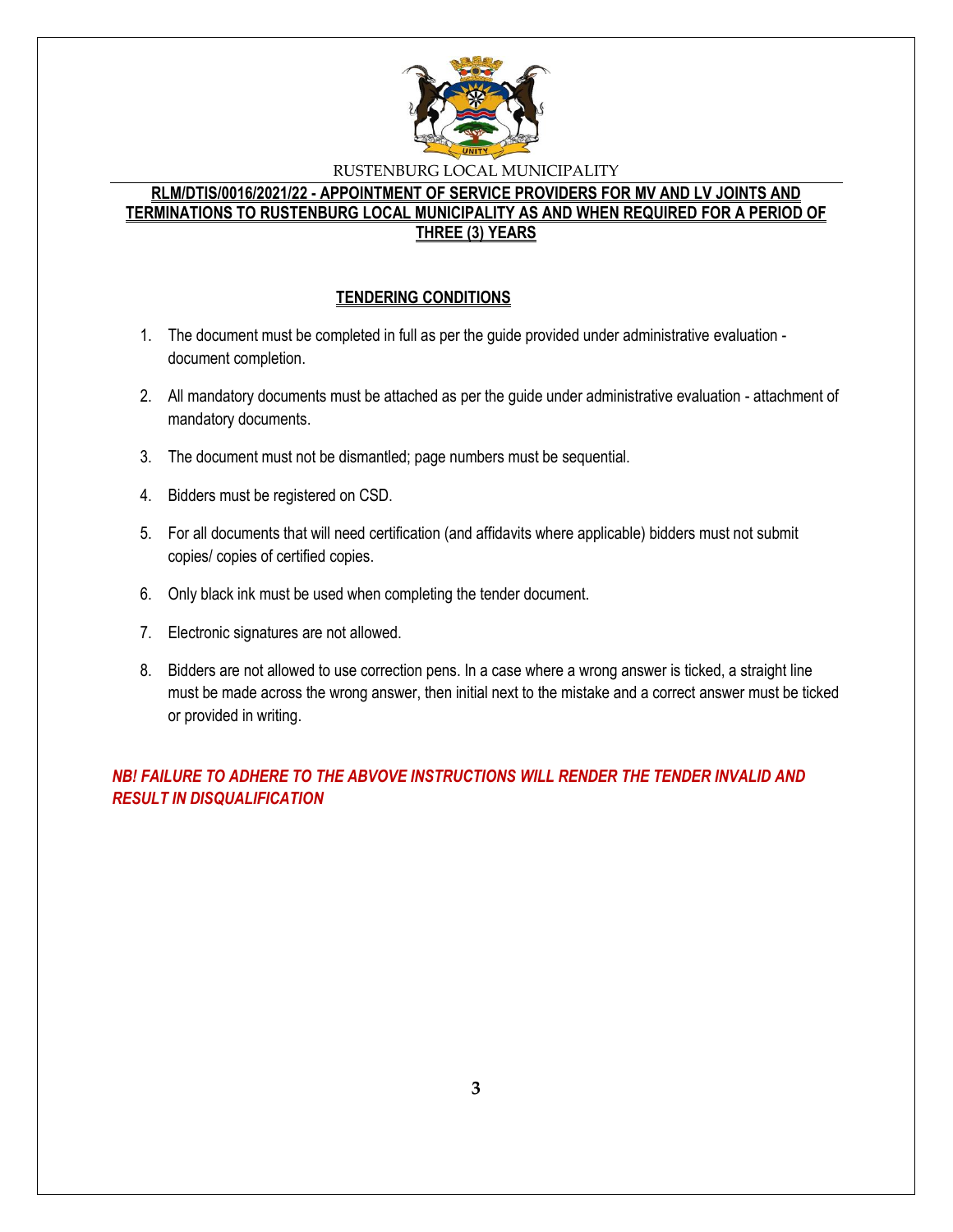

**RLM/DTIS/0016/2021/22 - APPOINTMENT OF SERVICE PROVIDERS FOR MV AND LV JOINTS AND TERMINATIONS TO RUSTENBURG LOCAL MUNICIPALITY AS AND WHEN REQUIRED FOR A PERIOD OF THREE (3) YEARS ADMINISTRATIVE EVALUATION (DOCUMENT COMPLETION)**

# *PLEASE READ AND FOLLOW INSTRUCTIONS BELOW ON HOW TO COMPLETE DIFFERENT FORMS IN THE DOCUMENT AND FILL THEM AS INSTRUCTED*

 $\checkmark$  The tender documents must be completed in full i.e. Compulsory Questionnaire (where applicable), MBD 1, MBD 4, MBD 5, MBD 6.1, MBD 7.2, MBD 8, MBD 9, Section 38, Signatory Resolution Form, Pricing Schedule, and the Form of Offer, including all witness signatures on all the above stated forms.

# *NB! FAILURE TO ADHERE TO THE BELOW MENTIONED POINTS WILL INVALIDATE THE TENDER AND RESULT IN DISQUALIFICATION*

- **COMPULSORY QUESTIONAIRE** must be fully completed and signed **(where applicable)** *In a case of Joint Venture separate COMPULSORY QUESTIONAIRE forms must be completed and submitted.*
- MBD 1 must be fully completed and signed
- **MBD 4** must be fully completed and signed: only tick the appropriate answer. Please be informed that whether you scratch out, tick or circle, **your answer will be where the pen ink is reflecting**. *In a case of Joint Venture or multi- directors, full details of all directors / trustees / shareholders / members must be provided on the table on* MBD 4.
- **MBD 5 (where applicable)** must be fully completed and signed: only tick the appropriate answer. Please be informed that whether you scratch out, tick or circle, **your answer will be where the pen ink is reflecting**. *In a case of Joint Venture separate MBD 5 forms must be completed and submitted.*
- MBD 6.1 must be fully completed and signed.
- **MBD 7.2** must be fully completed and signed.
- **MBD 8** must be fully completed and signed: only tick the appropriate answer box, whether you scratch out, tick or circle, your answer will be where the pen ink is reflecting
- MBD 9 must be fully completed and signed
- **SECTION 38** must be fully completed and signed: only tick the appropriate answer box, whether you scratch out, tick or circle, your answer will be where the pen ink is reflecting. Note that should you answer **"NO"** to any of the declaration questions on **section 38 form**, then supporting documents **MUST** be attached
- **SIGNATORY AUTHORISATION –** must be fully completed and signed
- **PRICING SCHEDULE** must be fully completed and signed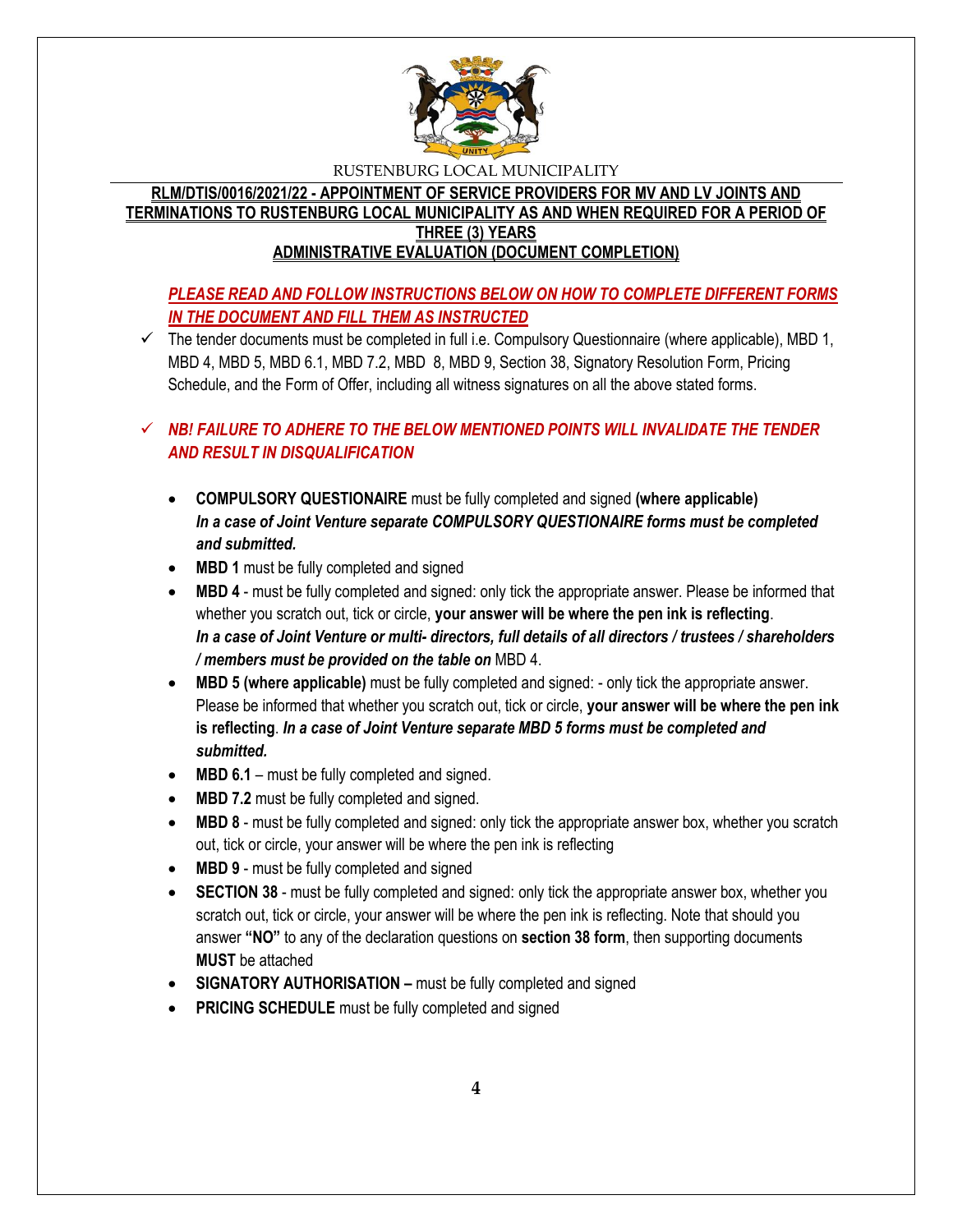

## **RLM/DTIS/0016/2021/22 - APPOINTMENT OF SERVICE PROVIDERS FOR MV AND LV JOINTS AND TERMINATIONS TO RUSTENBURG LOCAL MUNICIPALITY AS AND WHEN REQUIRED FOR A PERIOD OF THREE (3) YEARS**

## **ADMINISTRATIVE EVALUATION (ATTACHMENT OF MANDATORY DOCUMENTS)**

- $\checkmark$  Deposit slip with tender reference number as indicated on the advert
- $\checkmark$  Proof of CSD registration (CSD report)
- $\checkmark$  Required CIDB Grading Certificate (where applicable)
- $\checkmark$  Signatory resolution Please attach a copy of Signatory resolution where instructed
- $\checkmark$  If the submission is from a Joint Venture, then a JV agreement must be attached
- $\checkmark$  A valid and certified (not older than (3) three months on the date of tender closure) BBBEE Certificate for the company (if it is a JV the BBBEE must be consolidated)

# **FOR ALL DOCUMENTS THAT WILL NEED CERTIFICATION (AND AFFIDAVITS WHERE APPLICABLE) BIDDERS MUST NOT SUBMIT COPIES/ COPIES OF CERTIFIED COPIES.**

# **MUNICIPAL RATES AND TAXES STATEMENTS OF THE DIRECTORS**

- $\checkmark$  Municipal rates and taxes statement of the last billable month on the date of tender closure for each directors' address must be attached; or
- $\checkmark$  Valid lease agreement of the director/s (showing lease period) or,
- $\checkmark$  An original letter (not a copy) from tribal authority not older than three (3) months if the director/s are residing in a tribal land, or
- $\checkmark$  If the rates and taxes account are not in the names of the director/s the attached municipal rates and taxes statement must be submitted together with an original affidavit from the property owner whose names are reflecting on the municipal rates and taxes statement to confirm that the director resides in their property.

# **MUNICIPAL RATES AND TAXES STATEMENTS OF THE COMPANY**

- $\checkmark$  Municipal rates and taxes statement of the last billable month on the date of tender closure for the company's' address must be attached; or
- $\checkmark$  Valid lease agreement of the company (showing all critical contractual obligations, or
- $\checkmark$  An original letter (not a copy) from a tribal authority not older than three (3) months if the company is operating from a tribal, or
- $\checkmark$  If the rates and taxes account are not in the names of the company, the attached municipal rates taxes statement must be submitted together with an original affidavit from the property owner whose names are reflecting on the municipal rates and taxes statement to confirm that the company operates from their property.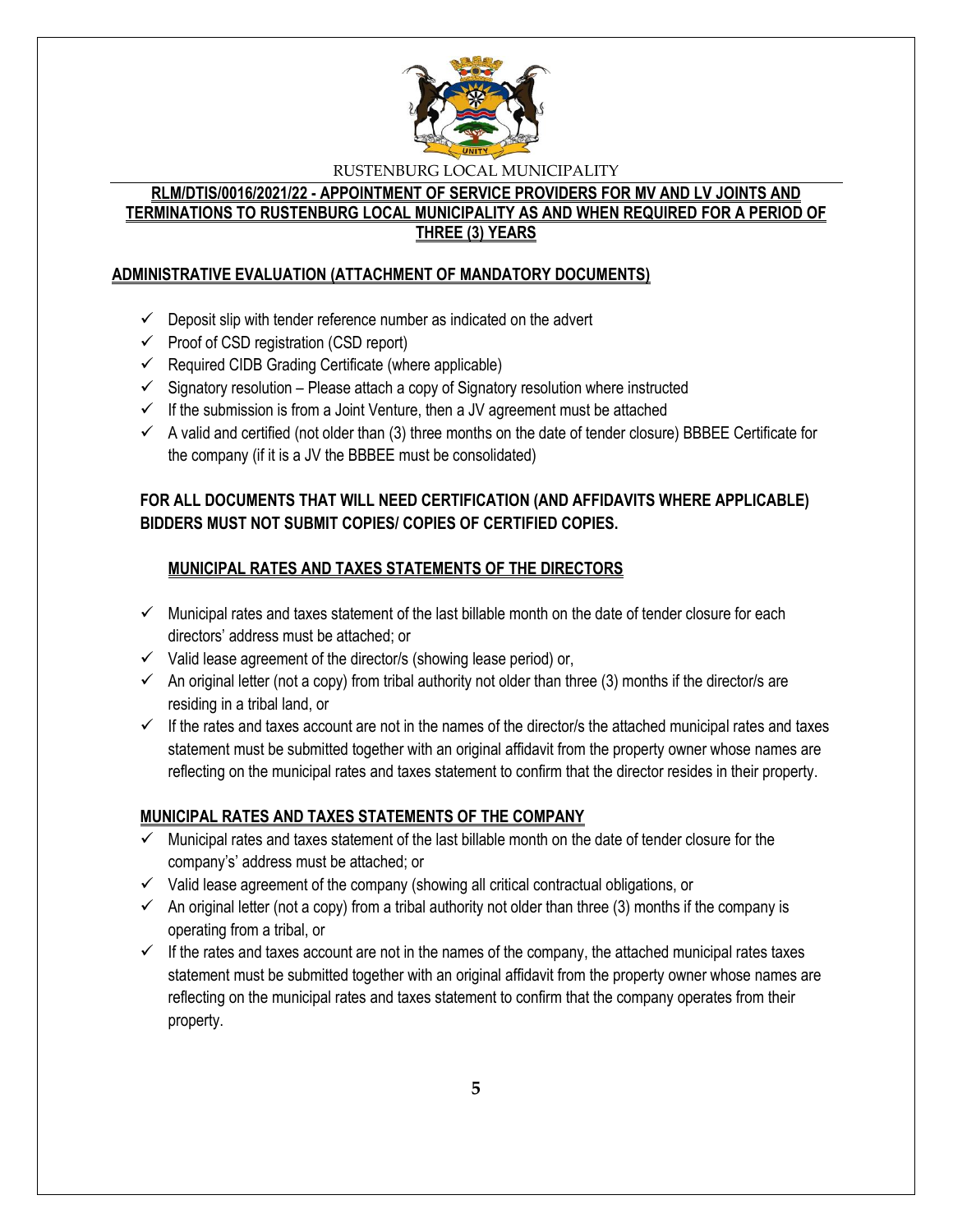

## **RLM/DTIS/0016/2021/22 - APPOINTMENT OF SERVICE PROVIDERS FOR MV AND LV JOINTS AND TERMINATIONS TO RUSTENBURG LOCAL MUNICIPALITY AS AND WHEN REQUIRED FOR A PERIOD OF THREE (3) YEARS**

# **NB!!**

- **FOR PROCUREMENT EXPECTED TO BE LESS THAN 10 MILLION, AWARDS WILL NOT BE MADE TO BIDDERS OWING MUNICIPAL RATES AND TAXES FOR OVER 90 DAYS AT THE TIME OF TENDER CLOSURE**
- **FOR PROCUREMENT EXPECTED TO BE MORE THAN 10 MILLION, AWARDS WILL NOT BE MADE TO BIDDERS OWING MUNICIPAL RATES AND TAXES FOR OVER 30 DAYS AT THE TIME OF TENDER CLOSURE**

# **VERIFICATION OF DOCUMENTS AND INFORMATION.**

- $\checkmark$  Tax compliance status will be verified using CSD number. (For a bidder to be considered for final award, their status must reflect "tax compliance" before final award is made)
- $\checkmark$  CIDB Grading will be verified
- $\checkmark$  BBBEE certificates will be verified with relevant registration bodies.
- $\checkmark$  A Sworn Affidavit will be accepted only if an original is submitted.

## **ALLOCATION OF BBBEE POINTS**

- $\checkmark$  No points will be allocated for a BBBEE certificate that is a copy of a certified copy or not that is not certified.
- $\checkmark$  No points will be allocated if the attached sworn affidavit (BBBEE) is a copy.

# **INSTRUCTION ON THE SUBMISSION OF TENDER DOCUMENTS**

- $\checkmark$  A tender document must be in a sealed envelope that has on the outside the bid number and bid description. Both the bid number and the bid description must be on the envelope for the document to be acceptable.
- $\checkmark$  If the bid number and description are not clearly marked on the envelope, the bid will not be received
- $\checkmark$  The tender document must be in the tender box before the specified closing time and date.
- $\checkmark$  Bidders who arrive when the tender box is open are late and their submissions will not be accepted.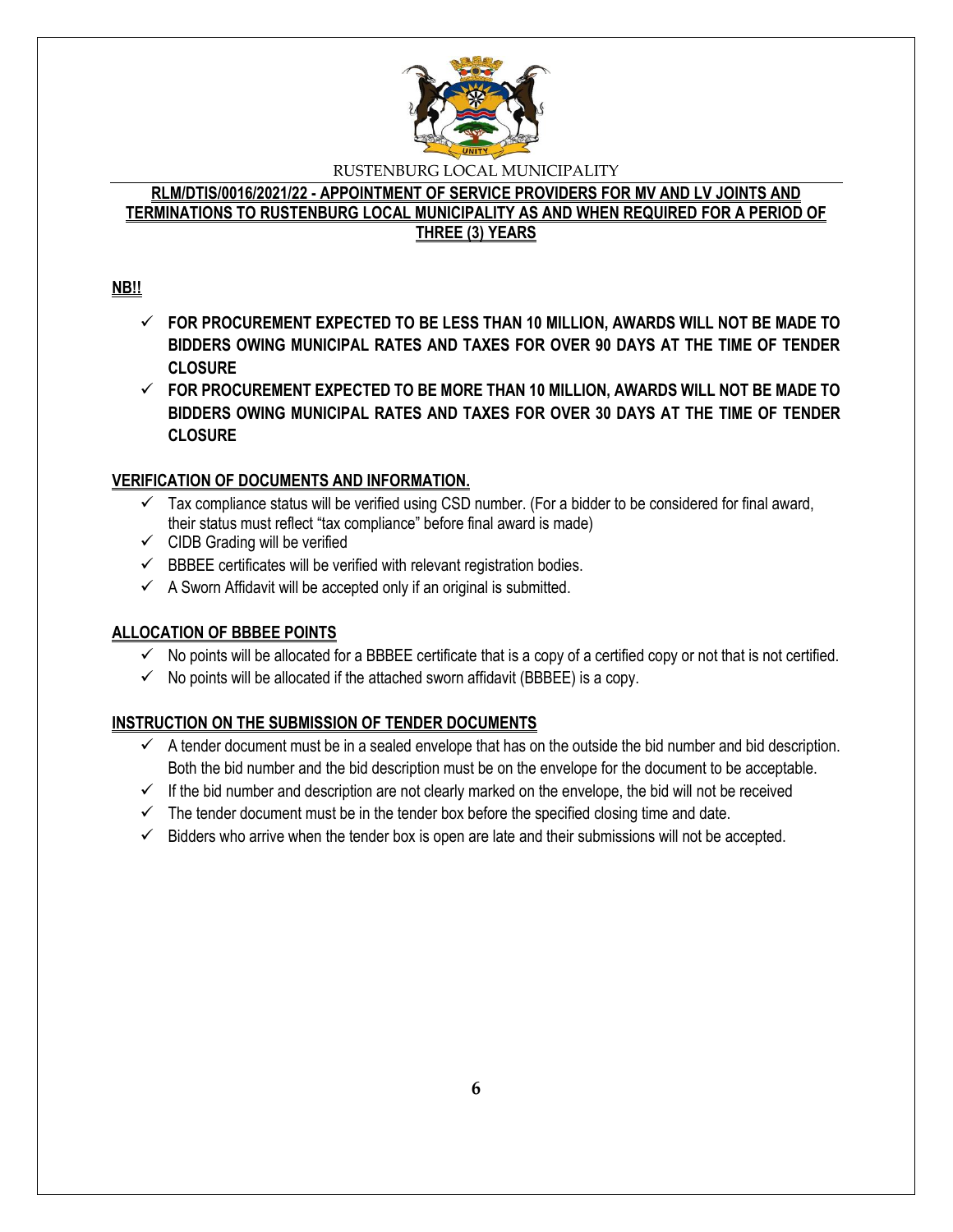

#### **RLM/DTIS/0016/2021/22 - APPOINTMENT OF SERVICE PROVIDERS FOR MV AND LV JOINTS AND TERMINATIONS TO RUSTENBURG LOCAL MUNICIPALITY AS AND WHEN REQUIRED FOR A PERIOD OF THREE (3) YEARS**

- 1. Documents will be available on E-tender and RLM websites respectively 5 working days after the advert date at a non-refundable fee of R1000.00
- 2. A compulsory briefing session will be held on the 24 November, from 10H00 TO 10H30 at Rustenburg Local Municipality Electrical Department 98 Zendeling Street
- 3. Sealed bid documents marked: **"RLM/DTIS/0016/2021/22 - APPOINTMENT OF SERVICE PROVIDERS FOR MV AND LV JOINTS AND TERMINATIONS TO RUSTENBURG LOCAL MUNICIPALITY AS AND WHEN REQUIRED FOR A PERIOD OF THREE (3) YEARS"** must be placed in the bid box in the foyer of the Municipal offices, Missionary Mpheni House, Beyers Naude Drive, Rustenburg not later than **13 JANUARY 2022 @ 10H00**,
- 4. The bid will be evaluated as follows: **Administrative evaluation (document completion and attachment of mandatory documents), 90% local content electrical cables and 80/20 preferential point system (price = 80 & BBBEE points = 20)**
- 5. Please note that no bid documents given to couriers will not be signed for by Rustenburg Local Municipality.
- 6. The Council will not be responsible for bids not received or received late by mail. Bids will remain valid for 90 days (Ninety).
- 7. All bids will be adjudicated based on the prescribed criterion as stipulated in the document.
- 8. An updated record of payment of rates, taxes and services to the relevant Municipality must be attached. Failure to do so will invalidate the bid submitted
- 9. No bids will be considered from any person(s) in the service of the state (as defined in Regulation 1 of Local Government: Municipal Supply Chain Management Regulations).
- 10. Objections or complaints must be submitted in writing to the Municipal Manager at the address stated, and must contain the following:
	- (a) reasons and/or grounds for the objection or complaint.
	- (b) the way in which the objector or complainant's rights have been affected; and
	- (c) the remedy sought by the objector or complainant.
	- 11. Any objection or complaint must reach the Municipal Manager with a 14-day period after award has been made. Late objections or complaints will not be entertained
- 12. All bids must be submitted on the official forms provided and a successful bidder will be required to fill and sign a written Contract Form (MBD 7).

RUSTENBURG LOCAL MUNICIPALITY, P.O. BOX 16, MISSIONARY MPHENI HOUSE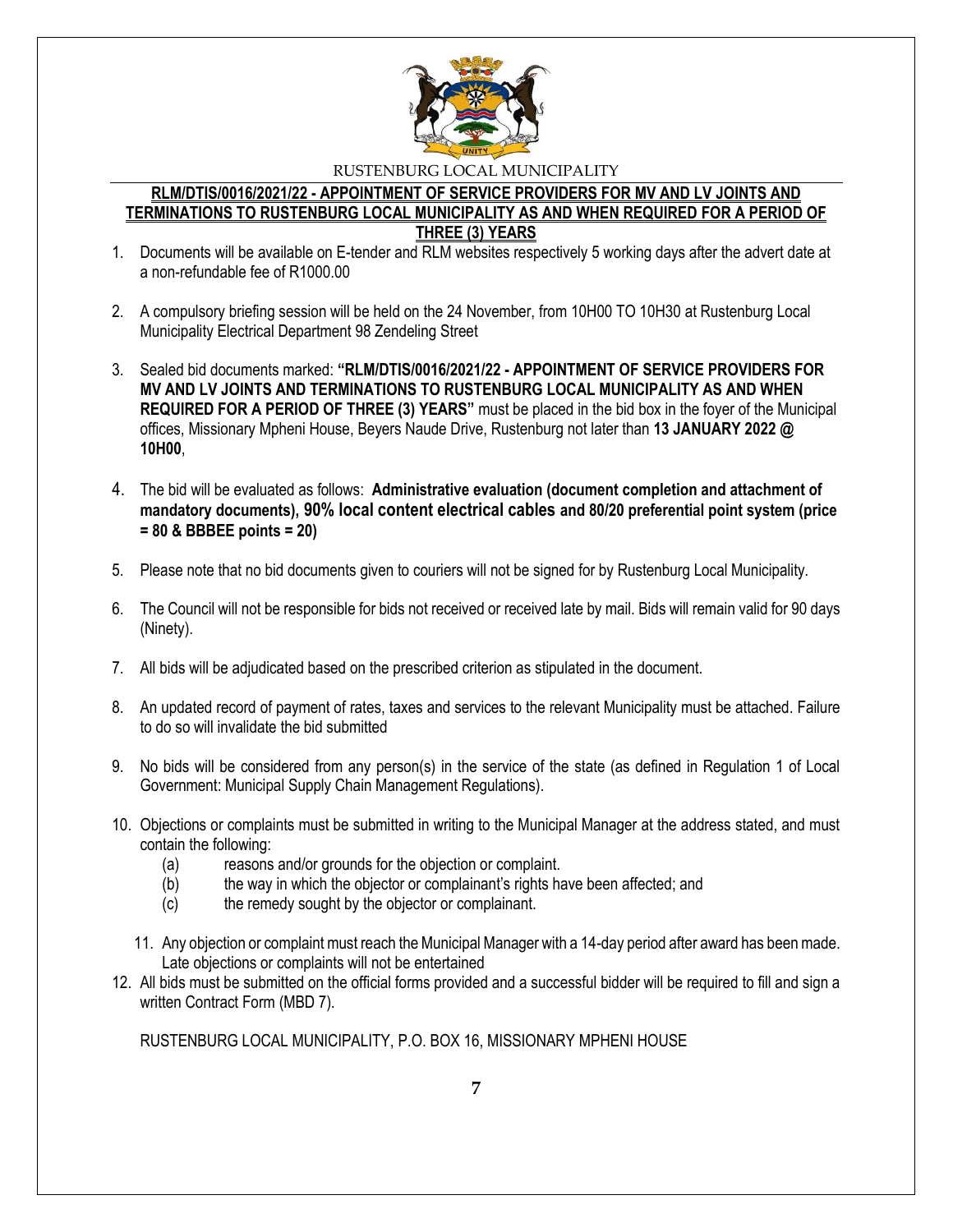

## **RLM/DTIS/0016/2021/22 - APPOINTMENT OF SERVICE PROVIDERS FOR MV AND LV JOINTS AND TERMINATIONS TO RUSTENBURG LOCAL MUNICIPALITY AS AND WHEN REQUIRED FOR A PERIOD OF THREE (3) YEARS**

**PART A** MBD 1 **INVITATION TO BID**

| YOU ARE HEREBY INVITED TO BID FOR REQUIREMENTS OF THE RUSTENBURG LOCAL MUNICIPALITY                                                                           |                                                                                              |                 |                        |                                                                |                  |                      |       |
|---------------------------------------------------------------------------------------------------------------------------------------------------------------|----------------------------------------------------------------------------------------------|-----------------|------------------------|----------------------------------------------------------------|------------------|----------------------|-------|
|                                                                                                                                                               |                                                                                              | <b>CLOSING</b>  | <b>13 JANUARY 2022</b> |                                                                |                  |                      |       |
| <b>BID NUMBER:</b>                                                                                                                                            | RLM/DTIS/0016/2021/22                                                                        | DATE:           |                        |                                                                |                  | <b>CLOSING TIME:</b> | 10H00 |
|                                                                                                                                                               | APPOINTMENT OF SERVICE PROVIDERS FOR MV AND LV JOINTS AND TERMINATIONS TO                    |                 |                        |                                                                |                  |                      |       |
| <b>DESCRIPTION</b>                                                                                                                                            | RUSTENBURG LOCAL MUNICIPALITY AS AND WHEN REQUIRED FOR A PERIOD OF THREE (3)<br><b>YEARS</b> |                 |                        |                                                                |                  |                      |       |
|                                                                                                                                                               | THE SUCCESSFUL BIDDER WILL BE REQUIRED TO FILL IN AND SIGN A WRITTEN CONTRACT FORM (MBD7).   |                 |                        |                                                                |                  |                      |       |
| <b>SITUATED AT:</b>                                                                                                                                           | BID RESPONSE DOCUMENTS MAY BE DEPOSITED IN THE BID BOX                                       |                 |                        |                                                                |                  |                      |       |
|                                                                                                                                                               | <b>RUSTENBURG LOCAL MUNICIPALITY</b>                                                         |                 |                        |                                                                |                  |                      |       |
| <b>MISSIONARY MPHENI HOUSE</b>                                                                                                                                |                                                                                              |                 |                        |                                                                |                  |                      |       |
|                                                                                                                                                               | CNR BEYERS NAUDE AND NELSON MANDELA DRIVE, RUSTENBURG                                        |                 |                        |                                                                |                  |                      |       |
|                                                                                                                                                               |                                                                                              |                 |                        |                                                                |                  |                      |       |
| <b>SUPPLIER INFORMATION</b>                                                                                                                                   |                                                                                              |                 |                        |                                                                |                  |                      |       |
| <b>NAME OF BIDDER</b>                                                                                                                                         |                                                                                              |                 |                        |                                                                |                  |                      |       |
| <b>POSTAL ADDRESS</b>                                                                                                                                         |                                                                                              |                 |                        |                                                                |                  |                      |       |
| <b>STREET ADDRESS</b>                                                                                                                                         |                                                                                              |                 |                        |                                                                |                  |                      |       |
| <b>TELEPHONE NUMBER</b>                                                                                                                                       |                                                                                              | <b>CODE</b>     |                        |                                                                | <b>NUMBER</b>    |                      |       |
| <b>CELLPHONE NUMBER</b>                                                                                                                                       |                                                                                              |                 |                        |                                                                |                  |                      |       |
| <b>FACSIMILE NUMBER</b>                                                                                                                                       |                                                                                              | <b>CODE</b>     |                        |                                                                | <b>NUMBER</b>    |                      |       |
| <b>E-MAIL ADDRESS</b>                                                                                                                                         |                                                                                              |                 |                        |                                                                |                  |                      |       |
| <b>VAT REGISTRATION NUMBER</b>                                                                                                                                |                                                                                              |                 |                        |                                                                |                  |                      |       |
| <b>TAX COMPLIANCE STATUS</b>                                                                                                                                  |                                                                                              | <b>TCS PIN:</b> |                        |                                                                | OR   CSD No:     |                      |       |
| <b>B-BBEE STATUS LEVEL</b><br><b>VERIFICATION CERTIFICATE</b><br><b>[TICK APPLICABLE BOX]</b>                                                                 |                                                                                              | Yes             |                        | <b>B-BBEE</b><br><b>STATUS</b><br><b>LEVEL</b><br><b>SWORN</b> |                  | Yes                  |       |
|                                                                                                                                                               |                                                                                              | <b>No</b>       |                        |                                                                | <b>AFFIDAVIT</b> | <b>No</b>            |       |
| [A B-BBEE STATUS LEVEL VERIFICATION CERTIFICATE/ SWORN AFFIDAVIT (FOR EMES & QSEs) MUST BE<br>SUBMITTED IN ORDER TO QUALIFY FOR PREFERENCE POINTS FOR B-BBEET |                                                                                              |                 |                        |                                                                |                  |                      |       |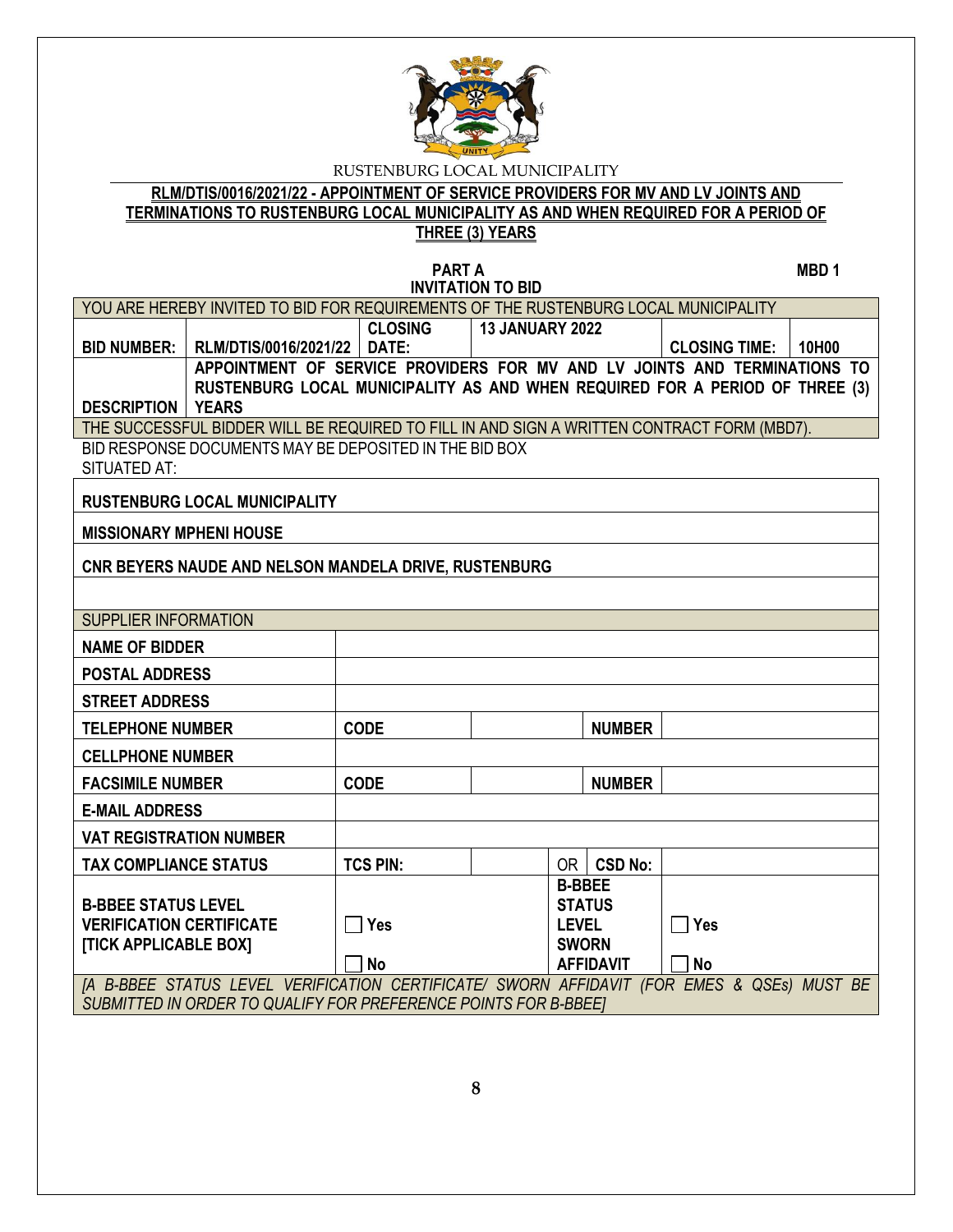

**RLM/DTIS/0016/2021/22 - APPOINTMENT OF SERVICE PROVIDERS FOR MV AND LV JOINTS AND TERMINATIONS TO RUSTENBURG LOCAL MUNICIPALITY AS AND WHEN REQUIRED FOR A PERIOD OF THREE (3) YEARS**

| <b>ARE YOU THE ACCREDITED</b><br><b>REPRESENTATIVE IN SOUTH</b><br><b>AFRICA FOR THE GOODS</b><br><b>/SERVICES /WORKS OFFERED?</b> | $\neg$ No<br>$\Box$ Yes<br>[IF YES ENCLOSE PROOF]        | <b>ARE YOU A</b><br><b>FOREIGN BASED</b><br><b>SUPPLIER FOR</b><br>THE GOODS<br><b>/SERVICES</b><br><b>MORKS</b><br>OFFERED? | $\neg$ No<br>∣ ∣Yes<br>[IF YES, ANSWER PART<br>B:3 |
|------------------------------------------------------------------------------------------------------------------------------------|----------------------------------------------------------|------------------------------------------------------------------------------------------------------------------------------|----------------------------------------------------|
| <b>TOTAL NUMBER OF ITEMS</b><br><b>OFFERED</b>                                                                                     |                                                          | <b>TOTAL BID PRICE</b>                                                                                                       | R                                                  |
| <b>SIGNATURE OF BIDDER</b>                                                                                                         |                                                          | <b>DATE</b>                                                                                                                  |                                                    |
| <b>CAPACITY UNDER WHICH THIS BID</b><br><b>IS SIGNED</b>                                                                           |                                                          |                                                                                                                              |                                                    |
| BIDDING PROCEDURE ENQUIRIES MAY BE DIRECTED TO:                                                                                    |                                                          | TO:                                                                                                                          | TECHNICAL INFORMATION MAY BE DIRECTED              |
| <b>DEPARTMENT</b>                                                                                                                  | <b>SCM</b>                                               | <b>CONTACT</b><br><b>PERSON</b>                                                                                              | Mr. P. Bergh                                       |
| <b>CONTACT PERSON</b>                                                                                                              | <b>MR J MASINGA</b>                                      | <b>TELEPHONE</b><br><b>NUMBER</b>                                                                                            | 014 590 3371                                       |
| <b>TELEPHONE NUMBER</b>                                                                                                            | 014 590 3123                                             | E-MAIL<br><b>ADDRESS</b>                                                                                                     | pbergh@rustenburg.gov.za                           |
| <b>E-MAIL ADDRESS</b>                                                                                                              | jmasinga@rustenburg.gov.za<br>&tenders@rustenburg.gov.za |                                                                                                                              |                                                    |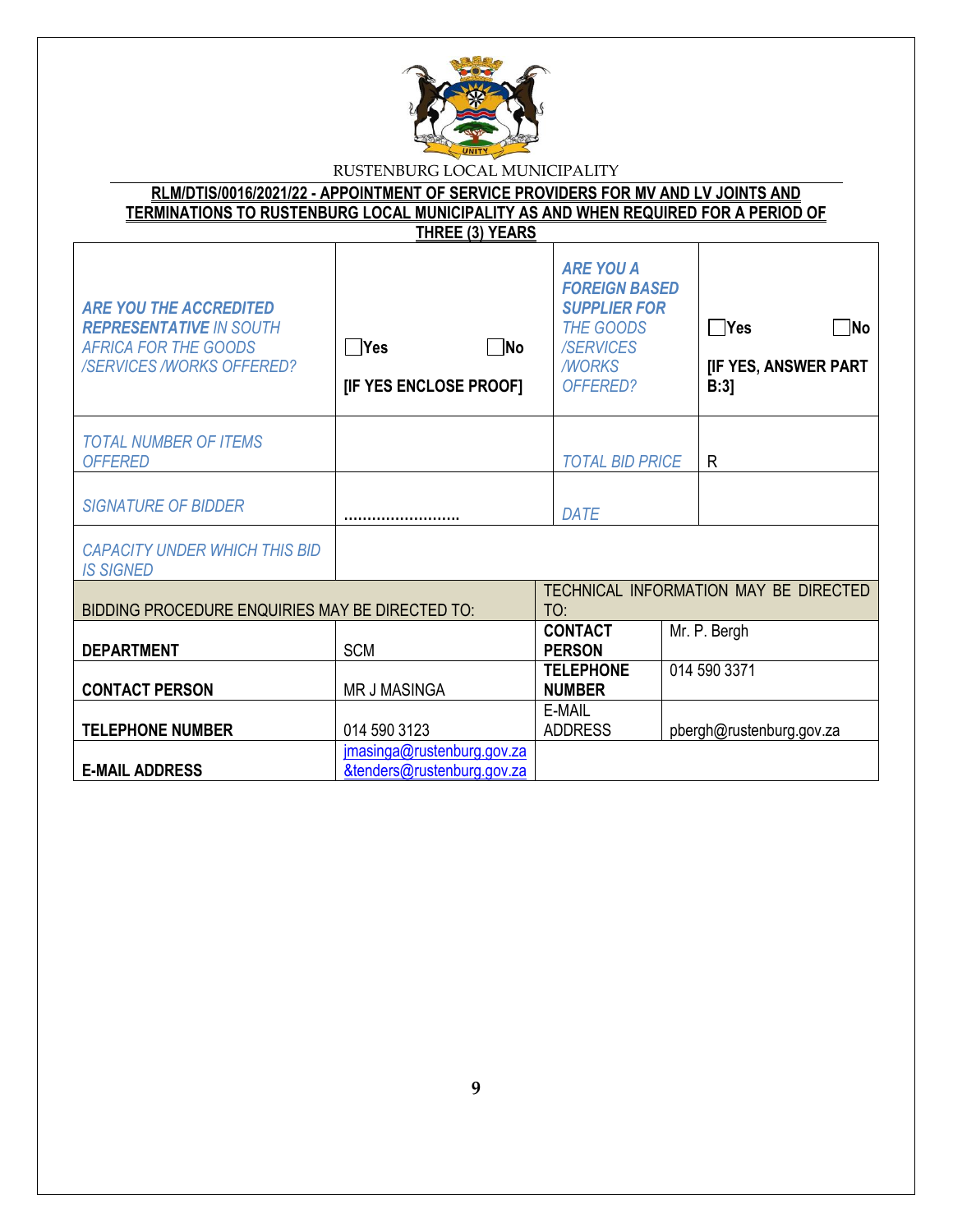

# **RLM/DTIS/0016/2021/22 - APPOINTMENT OF SERVICE PROVIDERS FOR MV AND LV JOINTS AND TERMINATIONS TO RUSTENBURG LOCAL MUNICIPALITY AS AND WHEN REQUIRED FOR A PERIOD OF THREE (3) YEARS**

### **PART B**

# **TERMS AND CONDITIONS FOR BIDDING**

| 1.            | <b>BID SUBMISSION:</b><br>1.1. BIDS MUST BE DELIVERED BY THE STIPULATED TIME TO THE CORRECT ADDRESS. LATE BIDS WILL NOT BE ACCEPTED<br><b>FOR CONSIDERATION.</b>                                                                                                                                                 |  |  |
|---------------|------------------------------------------------------------------------------------------------------------------------------------------------------------------------------------------------------------------------------------------------------------------------------------------------------------------|--|--|
|               | 1.2. ALL BIDS MUST BE SUBMITTED ON THE OFFICIAL FORMS PROVIDED, COMPLETED WITH A BLACK PEN                                                                                                                                                                                                                       |  |  |
|               | 1.3. THIS BID IS SUBJECT TO THE RLM SUPPLY CHAIN MANAGEMENT POLICY, PREFERENTIAL PROCUREMENT POLICY<br>FRAMEWORK ACT AND THE PREFERENTIAL PROCUREMENT REGULATIONS, 2017, THE GENERAL CONDITIONS OF<br>CONTRACT (GCC) AND, IF APPLICABLE, ANY OTHER SPECIAL CONDITIONS OF CONTRACT.                               |  |  |
| 2.            | <b>TAX COMPLIANCE REQUIREMENTS</b>                                                                                                                                                                                                                                                                               |  |  |
| 2.1           | BIDDERS MUST ENSURE COMPLIANCE WITH THEIR TAX OBLIGATIONS.                                                                                                                                                                                                                                                       |  |  |
| $2.2^{\circ}$ | BIDDERS ARE REQUIRED TO SUBMIT THEIR UNIQUE PERSONAL IDENTIFICATION NUMBER (PIN) ISSUED BY SARS TO<br>ENABLE THE ORGAN OF STATE TO VIEW THE TAXPAYER'S PROFILE AND TAX STATUS.                                                                                                                                   |  |  |
| 2.3           | APPLICATION FOR THE TAX COMPLIANCE STATUS (TCS) CERTIFICATE OR PIN MAY ALSO BE MADE VIA E-FILING. IN<br>ORDER TO USE THIS PROVISION, TAXPAYERS WILL NEED TO REGISTER WITH SARS AS E-FILERS THROUGH THE<br>WEBSITE WWW.SARS.GOV.ZA.                                                                               |  |  |
| 2.4           | FOREIGN SUPPLIERS MUST COMPLETE THE PRE-AWARD QUESTIONNAIRE IN PART B:3.                                                                                                                                                                                                                                         |  |  |
| 2.5           | BIDDERS MAY ALSO SUBMIT A PRINTED TCS CERTIFICATE TOGETHER WITH THE BID.                                                                                                                                                                                                                                         |  |  |
| 2.6           | IN BIDS WHERE CONSORTIA / JOINT VENTURES / SUB-CONTRACTORS ARE INVOLVED; EACH PARTY MUST SUBMIT A<br>SEPARATE TCS CERTIFICATE / PIN / CSD NUMBER.                                                                                                                                                                |  |  |
| 2.7           | WHERE NO TCS IS AVAILABLE BUT THE BIDDER IS REGISTERED ON THE CENTRAL SUPPLIER DATABASE (CSD), A CSD<br><b>NUMBER MUST BE PROVIDED.</b>                                                                                                                                                                          |  |  |
| 3.            | QUESTIONNAIRE TO BIDDING FOREIGN SUPPLIERS                                                                                                                                                                                                                                                                       |  |  |
|               | 3.1. IS THE ENTITY A RESIDENT OF THE REPUBLIC OF SOUTH AFRICA (RSA)?<br>$\Box$ YES $\Box$ No                                                                                                                                                                                                                     |  |  |
|               | 3.2. DOES THE ENTITY HAVE A BRANCH IN THE RSA?<br>$\Box$ Yes $\Box$ No                                                                                                                                                                                                                                           |  |  |
|               | 3.3. DOES THE ENTITY HAVE A PERMANENT ESTABLISHMENT IN THE RSA?<br>$\Box$ Yes $\Box$ No                                                                                                                                                                                                                          |  |  |
|               | $\Box$ YES $\Box$ NO<br>3.4. DOES THE ENTITY HAVE ANY SOURCE OF INCOME IN THE RSA?                                                                                                                                                                                                                               |  |  |
|               | 3.5. IS THE ENTITY LIABLE IN THE RSA FOR ANY FORM OF TAXATION?<br>$\Box$ Yes $\Box$ No<br>IF THE ANSWER IS "NO" TO ALL OF THE ABOVE, THEN IT IS NOT A REQUIREMENT TO REGISTER FOR A TAX COMPLIANCE STATUS<br>SYSTEM PIN CODE FROM THE SOUTH AFRICAN REVENUE SERVICE (SARS) AND IF NOT REGISTER AS PER 2.3 ABOVE. |  |  |
|               | NB: FAILURE TO PROVIDE ANY OF THE ABOVE PARTICULARS WILL RENDER THE BID INVALID.<br>NO BIDS WILL BE CONSIDERED FROM PERSONS IN THE SERVICE OF THE STATE.                                                                                                                                                         |  |  |
|               | <b>SIGNATURE OF BIDDER:</b>                                                                                                                                                                                                                                                                                      |  |  |
|               | <b>CAPACITY UNDER WHICH THIS BID IS SIGNED:</b>                                                                                                                                                                                                                                                                  |  |  |
| DATE:         |                                                                                                                                                                                                                                                                                                                  |  |  |
|               | 10                                                                                                                                                                                                                                                                                                               |  |  |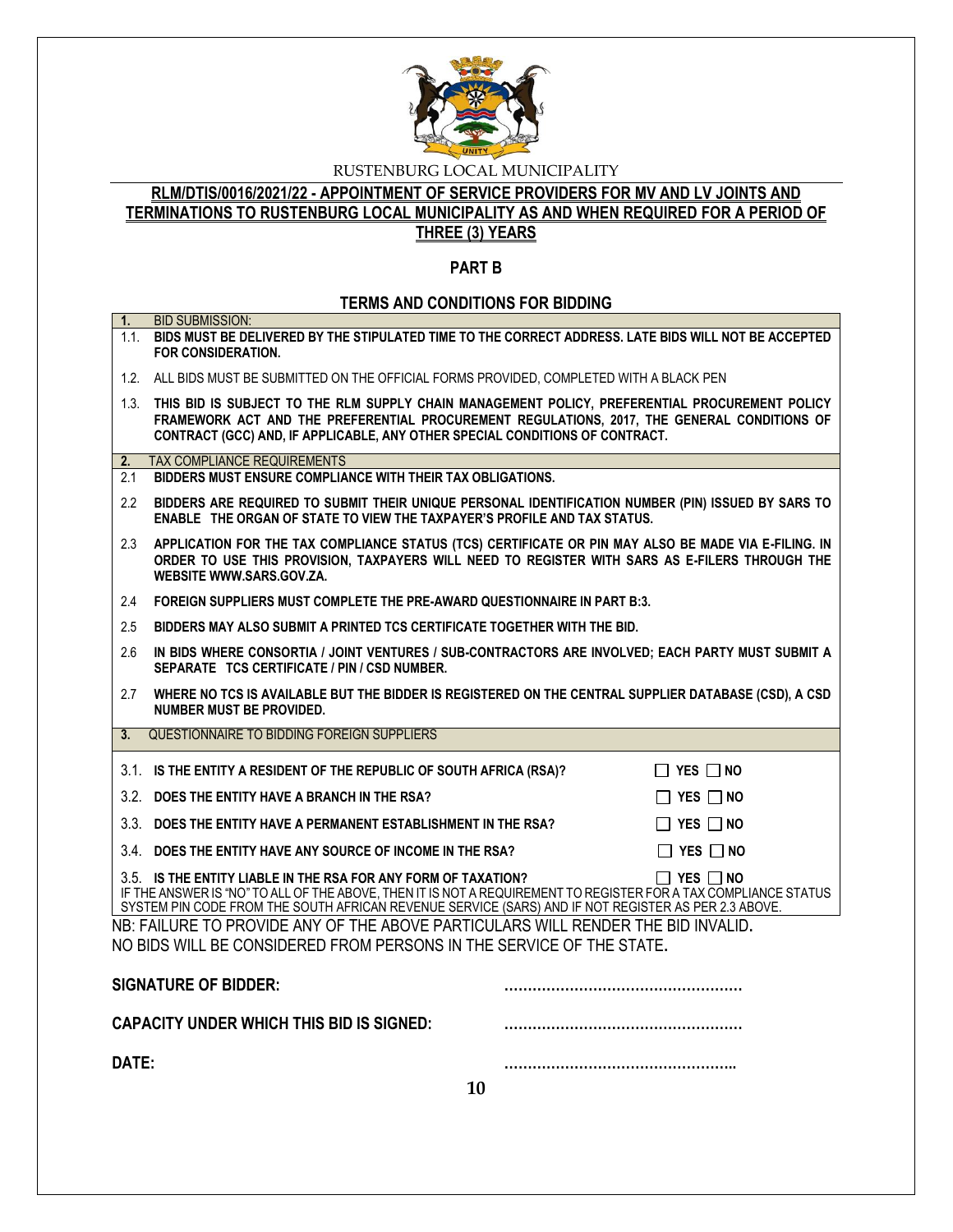

# **RLM/DTIS/0016/2021/22 - APPOINTMENT OF SERVICE PROVIDERS FOR MV AND LV JOINTS AND TERMINATIONS TO RUSTENBURG LOCAL MUNICIPALITY AS AND WHEN REQUIRED FOR A PERIOD OF THREE (3) YEARS**

## **MBD 4: DECLARATION OF INTEREST**

No bid will be accepted from persons in the service of the state [].

Any person, having a kinship with persons in the service of the state, including a blood relationship, may make an offer or offers in terms of this invitation to bid. In view of possible allegations of favouritism, should the resulting bid, or part thereof, be awarded to persons connected with or related to persons in service of the state, it is required that the bidder or their authorised representative declare their position in relation to the evaluating/adjudicating authority.

In order to give effect to the above, the following questionnaire must be completed and submitted with the bid.

3.7 The names of all directors / trustees / shareholders members, their individual identity numbers and state employee numbers must be indicated in paragraph 4 below.

3.8 Are you presently in the service of the state?

## *(Tick applicable box*)



3.8.1 If yes, furnish particulars. ….……………………………………………………………

……………………………………………………………………………………………..

 $1$ MSCM Regulations: "in the service of the state" means to be  $-$ 

(a) a member of  $-$ 

(i) any municipal council;

(ii) any provincial legislature; or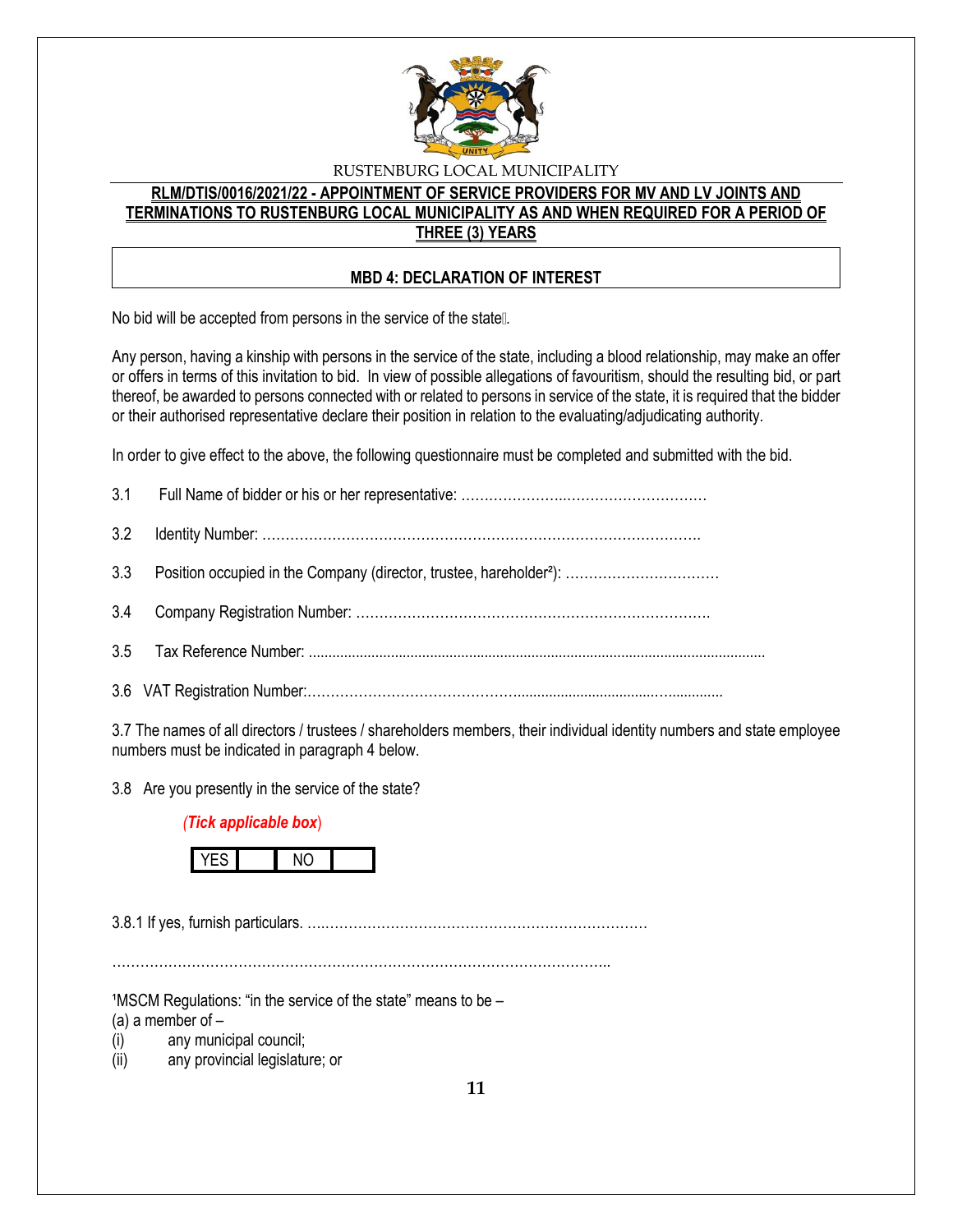

#### **RLM/DTIS/0016/2021/22 - APPOINTMENT OF SERVICE PROVIDERS FOR MV AND LV JOINTS AND TERMINATIONS TO RUSTENBURG LOCAL MUNICIPALITY AS AND WHEN REQUIRED FOR A PERIOD OF THREE (3) YEARS**

(iii) the national Assembly or the national Council of provinces;

(b) a member of the board of directors of any municipal entity; (c) an official of any municipality or municipal entity;

(d) an employee of any national or provincial department, national or provincial public entity or constitutional institution within the meaning of the Public Finance Management Act, 1999 (Act No.1 of 1999);

(e) a member of the accounting authority of any national or provincial public entity; or

(f) an employee of Parliament or a provincial legislature.

² Shareholder" means a person who owns shares in the company and is actively involved in the management of the company or business and exercises control over the company.

3.9 Have you been in the service of the state for the past twelve months? *(Tick applicable box*)



3.9.1 If yes, furnish particulars.………………………...……………………………………..

…………………………………………………………………………………………….

3.10 Do you have any relationship (family, friend, other) with persons in the service of the state and who may be involved with the evaluation and or adjudication of this bid?

## *(Tick applicable box*)



3.10.1 If yes, furnish particulars.………………………...……………………………………..

…………………………………………………………………………………………….

3.11 Are you, aware of any relationship (family, friend, other) between any other bidder and any persons in the service of the state who

may be involved with the evaluation and or adjudication of this bid?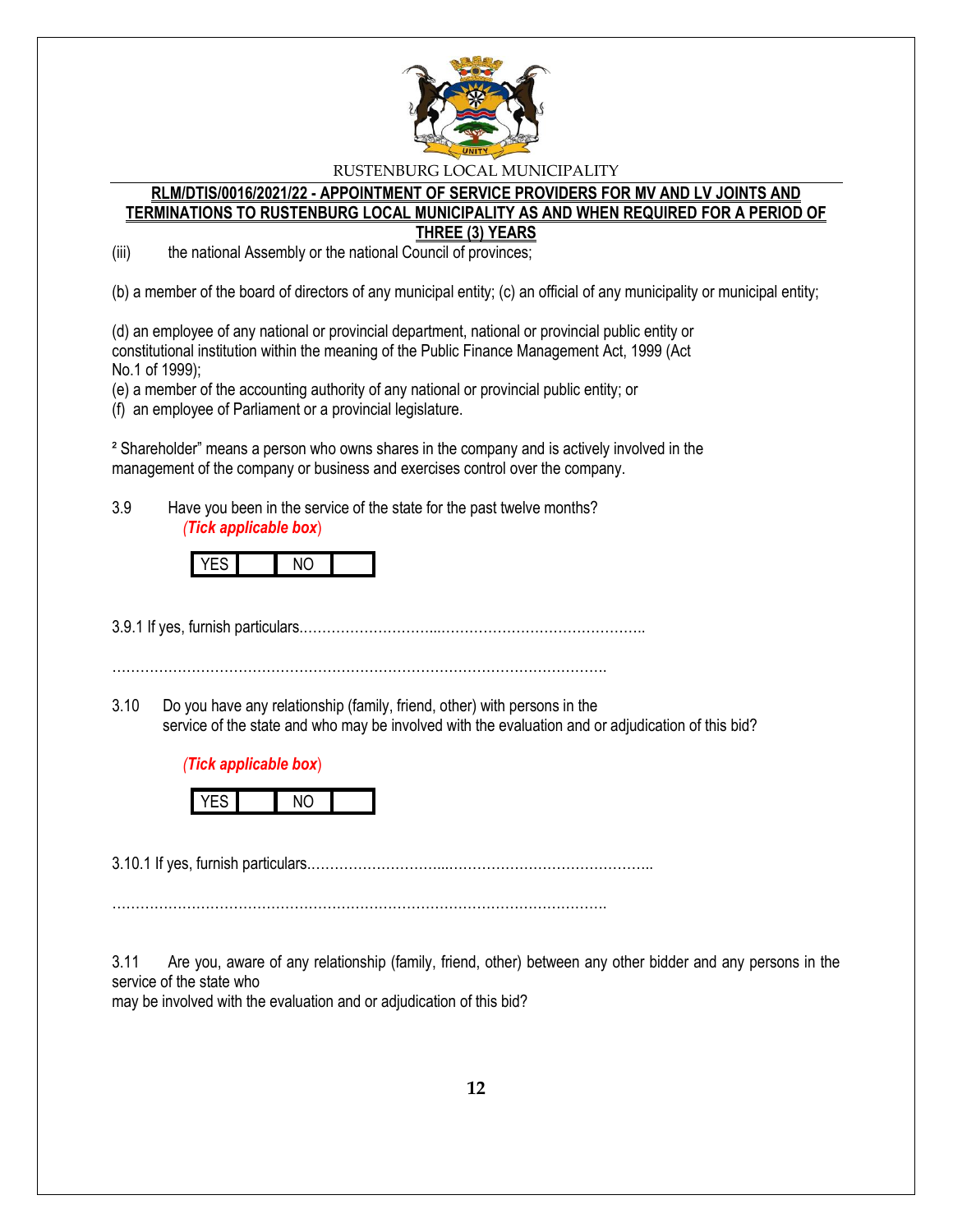

| RLM/DTIS/0016/2021/22 - APPOINTMENT OF SERVICE PROVIDERS FOR MV AND LV JOINTS AND  |
|------------------------------------------------------------------------------------|
| TERMINATIONS TO RUSTENBURG LOCAL MUNICIPALITY AS AND WHEN REQUIRED FOR A PERIOD OF |
| <b>THREE (3) YEARS</b>                                                             |

*(Tick applicable box*)



3.11.1 If yes, furnish particulars.………………………...……………………………………..

3.12 Are any of the company's directors, trustees, managers, principle shareholders or stakeholders in service of the state?

*(Tick applicable box*)



3.12.1 If yes, furnish particulars.………………………...……………………………………..

3.13 Are any spouse, child or parent of the company's directors trustees, managers, principle shareholders or stakeholders in service of the state?

*(Tick applicable box*)



3.13.1 If yes, furnish particulars.………………………...……………………………………..

……………………………………………………………………………………………………

3.14 Do you or any of the directors, trustees, managers, principle shareholders, or stakeholders of this company have any interest in any other related companies or business whether or not they are bidding for this contract.

……………………………………………………………………………………………………

*(Tick applicable box*)

3.14.1 If yes, furnish particulars.………………………...……………………………………..

………………………………………………………………………………………………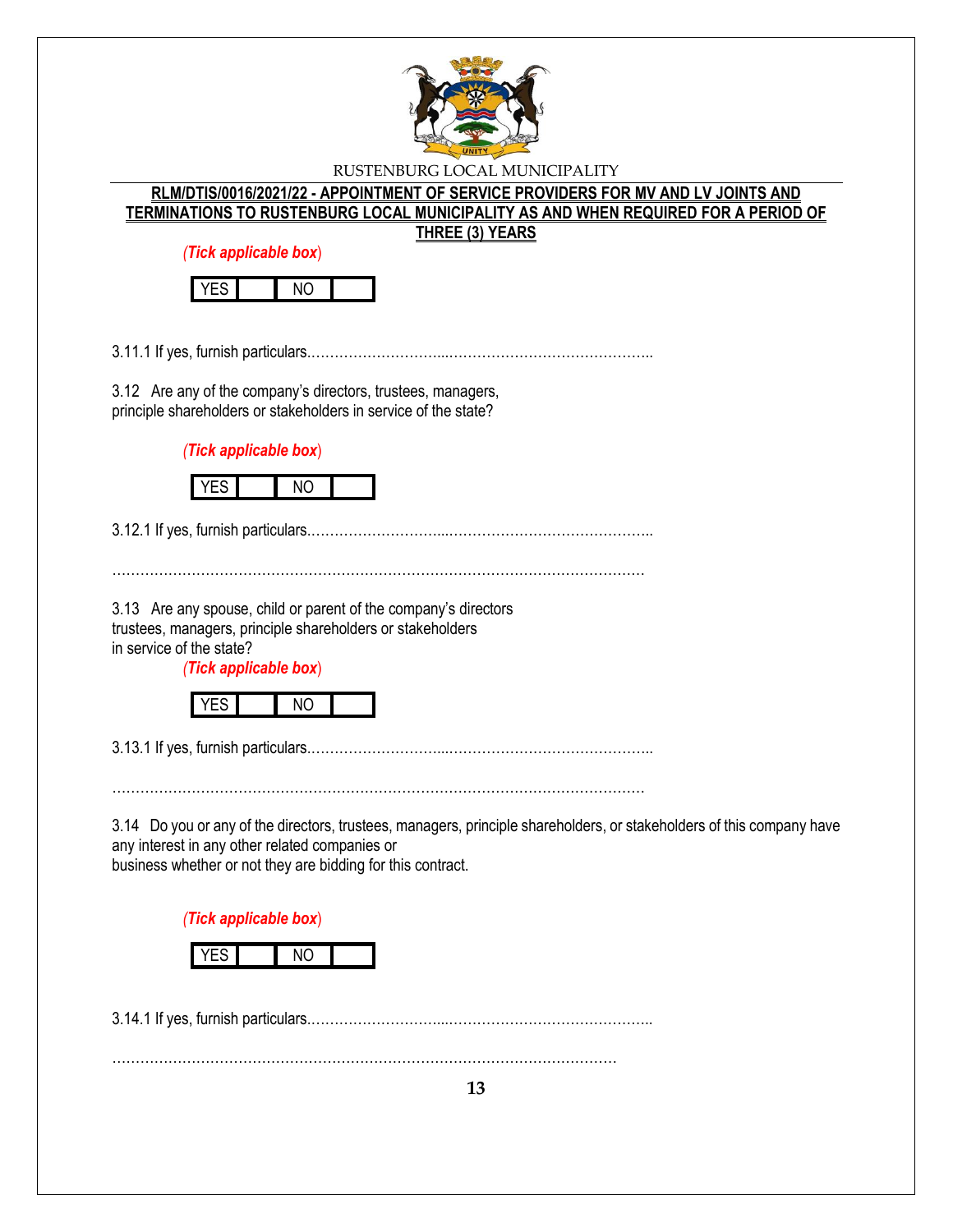

# **RLM/DTIS/0016/2021/22 - APPOINTMENT OF SERVICE PROVIDERS FOR MV AND LV JOINTS AND TERMINATIONS TO RUSTENBURG LOCAL MUNICIPALITY AS AND WHEN REQUIRED FOR A PERIOD OF THREE (3) YEARS**

### **4. Full details of directors / trustees / members / shareholders.**

| Full<br><b>Name</b> | <b>Identity Number</b> | Personal<br>Reference<br>Tax<br><b>Number</b> | State<br>Employee<br><b>Number</b> |
|---------------------|------------------------|-----------------------------------------------|------------------------------------|
|                     |                        |                                               |                                    |
|                     |                        |                                               |                                    |
|                     |                        |                                               |                                    |
|                     |                        |                                               |                                    |
|                     |                        |                                               |                                    |
|                     |                        |                                               |                                    |
|                     |                        |                                               |                                    |
|                     |                        |                                               |                                    |
|                     |                        |                                               |                                    |
|                     |                        |                                               |                                    |
|                     |                        |                                               |                                    |
|                     |                        |                                               |                                    |

 **……………………………… ……………………… Signature Date** 

 **…………………………………. …………………………………… Capacity Name of Bidder**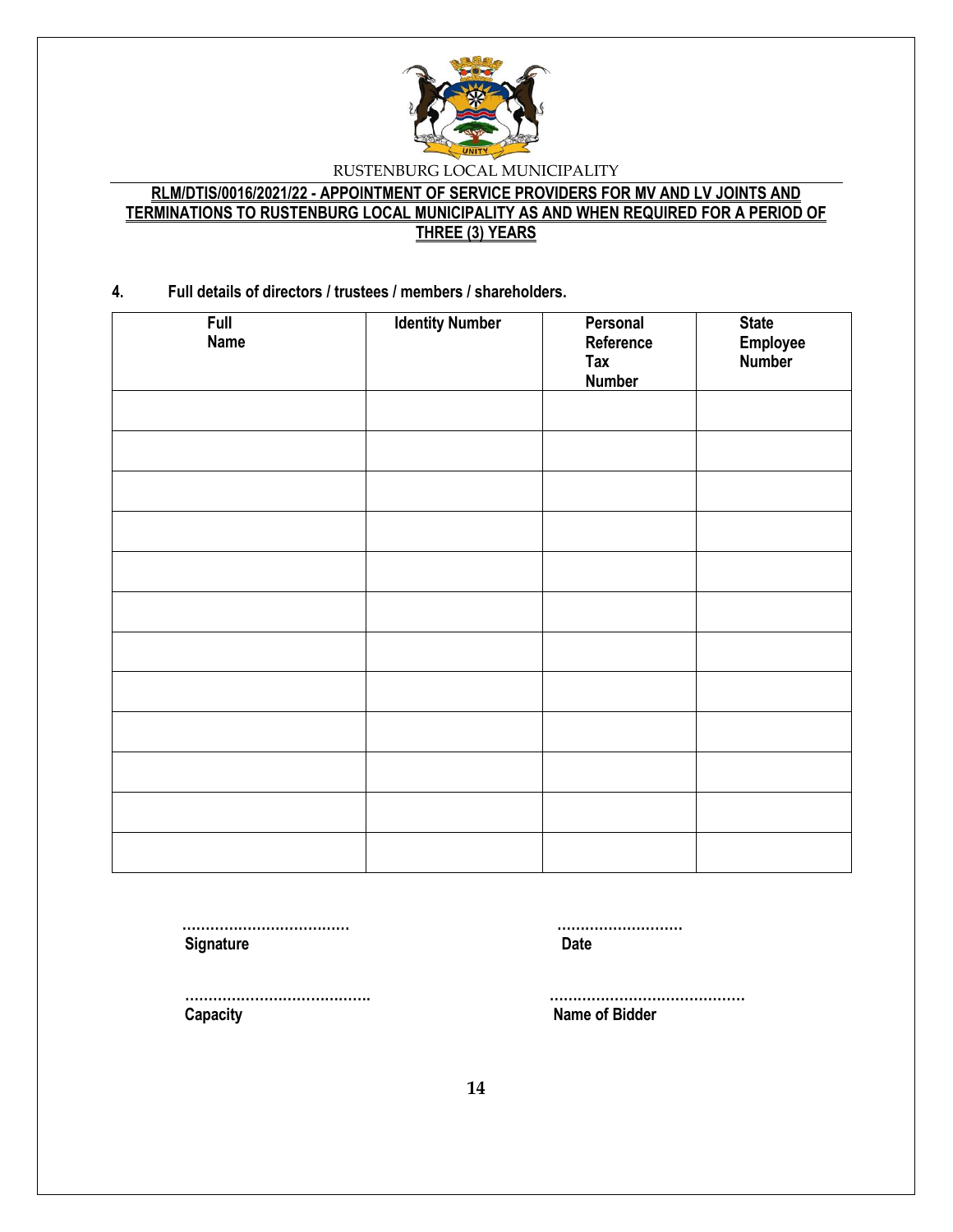

## **RLM/DTIS/0016/2021/22 - APPOINTMENT OF SERVICE PROVIDERS FOR MV AND LV JOINTS AND TERMINATIONS TO RUSTENBURG LOCAL MUNICIPALITY AS AND WHEN REQUIRED FOR A PERIOD OF THREE (3) YEARS**

**MBD 5**

# **DECLARATION FOR PROCUREMENT ABOVE R10 MILLION (ALL APPLICABLE TAXES INCLUDED)**

For all procurement expected to exceed R10 million (all applicable taxes included), bidders must complete the following questionnaire:

- 1 Are you by law required to prepare annual financial statements for auditing?
- \*YES NO
- 1.1 If yes, submit audited annual financial statements for the past three years or since the date of establishment if established during the past three years.

……………………………………………………………….................................................................

………………………………………………………………………………………………………..

- 2 Do you have any outstanding undisputed commitments for municipal services towards any municipality for more than three months or any other service provider in respect of which payment is overdue for more than 30 days?  $*$ YES  $|$  NO
- 2.1 If no, this serves to certify that the bidder has no undisputed commitments for municipal services towards any municipality for more than three months or other service provider in respect of which payment is overdue for more than 30 days.
- **2.2** If yes, provide particulars.

………………………………………………...................................................................……………

…………………………….....................................................................……………………………….

…………………………………..................................................................………………………….

3 Has any contract been awarded to you by an organ of state during the past five years, including particulars of any material non-compliance or dispute concerning the execution of such contract?

\*YES I NO

3.1 If yes, furnish particulars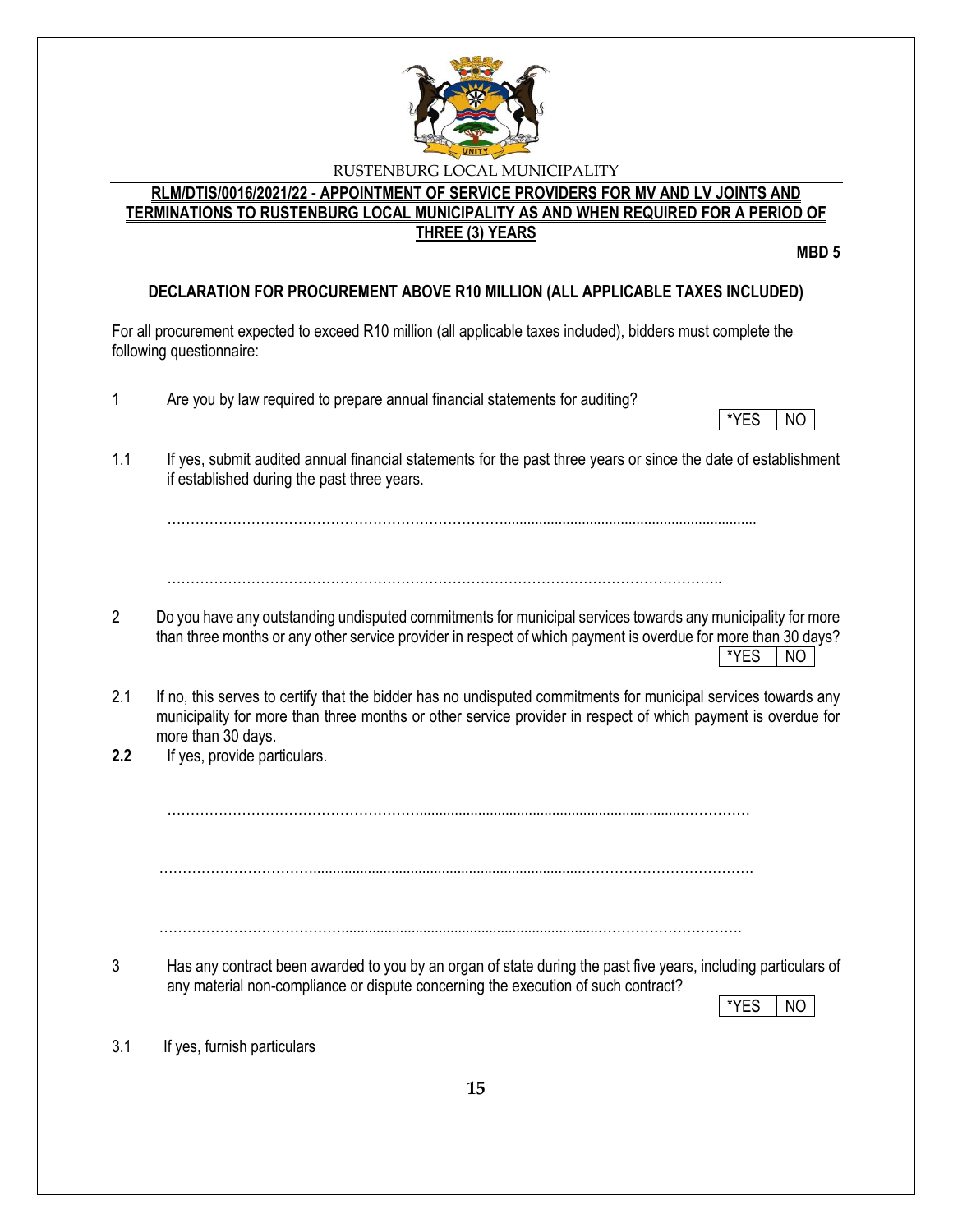

|     | <b>TERMINATIONS TO RUSTENBURG LOCAL MUNICIPALITY AS AND WHEN REQUIRED FOR A PERIOD OF</b><br><b>THREE (3) YEARS</b>                    |                                                                                                                 |
|-----|----------------------------------------------------------------------------------------------------------------------------------------|-----------------------------------------------------------------------------------------------------------------|
|     |                                                                                                                                        |                                                                                                                 |
|     |                                                                                                                                        |                                                                                                                 |
| 4.  | from the municipality / municipal entity is expected to be transferred out of the Republic?                                            | Will any portion of goods or services be sourced from outside the Republic, and, if so, what portion of payment |
|     |                                                                                                                                        | *YES<br>NO.                                                                                                     |
|     |                                                                                                                                        |                                                                                                                 |
| 4.1 | If yes, furnish particulars                                                                                                            |                                                                                                                 |
|     | <b>CERTIFICATION</b>                                                                                                                   |                                                                                                                 |
|     |                                                                                                                                        |                                                                                                                 |
|     | CERTIFY THAT THE INFORMATION FURNISHED ON THIS DECLARATION FORM IS<br>TRUE AND CORRECT.                                                |                                                                                                                 |
|     | I ACCEPT THAT, IN ADDITION TO CANCELLATION OF A CONTRACT, ACTION<br>MAY BE TAKEN AGAINST ME SHOULD THIS DECLARATION PROVE TO BE FALSE. |                                                                                                                 |
|     | Name/s and Surname of Bidder                                                                                                           | Signature                                                                                                       |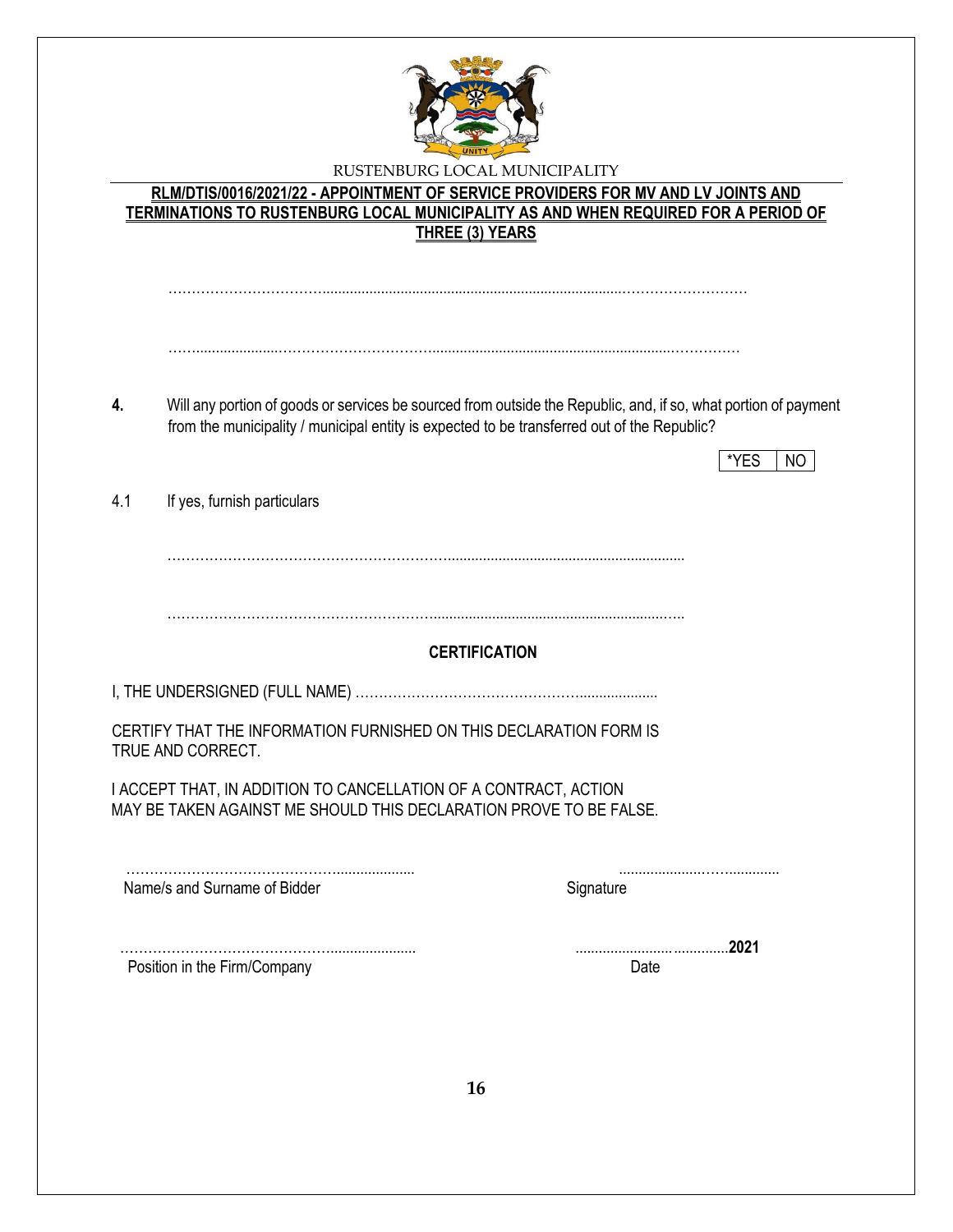

**RLM/DTIS/0016/2021/22 - APPOINTMENT OF SERVICE PROVIDERS FOR MV AND LV JOINTS AND TERMINATIONS TO RUSTENBURG LOCAL MUNICIPALITY AS AND WHEN REQUIRED FOR A PERIOD OF THREE (3) YEARS**

## **MBD 6.1 PREFERENCE CLAIMED IN TERMS OF THE PREFERENTIAL PROCUREMENT REGULATIONS, 2011**

This preference form must form part of all bids invited. It contains general information and serves as a claim form for preference points for Broad-Based Black Economic Empowerment (B-BBEE) Status Level of Contribution

## **NB: BEFORE COMPLETING THIS FORM, BIDDERS MUST STUDY THE GENERAL CONDITIONS, DEFINITIONS AND DIRECTIVES APPLICABLE IN RESPECT OF B-BBEE, AS PRESCRIBED IN THE PREFERENTIAL PROCUREMENT REGULATIONS, 2017.**

### **1. GENERAL CONDITIONS**

- 1.1 The following preference point systems are applicable to all bids:
	- the 80/20 system for requirements with a Rand value of up to R50 000 000 (all applicable taxes included); and
	- the 90/10 system for requirements with a Rand value above R50 000 000 (all applicable taxes included).

1.2

- a) The value of this bid is estimated to not exceed R50 000 000 (all applicable taxes included) and therefore the 80/20 preference point system shall be applicable; or
- b) The 80/20 preference point system will be applicable to this tender Points for this bid shall be awarded for:
- (a) Price; and
- (b) B-BBEE Status Level of Contributor.

#### 1.3 The maximum points for this bid are allocated as follows:

|                                                   | <b>POINTS</b> |
|---------------------------------------------------|---------------|
| <b>PRICE</b>                                      | 80            |
| <b>B-BBEE STATUS LEVEL OF CONTRIBUTOR</b>         | 20            |
| Total points for Price and B-BBEE must not exceed | 100           |

- 1.4 Failure on the part of a bidder to submit proof of B-BBEE Status level of contributor together with the bid, will be interpreted to mean that preference points for B-BBEE status level of contribution are not claimed.
- 1.5 The purchaser reserves the right to require of a bidder, either before a bid is adjudicated or at any time subsequently, to substantiate any claim in regard to preferences, in any manner required by the purchaser.

## **2. DEFINITIONS**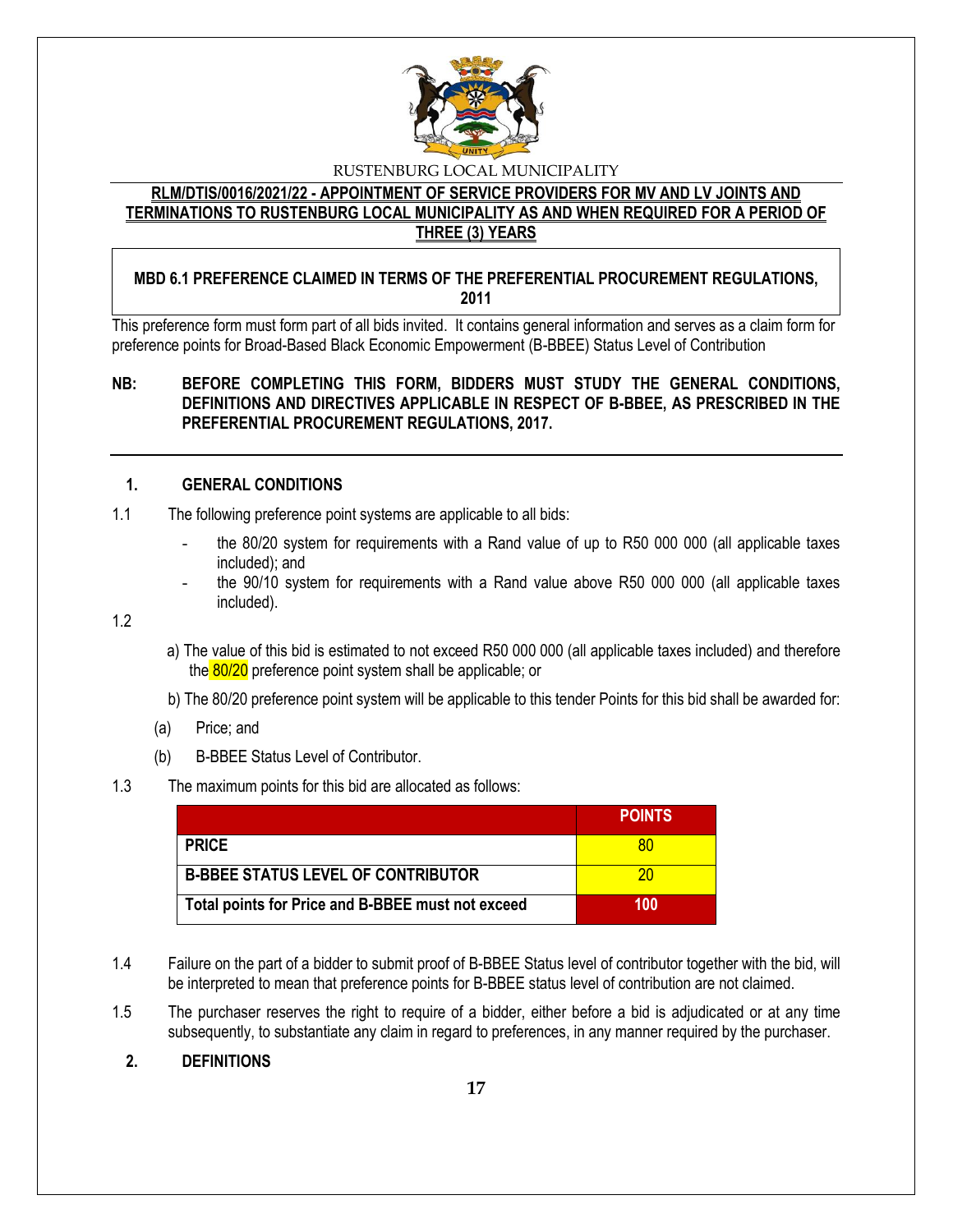

## **RLM/DTIS/0016/2021/22 - APPOINTMENT OF SERVICE PROVIDERS FOR MV AND LV JOINTS AND TERMINATIONS TO RUSTENBURG LOCAL MUNICIPALITY AS AND WHEN REQUIRED FOR A PERIOD OF THREE (3) YEARS**

- (a) **"B-BBEE"** means broad-based black economic empowerment as defined in section 1 of the Broad-Based Black Economic Empowerment Act;
- (b) "**B-BBEE status level of contributor"** means the B-BBEE status of an entity in terms of a code of good practice on black economic empowerment, issued in terms of section 9(1) of the Broad-Based Black Economic Empowerment Act;
- (c) **"bid"** means a written offer in a prescribed or stipulated form in response to an invitation by an organ of state for the provision of goods or services, through price quotations, advertised competitive bidding processes or proposals;
- (d) **"Broad-Based Black Economic Empowerment Act"** means the Broad-Based Black Economic Empowerment Act, 2003 (Act No. 53 of 2003);
- **(e) "EME"** means an Exempted Micro Enterprise in terms of a code of good practice on black economic empowerment issued in terms of section 9 (1) of the Broad-Based Black Economic Empowerment Act;
- (f) **"functionality"** means the ability of a tenderer to provide goods or services in accordance with specifications as set out in the tender documents.
- (g) **"prices"** includes all applicable taxes less all unconditional discounts;
- (h) **"proof of B-BBEE status level of contributor"** means:
	- **1)** B-BBEE Status level certificate issued by an authorized body or person;
	- **2)** A sworn affidavit as prescribed by the B-BBEE Codes of Good Practice;
	- **3)** Any other requirement prescribed in terms of the B-BBEE Act;
	- (i) **"QSE"** means a qualifying small business enterprise in terms of a code of good practice on black economic empowerment issued in terms of section 9 (1) of the Broad-Based Black Economic Empowerment Act;
- *(j)* **"rand value"**means the total estimated value of a contract in Rand, calculated at the time of bid invitation, and includes all applicable taxes;

## **3. POINTS AWARDED FOR PRICE**

#### **3.1 THE 80/20 OR 90/10 PREFERENCE POINT SYSTEMS**

A maximum of 80 or 90 points is allocated for price on the following basis:

$$
f_{\rm{max}}
$$

**80/20 or 90/10**

$$
Ps = 80\left(1 - \frac{Pt - P\min P}{\min}\right) \qquad \text{or} \qquad \qquad Ps = 90\left(1 - \frac{Pt - P\min P}{\min}\right)
$$

Where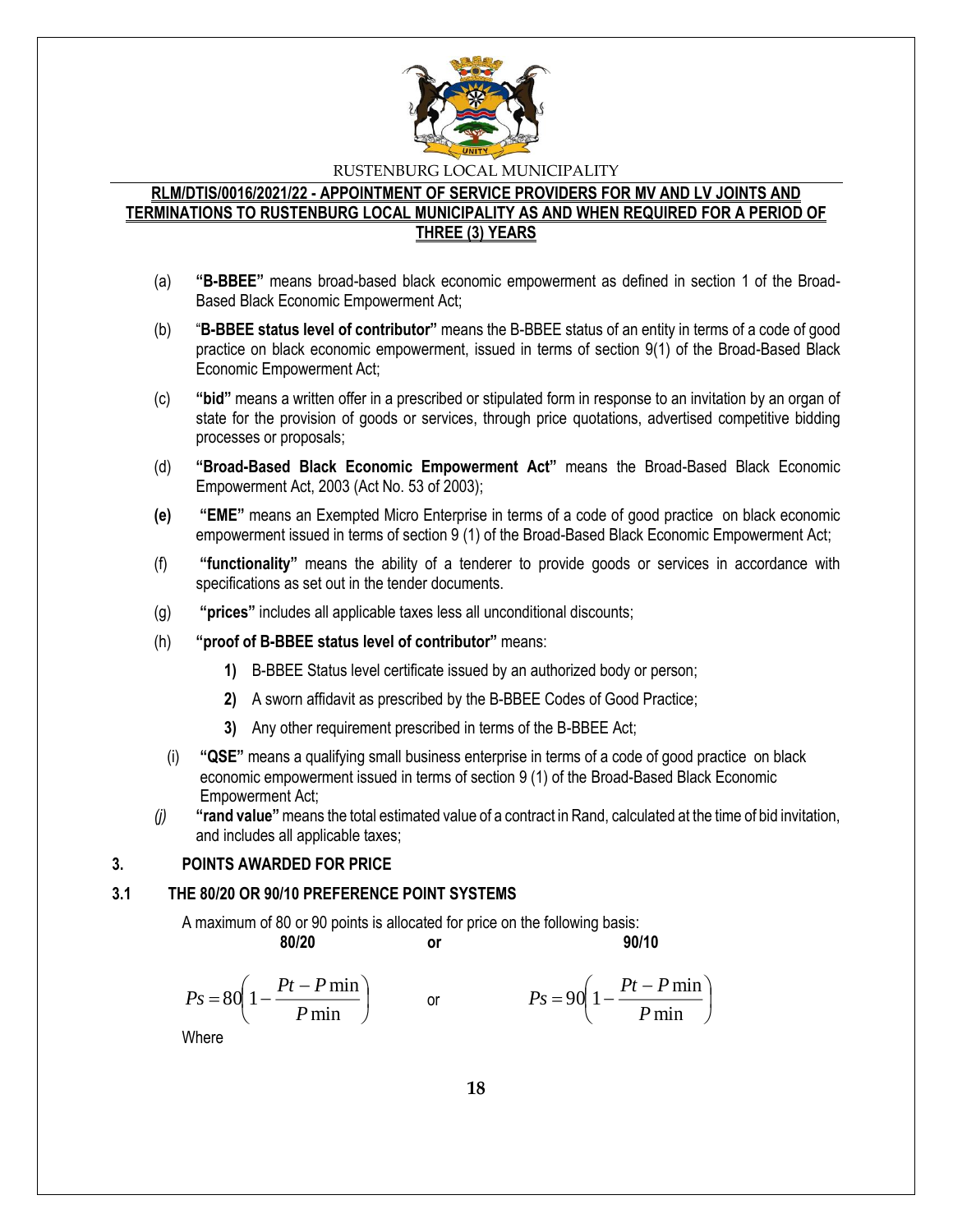

# **RLM/DTIS/0016/2021/22 - APPOINTMENT OF SERVICE PROVIDERS FOR MV AND LV JOINTS AND TERMINATIONS TO RUSTENBURG LOCAL MUNICIPALITY AS AND WHEN REQUIRED FOR A PERIOD OF**

**THREE (3) YEARS**

Ps = Points scored for price of bid under consideration

Pt = Price of bid under consideration

P min = Price of lowest acceptable bid

# **4. POINTS AWARDED FOR B-BBEE STATUS LEVEL OF CONTRIBUTOR**

4.1 In terms of Regulation 6 (2) and 7 (2) of the Preferential Procurement Regulations, preference points must be awarded to a bidder for attaining the B-BBEE status level of contribution in accordance with the table below:

| <b>B-BBEE Status Level of</b><br><b>Contributor</b> | <b>Number of points</b><br>(90/10 system) | <b>Number of points</b><br>(80/20 system) |
|-----------------------------------------------------|-------------------------------------------|-------------------------------------------|
|                                                     | 10                                        | 20                                        |
| 2                                                   | 9                                         | 18                                        |
|                                                     | 6                                         | 14                                        |
|                                                     | 5                                         | 12                                        |
| 5                                                   | 4                                         | 8                                         |
| 6                                                   |                                           | 6                                         |
|                                                     |                                           |                                           |
| 8                                                   |                                           | ŋ                                         |
| Non-compliant contributor                           |                                           |                                           |

# **5. BID DECLARATION**

5.1 Bidders who claim points in respect of B-BBEE Status Level of Contribution must complete the following:

# **6. B-BBEE STATUS LEVEL OF CONTRIBUTOR CLAIMED IN TERMS OF PARAGRAPHS 1.4 AND 4.1**

6.1 B-BBEE Status Level of Contributor:  $\qquad \qquad = \qquad \qquad \qquad$  .........(maximum of 10 or 20 points)

(Points claimed in respect of paragraph 7.1 must be in accordance with the table reflected in paragraph 4.1 and must be substantiated by relevant proof of B-BBEE status level of contributor.

# **7. SUB-CONTRACTING**

7.1 Will any portion of the contract be sub-contracted?

(*Tick applicable box*)

YES NO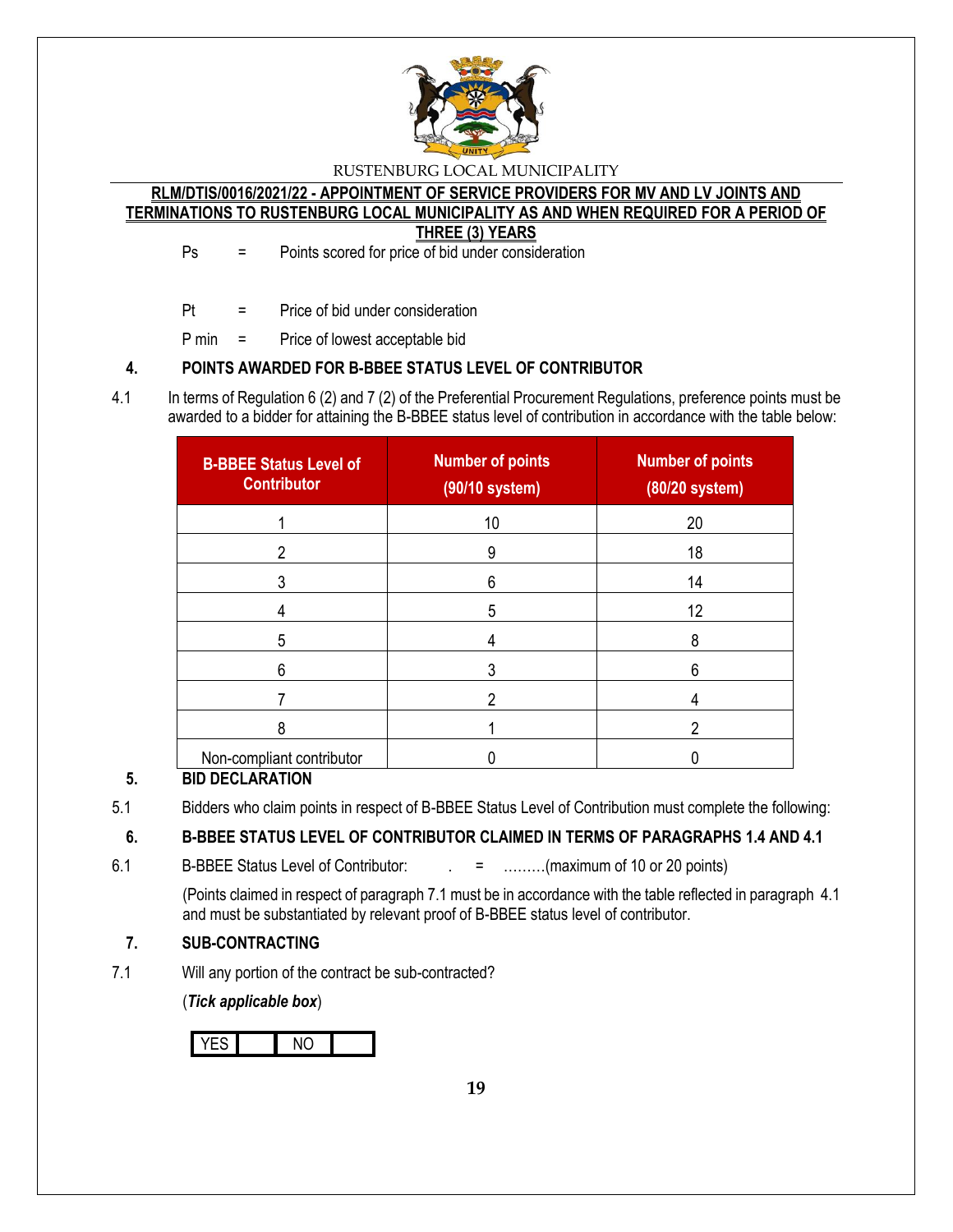

## **RLM/DTIS/0016/2021/22 - APPOINTMENT OF SERVICE PROVIDERS FOR MV AND LV JOINTS AND TERMINATIONS TO RUSTENBURG LOCAL MUNICIPALITY AS AND WHEN REQUIRED FOR A PERIOD OF THREE (3) YEARS**

#### 7.1.1 If yes, indicate:

- i) What percentage of the contract will be subcontracted............…………….…………%
- ii) The name of the sub-contractor…………………………………………………………..
- iii) The B-BBEE status level of the sub-contractor......................................……………..
- iv) Whether the sub-contractor is an EME or QSE





v) Specify, by ticking the appropriate box, if subcontracting with an enterprise in terms of Preferential Procurement Regulations,2017:

| Designated Group: An EME or QSE which is at last 51% owned by:    | EME√ | QSE |
|-------------------------------------------------------------------|------|-----|
| Black people                                                      |      |     |
| Black people who are youth                                        |      |     |
| Black people who are women                                        |      |     |
| Black people with disabilities                                    |      |     |
| Black people living in rural or underdeveloped areas or townships |      |     |
| Cooperative owned by black people                                 |      |     |
| Black people who are military veterans                            |      |     |
| OR                                                                |      |     |
| Any EME                                                           |      |     |
| Any QSE                                                           |      |     |

#### 8. **DECLARATION WITH REGARD TO COMPANY/FIRM**

- 8.1 Name of company/firm:…………………………………………………………………………….
- 8.2 VAT registration number:……………………………………….………………………
- 8.3 Company registration number:………….……………………….……………………
- 8.4 TYPE OF COMPANY/ FIRM
	- □ Partnership/Joint Venture / Consortium
	- □ One-person business/sole propriety
	- □ Close corporation
	- **Company**
	- (Pty) Limited

[TICK APPLICABLE BOX]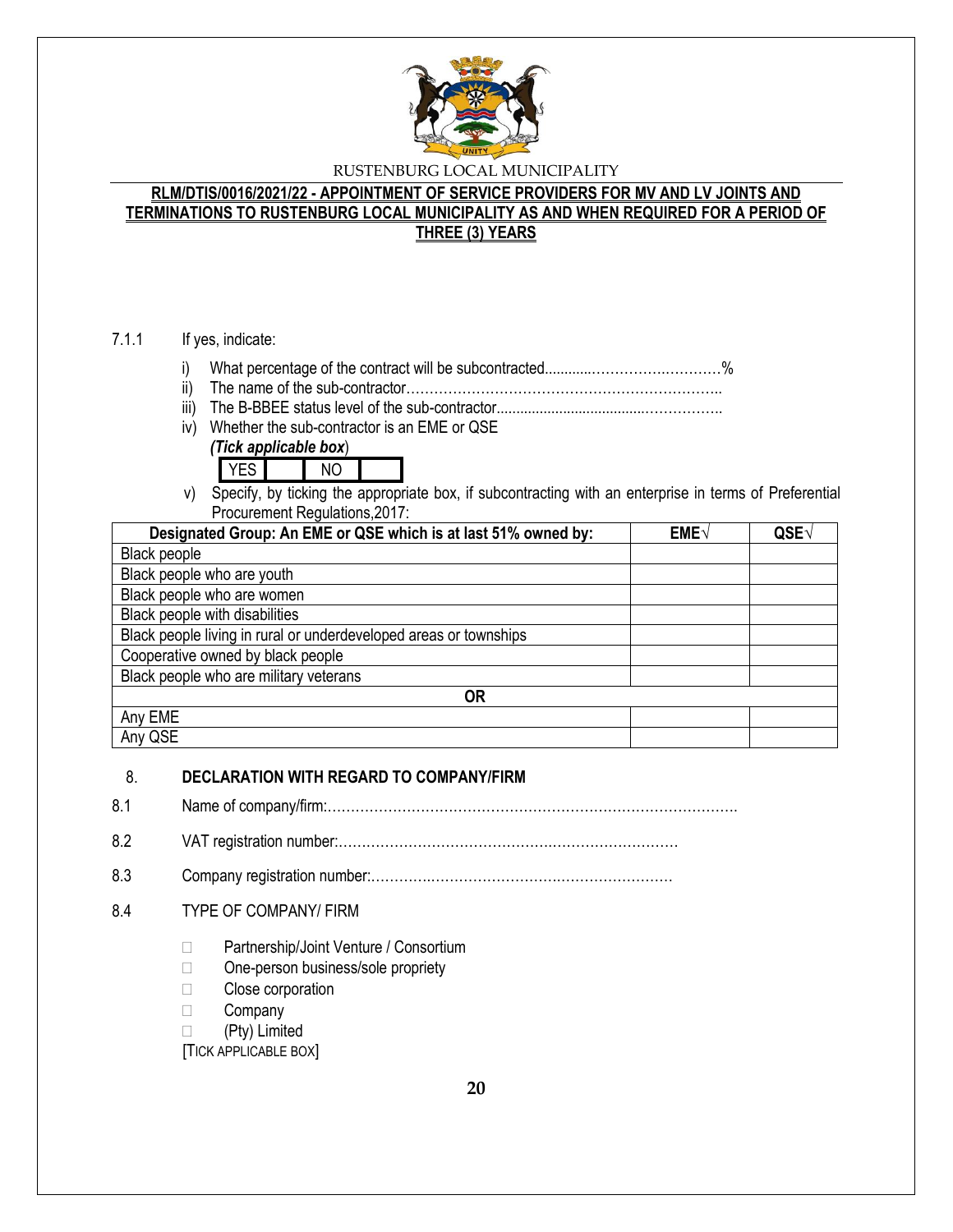

#### **RLM/DTIS/0016/2021/22 - APPOINTMENT OF SERVICE PROVIDERS FOR MV AND LV JOINTS AND TERMINATIONS TO RUSTENBURG LOCAL MUNICIPALITY AS AND WHEN REQUIRED FOR A PERIOD OF THREE (3) YEARS**

8.5 DESCRIBE PRINCIPAL BUSINESS ACTIVITIES

…………………………………………………………………………………………………………………………

### 8.6 COMPANY CLASSIFICATION

- Manufacturer
- □ Supplier
- □ Professional service provider
- $\Box$  Other service providers, e.g. transporter, etc.

[*TICK APPLICABLE BOX*]

#### **8.7 MUNICIPAL INFORMATION**

#### 8.8 Total number of years the company/firm has been in business:…………………………

8.9 I/we, the undersigned, who is / are duly authorised to do so on behalf of the company/firm, certify that the points claimed, based on the B-BBE status level of contributor indicated in paragraphs 1.4 and 6.1 of the foregoing certificate, qualifies the company/ firm for the preference(s) shown and I / we acknowledge that:

- i) The information furnished is true and correct;
- ii) The preference points claimed are in accordance with the General Conditions as indicated in paragraph 1 of this form;
- iii) In the event of a contract being awarded as a result of points claimed as shown in paragraphs 1.4 and 6.1, the contractor may be required to furnish documentary proof to the satisfaction of the purchaser that the claims are correct;
- iv) If the B-BBEE status level of contributor has been claimed or obtained on a fraudulent basis or any of the conditions of contract have not been fulfilled, the purchaser may, in addition to any other remedy it may have –
	- (a) disqualify the person from the bidding process;
	- (b) recover costs, losses or damages it has incurred or suffered as a result of that person's conduct;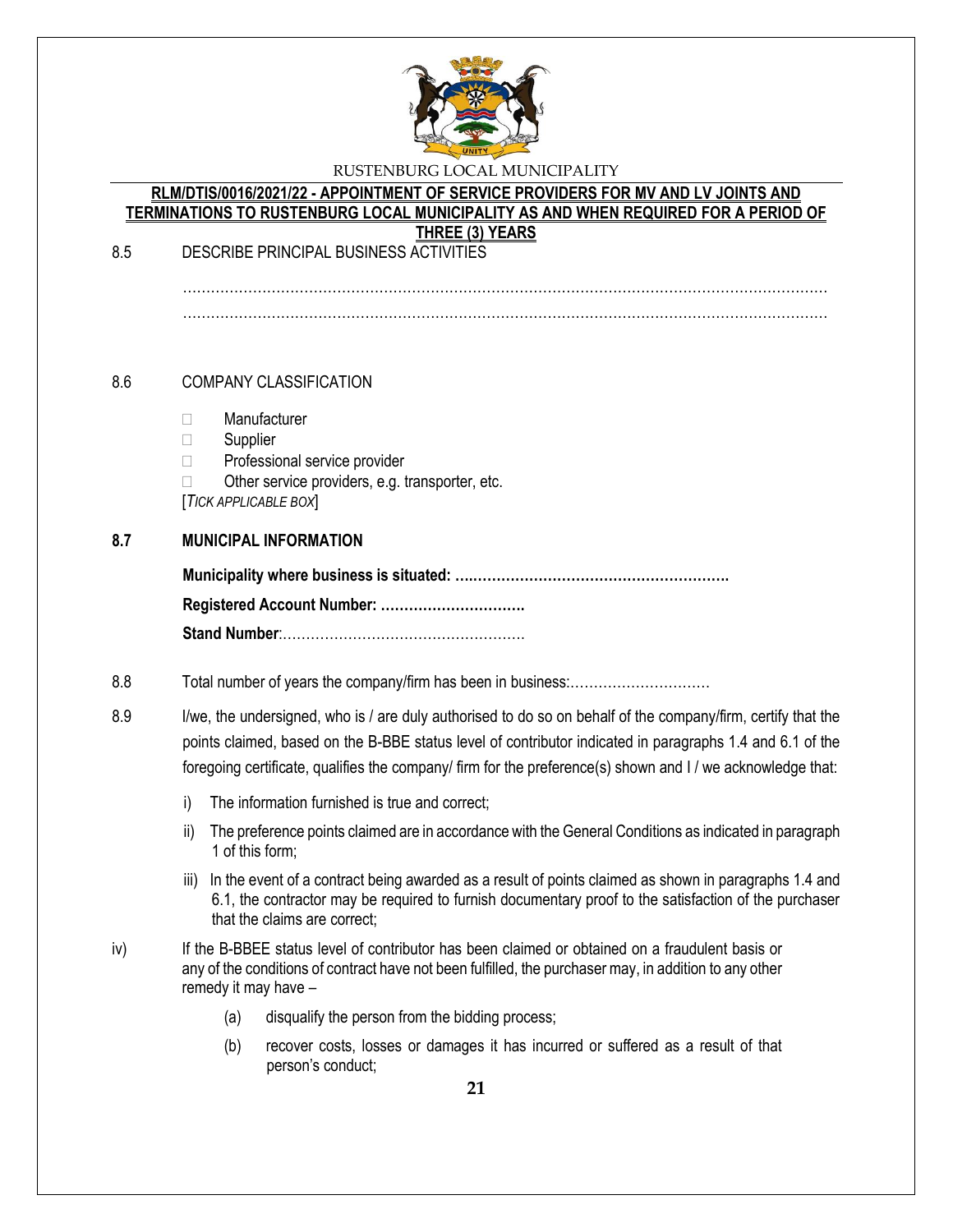

#### **RLM/DTIS/0016/2021/22 - APPOINTMENT OF SERVICE PROVIDERS FOR MV AND LV JOINTS AND TERMINATIONS TO RUSTENBURG LOCAL MUNICIPALITY AS AND WHEN REQUIRED FOR A PERIOD OF THREE (3) YEARS**

- (c) cancel the contract and claim any damages which it has suffered as a result of having to make less favourable arrangements due to such cancellation;
- (d) recommend that the bidder or contractor, its shareholders and directors, or only the shareholders and directors who acted on a fraudulent basis, be restricted by the National Treasury from obtaining business from any organ of state for a period not exceeding 10 years, after the *audi alteram partem* (hear the other side) rule has been applied; and
- (e) forward the matter for criminal prosecution.

| <b>WITNESSES</b> |                            |
|------------------|----------------------------|
| 4                | SIGNATURE(S) OF BIDDERS(S) |
| 2.               | DATE:<br><b>ADDRESS</b>    |
|                  |                            |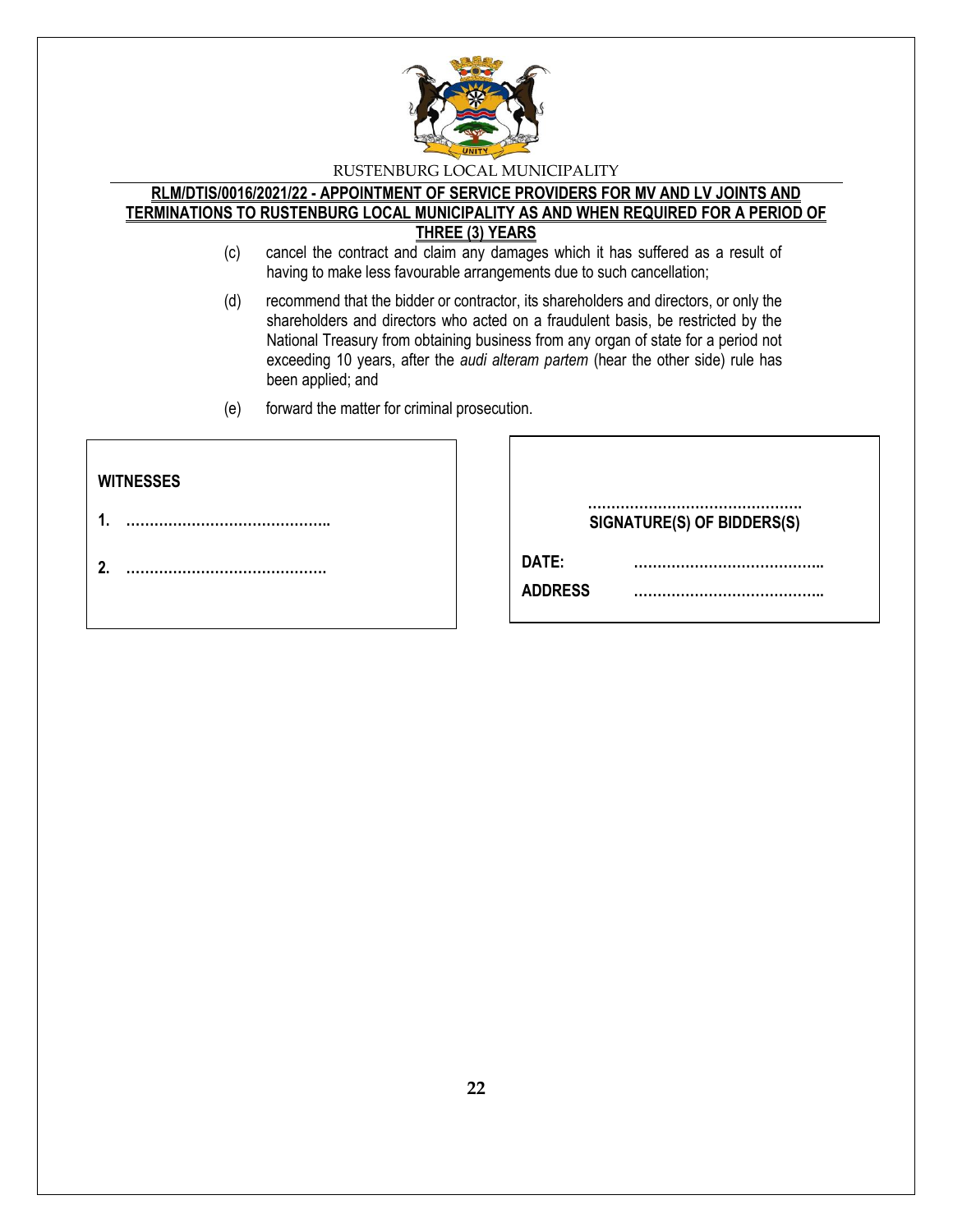

## **RLM/DTIS/0016/2021/22 - APPOINTMENT OF SERVICE PROVIDERS FOR MV AND LV JOINTS AND TERMINATIONS TO RUSTENBURG LOCAL MUNICIPALITY AS AND WHEN REQUIRED FOR A PERIOD OF THREE (3) YEARS**

**MBD 6.2**

## **DECLARATION CERTIFICATE FOR LOCAL PRODUCTION AND CONTENT FOR DESIGNATED SECTORS**

This Municipal Bidding Document (MBD) must form part of all bids invited. It contains general information and serves as a declaration form for local content (local production and local content are used interchangeably).

Before completing this declaration, bidders must study the General Conditions, Definitions, Directives applicable in respect of Local Content as prescribed in the Preferential Procurement Regulations, 2011 and the South African Bureau of Standards (SABS) approved technical specification number SATS 1286:2011 (Edition 1) and the Guidance on the Calculation of Local Content together with the Local Content Declaration Templates [Annex C (Local Content Declaration: Summary Schedule), D (Imported Content Declaration: Supporting Schedule to Annex C) and E (Local Content Declaration: Supporting Schedule to Annex C)].

#### **1. General Conditions**

- 1.1. Preferential Procurement Regulations, 2011 (Regulation 9) makes provision for the promotion of local production and content.
- 1.2. Regulation 9.(1) prescribes that in the case of designated sectors, where in the award of bids local production and content is of critical importance, such bids must be advertised with the specific bidding condition that only locally produced goods, services or works or locally manufactured goods, with a stipulated minimum threshold for local production and content will be considered.
- 1.3. Where necessary, for bids referred to in paragraph 1.2 above, a two stage bidding process may be followed, where the first stage involves a minimum threshold for local production and content and the second stage price and B-BBEE.
- 1.4. A person awarded a contract in relation to a designated sector, may not sub-contract in such a manner that the local production and content of the overall value of the contract is reduced to below the stipulated minimum threshold.
- 1.5. The local content (LC) expressed as a percentage of the bid price must be calculated in accordance with the SABS approved technical specification number SATS 1286: 2011 as follows:

LC =  $[1 - x / y]$  \*100

**Where** 

- x is the imported content in Rand
- y is the bid price in Rand excluding value added tax (VAT)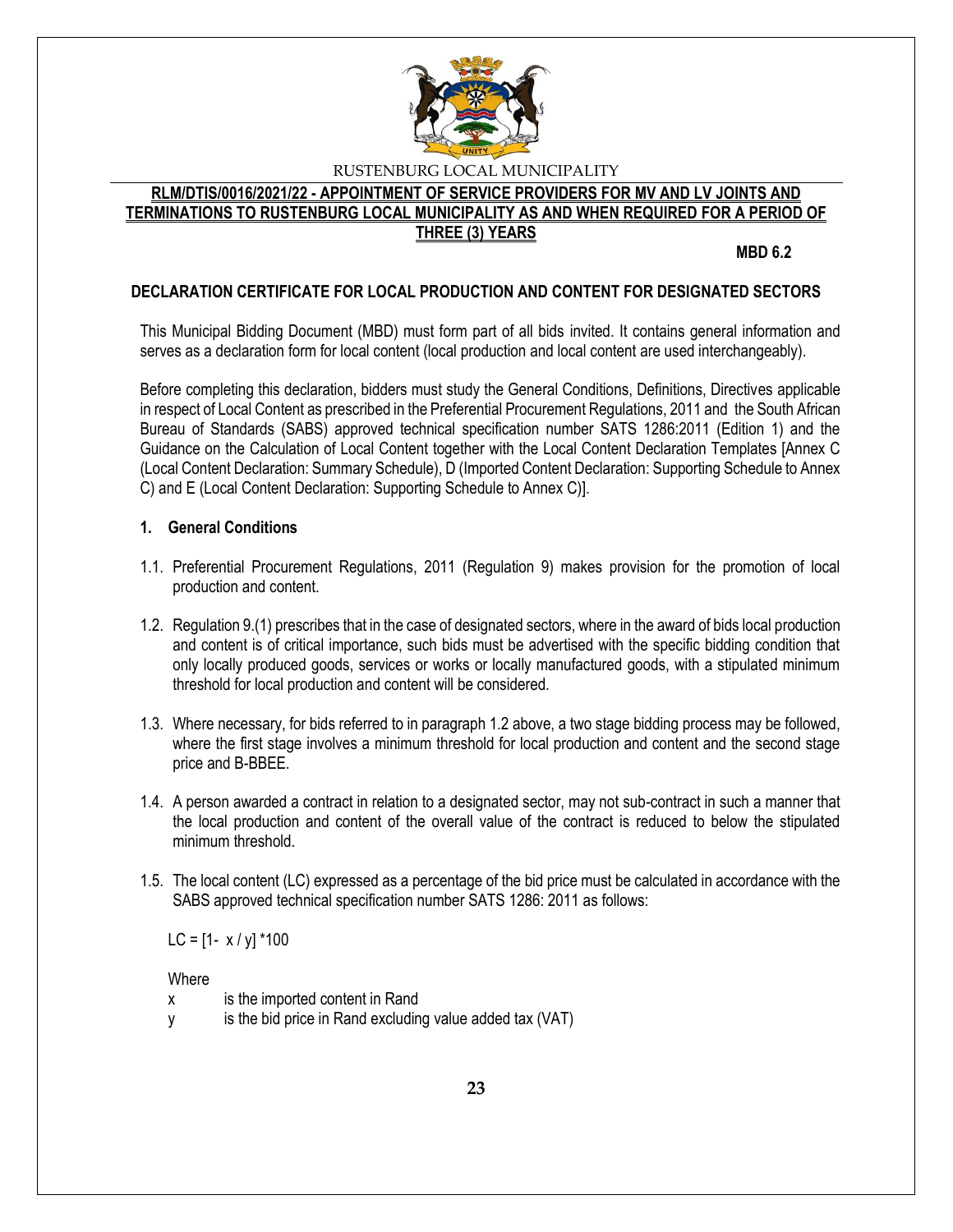

### **RLM/DTIS/0016/2021/22 - APPOINTMENT OF SERVICE PROVIDERS FOR MV AND LV JOINTS AND TERMINATIONS TO RUSTENBURG LOCAL MUNICIPALITY AS AND WHEN REQUIRED FOR A PERIOD OF THREE (3) YEARS**

Prices referred to in the determination of x must be converted to Rand (ZAR) by using the exchange rate published by the South African Reserve Bank (SARB) at 12:00 on the date of advertisement of the bid as required in paragraph 4.1 below.

#### **The SABS approved technical specification number SATS 1286:2011 is accessible on http://www.thedti.gov.za/industrial development/ip.jsp at no cost.**

- 1.6. A bid may be disqualified if
	- (a) this Declaration Certificate and the Annex C (Local Content Declaration: Summary Schedule) are not submitted as part of the bid documentation; and
	- (b) the bidder fails to declare that the Local Content Declaration Templates (Annex C, D and E) have been audited and certified as correct.

### **2. Definitions**

- 2.1. **"bid"** includes written price quotations, advertised competitive bids or proposals;
- 2.2. **"bid price"** price offered by the bidder, excluding value added tax (VAT);
- 2.3. **"contract"** means the agreement that results from the acceptance of a bid by an organ of state;
- 2.4. **"designated sector"** means a sector, sub-sector or industry that has been designated by the Department of Trade and Industry in line with national development and industrial policies for local production, where only locally produced services, works or goods or locally manufactured goods meet the stipulated minimum threshold for local production and content;
- 2.5. **"duly sign"**means a Declaration Certificate for Local Content that has been signed by the Chief Financial Officer or other legally responsible person nominated in writing by the Chief Executive, or senior member / person with management responsibility(close corporation, partnership or individual).
- 2.6. **"imported content"** means that portion of the bid price represented by the cost of components, parts or materials which have been or are still to be imported (whether by the supplier or its subcontractors) and which costs are inclusive of the costs abroad (this includes labour and intellectual property costs), plus freight and other direct importation costs, such as landing costs, dock duties, import duty, sales duty or other similar tax or duty at the South African port of entry;
- 2.7. **"local content"** means that portion of the bid price which is not included in the imported content, provided that local manufacture does take place;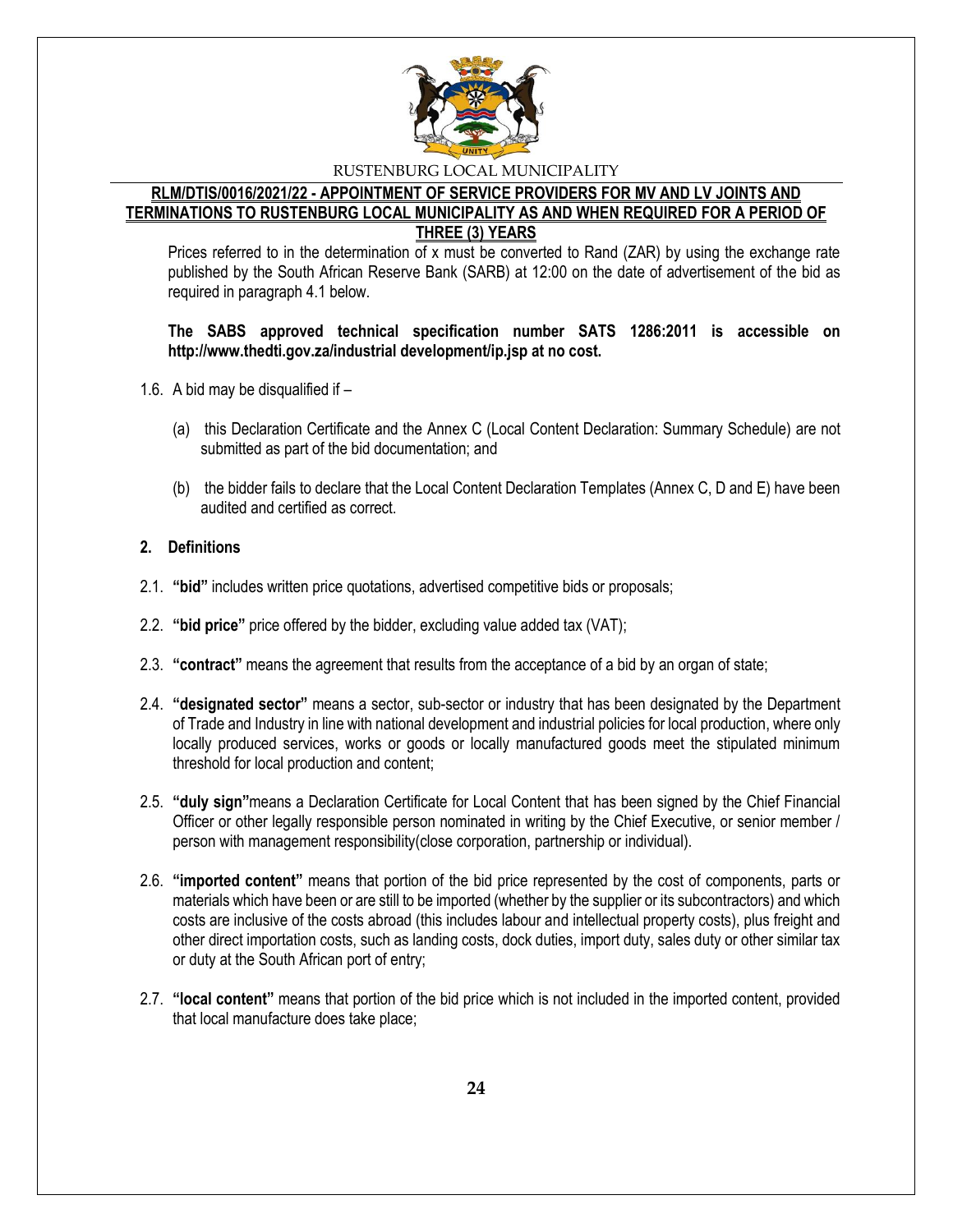

#### **RLM/DTIS/0016/2021/22 - APPOINTMENT OF SERVICE PROVIDERS FOR MV AND LV JOINTS AND TERMINATIONS TO RUSTENBURG LOCAL MUNICIPALITY AS AND WHEN REQUIRED FOR A PERIOD OF THREE (3) YEARS**

- 2.8. **"stipulated minimum threshold"** means that portion of local production and content as determined by the Department of Trade and Industry; and
- 2.9. **"sub-contract"** means the primary contractor's assigning, leasing, making out work to, or employing another person to support such primary contractor in the execution of part of a project in terms of the contract.
- **3. The stipulated minimum threshold(s) for local production and content (refer to Annex A of SATS 1286:2011) for this bid is/are as follows:**

| Description of services, works or goods                  | Stipulated minimum threshold |
|----------------------------------------------------------|------------------------------|
|                                                          |                              |
|                                                          | ₩                            |
| Does any portion of the services, works or goods offered |                              |

4. Does any portion of the services, works or goods offered have any imported content? (*Tick applicable box*)

|  | <u>IUR GNNIIUGNIU NUAI</u> |  |
|--|----------------------------|--|
|  |                            |  |
|  |                            |  |

4.1 If yes, the rate(s) of exchange to be used in this bid to calculate the local content as prescribed in paragraph 1.5 of the general conditions must be the rate(s) published by the SARB for the specific currency at 12:00 on the date of advertisement of the bid.

The relevant rates of exchange information is accessible on **www.reservebank.co.za.**

Indicate the rate(s) of exchange against the appropriate currency in the table below (refer to Annex A of SATS 1286:2011):

| <b>Currency</b> | Rates of exchange |
|-----------------|-------------------|
| US Dollar       |                   |
| Pound Sterling  |                   |
| Euro            |                   |
| Yen             |                   |
| Other           |                   |

NB: Bidders must submit proof of the SARB rate (s) of exchange used.

5. Were the Local Content Declaration Templates (Annex C, D and E) audited and certified as correct? (*Tick applicable box*)

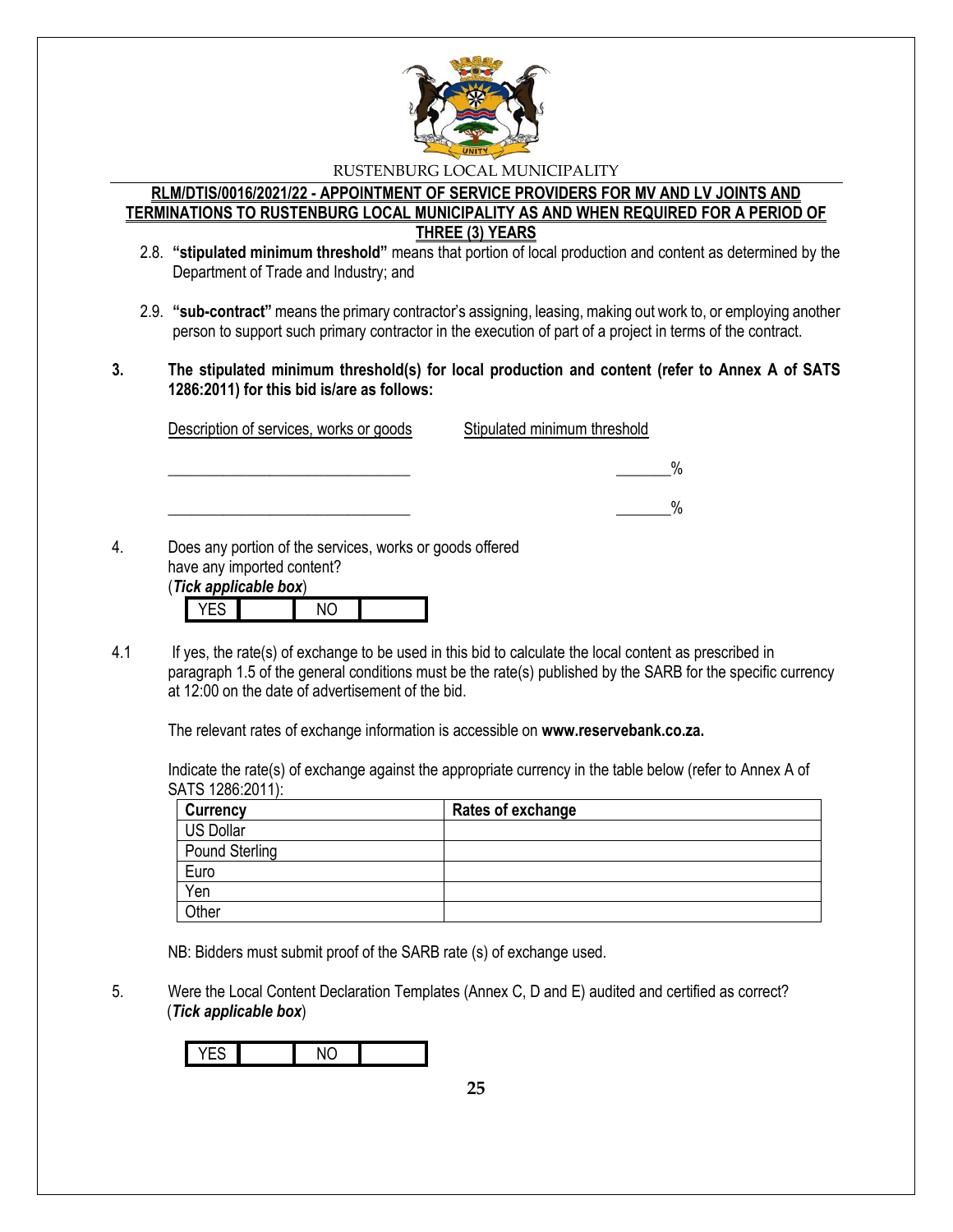

### **RLM/DTIS/0016/2021/22 - APPOINTMENT OF SERVICE PROVIDERS FOR MV AND LV JOINTS AND TERMINATIONS TO RUSTENBURG LOCAL MUNICIPALITY AS AND WHEN REQUIRED FOR A PERIOD OF THREE (3) YEARS**

- 5.1. If yes, provide the following particulars:
	- (a) Full name of auditor: ………………………………………………………
	- (b) Practice number: ………………………………………………………………………..
	- (c) Telephone and cell number: ……………………………………………………………….
	- (d) Email address: ………………………………………………………………………..

(Documentary proof regarding the declaration will, when required, be submitted to the satisfaction of the Accounting Officer / Accounting Authority)

6. Where, after the award of a bid, challenges are experienced in meeting the stipulated minimum threshold for local content the dti must be informed accordingly in order for the dti to verify and in consultation with the Accounting Officer / Accounting Authority provide directives in this regard.

# **LOCAL CONTENT DECLARATION (REFER TO ANNEX B OF SATS 1286:2011)**

**LOCAL CONTENT DECLARATION BY CHIEF FINANCIAL OFFICER OR OTHER LEGALLY RESPONSIBLE PERSON NOMINATED IN WRITING BY THE CHIEF EXECUTIVE OR SENIOR MEMBER/PERSON WITH MANAGEMENT RESPONSIBILITY (CLOSE CORPORATION, PARTNERSHIP OR INDIVIDUAL)** 

**IN RESPECT OF BID NO.** .................................................................................

**ISSUED BY:** (Procurement Authority / Name of Municipality / Municipal Entity):

......................................................................................................................... NB

1 The obligation to complete, duly sign and submit this declaration cannot be transferred to an external authorized representative, auditor or any other third party acting on behalf of the bidder.

2 Guidance on the Calculation of Local Content together with Local Content Declaration Templates (Annex C, D and E) is accessible o[n http://www.thedti.gov.za/industrial development/ip.jsp.](http://www.thedti.gov.za/industrial%20development/ip.jsp.) Bidders should first complete Declaration D. After completing Declaration D, bidders should complete Declaration E and then consolidate the information on Declaration C. **Declaration C should be submitted with the bid documentation at the closing date and time of the bid in order to substantiate the declaration made in paragraph (c) below.** Declarations D and E should be kept by the bidders for verification purposes for a period of at least 5 years. The successful bidder is required to continuously update Declarations C, D and E with the actual values for the duration of the contract.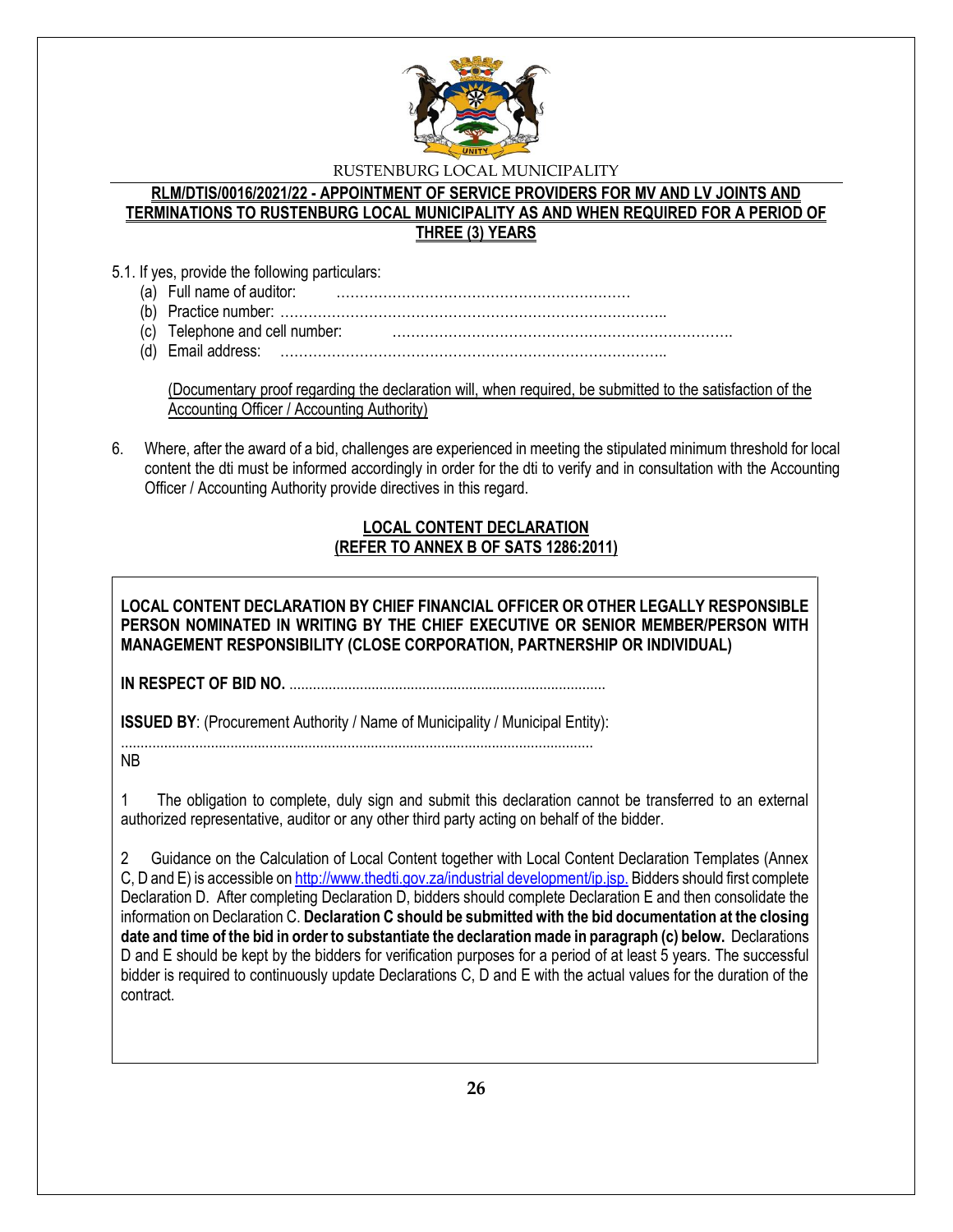

#### **RLM/DTIS/0016/2021/22 - APPOINTMENT OF SERVICE PROVIDERS FOR MV AND LV JOINTS AND TERMINATIONS TO RUSTENBURG LOCAL MUNICIPALITY AS AND WHEN REQUIRED FOR A PERIOD OF THREE (3) YEARS**

I, the undersigned, …………………………….................................................. (full names), do hereby declare, in my capacity as ……………………………………… ………..

of ...............................................................................................................(name of bidder entity), the following:

(a) The facts contained herein are within my own personal knowledge.

(b) I have satisfied myself that

- (i) the goods/services/works to be delivered in terms of the above-specified bid comply with the minimum local content requirements as specified in the bid, and as measured in terms of SATS 1286:2011; and
	- the declaration templates have been audited and certified to be correct.

(c)The local content percentages (%) indicated below has been calculated using the formula given in clause 3 of SATS 1286:2011, the rates of exchange indicated in paragraph 4.1 above and the information contained in Declaration D and E which has been consolidated in Declaration C;

| Bid price, excluding VAT (y)                                       | R |
|--------------------------------------------------------------------|---|
| Imported content (x), as calculated in terms of SATS 1286:2011     | R |
| Stipulated minimum threshold for local content (paragraph 3 above) |   |
| Local content %, as calculated in terms of SATS 1286:2011          |   |

**If the bid is for more than one product, the local content percentages for each product contained in Declaration C shall be used instead of the table above. The local content percentages for each product has been calculated using the formula given in clause 3 of SATS 1286:2011, the rates of exchange indicated in paragraph 4.1 above and the information contained in Declaration D and E.**

(d) I accept that the Procurement Authority / Municipality /Municipal Entity has the right to request that the local content be verified in terms of the requirements of SATS 1286:2011.

(e) I understand that the awarding of the bid is dependent on the accuracy of the information furnished in this application. I also understand that the submission of incorrect data, or data that are not verifiable as described in SATS 1286:2011, may result in the Procurement Authority / Municipal / Municipal Entity imposing any or all of the remedies as provided for in Regulation 13 of the Preferential Procurement Regulations, 2011 promulgated under the Preferential Policy Framework Act (PPPFA), 2000 (Act No. 5 of 2000).

| <b>SIGNATURE:</b>    | DATE: |
|----------------------|-------|
| <b>WITNESS No. 1</b> | DATE: |
| <b>WITNESS No. 2</b> | DATE: |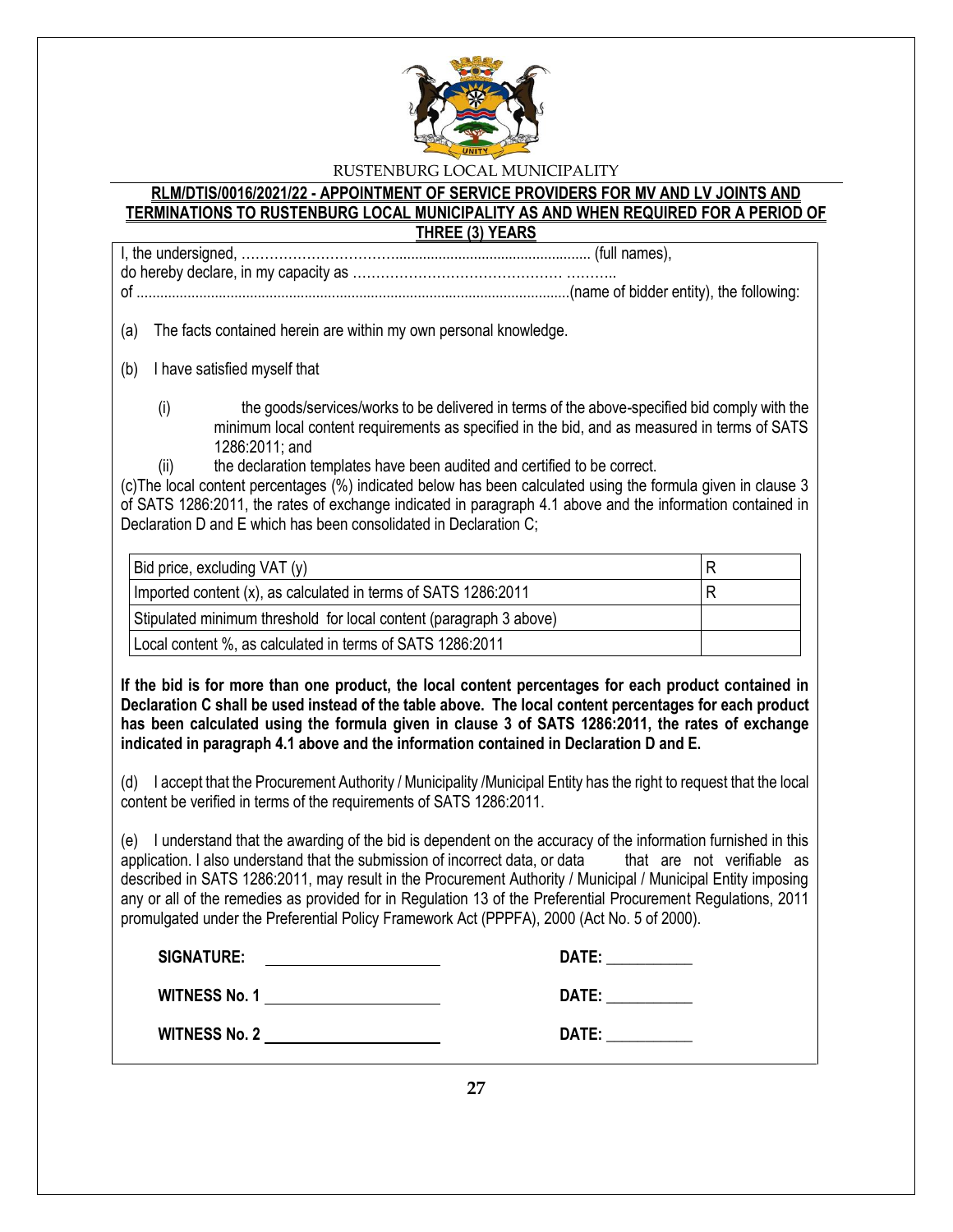

**RLM/DTIS/0016/2021/22 - APPOINTMENT OF SERVICE PROVIDERS FOR MV AND LV JOINTS AND TERMINATIONS TO RUSTENBURG LOCAL MUNICIPALITY AS AND WHEN REQUIRED FOR A PERIOD OF THREE (3) YEARS**

## **CONTRACT FORM - RENDERING OF SERVICES MDB 7.2**

**THIS FORM MUST BE FILLED IN DUPLICATE BY BOTH THE SERVICE PROVIDER (PART 1) AND THE PURCHASER (PART 2). BOTH FORMS MUST BE SIGNED IN THE ORIGINAL SO THAT THE SERVICE PROVIDER AND THE PURCHASER WOULD BE IN POSSESSION OF ORIGINALLY SIGNED CONTRACTS FOR THEIR RESPECTIVE RECORDS.**

# **PART 1 (TO BE FILLED IN BY THE SERVICE PROVIDER)**

1. I hereby undertake to render services described in the attached bidding documents to (name of the institution) ……………………………………………………………………………………………………………………………... in accordance with the requirements and task directives / proposals specifications stipulated in Bid Number………….………………………………… at the price/s quoted. My offer/s remain binding upon me and open for acceptance by the Purchaser during the validity period indicated and calculated from the closing date of the bid.

#### 2. The following documents shall be deemed to form and be read and construed as part of this agreement: (i) Bidding documents,

- *-* Invitation to bid;
- Tax compliance status (CSD report);
- Pricing schedule(s);
- Filled in task directive/proposal;
- Preference claims for Broad Based Black Economic Empowerment Status Level of Contribution in terms of the Preferential Procurement Regulations 2011;
- *-* Declaration of interest;
- *-* Declaration of bidder's past SCM practices;
- *-* Certificate of Independent Bid Determination;
- **Special Conditions of Contract;**
- (ii) General Conditions of Contract; and
- (iii) Other (specify)
- 3. I confirm that I have satisfied myself as to the correctness and validity of my bid; that the price(s) and rate(s) quoted cover all the services specified in the bidding documents; that the price(s) and rate(s) cover all my obligations and I accept that any mistakes regarding price(s) and rate(s) and calculations will be at my own risk.
- 4. I accept full responsibility for the proper execution and fulfilment of all obligations and conditions devolving on me under this agreement as the principal liable for the due fulfillment of this contract.
- 5. I declare that I have no participation in any collusive practices with any bidder or any other person regarding this or any other bid.
- 6. I confirm that I am duly authorised to sign this contract.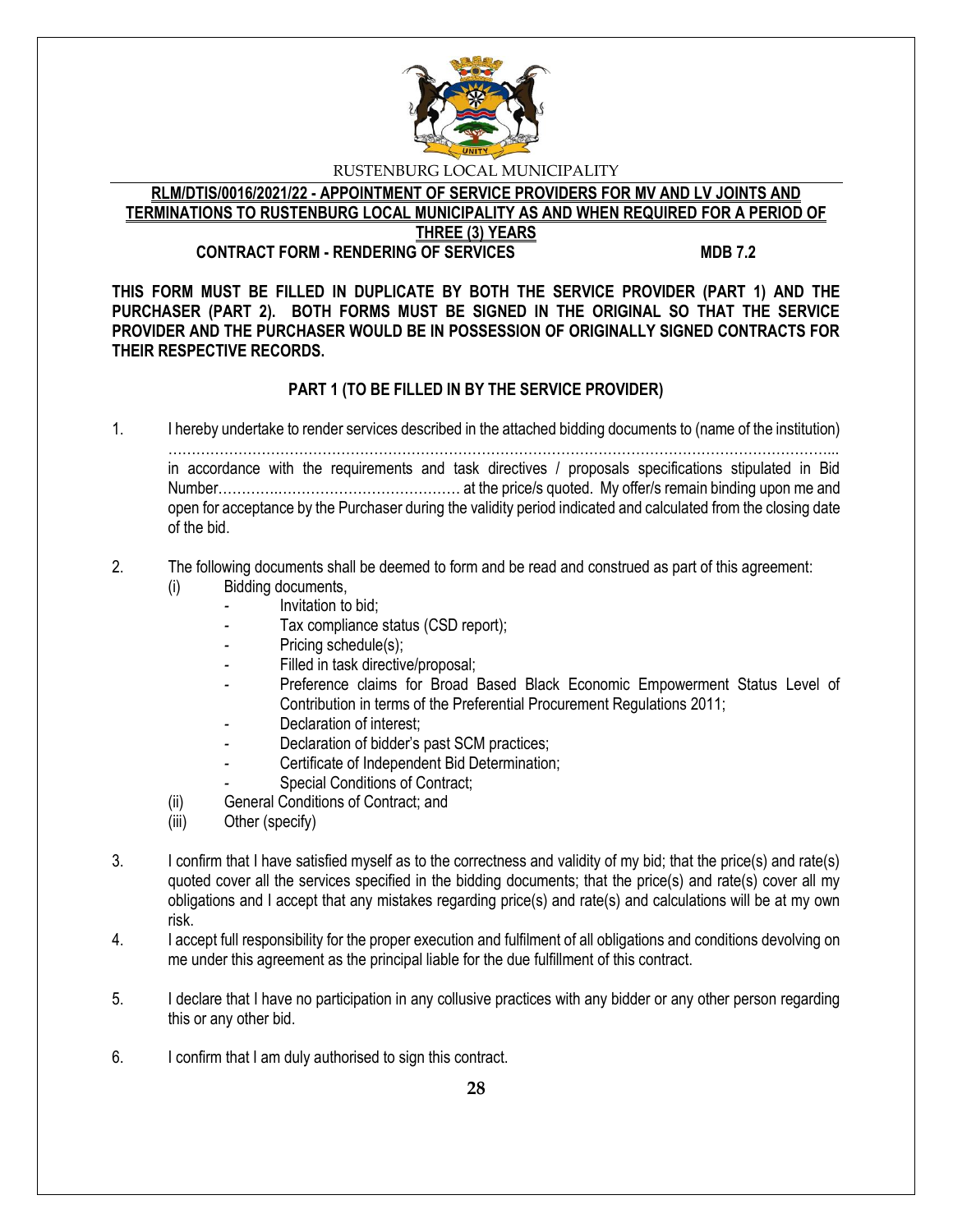

# **RLM/DTIS/0016/2021/22 - APPOINTMENT OF SERVICE PROVIDERS FOR MV AND LV JOINTS AND TERMINATIONS TO RUSTENBURG LOCAL MUNICIPALITY AS AND WHEN REQUIRED FOR A PERIOD OF THREE (3) YEARS**

| NAME (PRINT)     | <br><b>WITNESSES</b> |
|------------------|----------------------|
| <b>CAPACITY</b>  |                      |
| <b>SIGNATURE</b> | <br>າ                |
| NAME OF FIRM     | <br>DATE:            |
| <b>DATE</b>      |                      |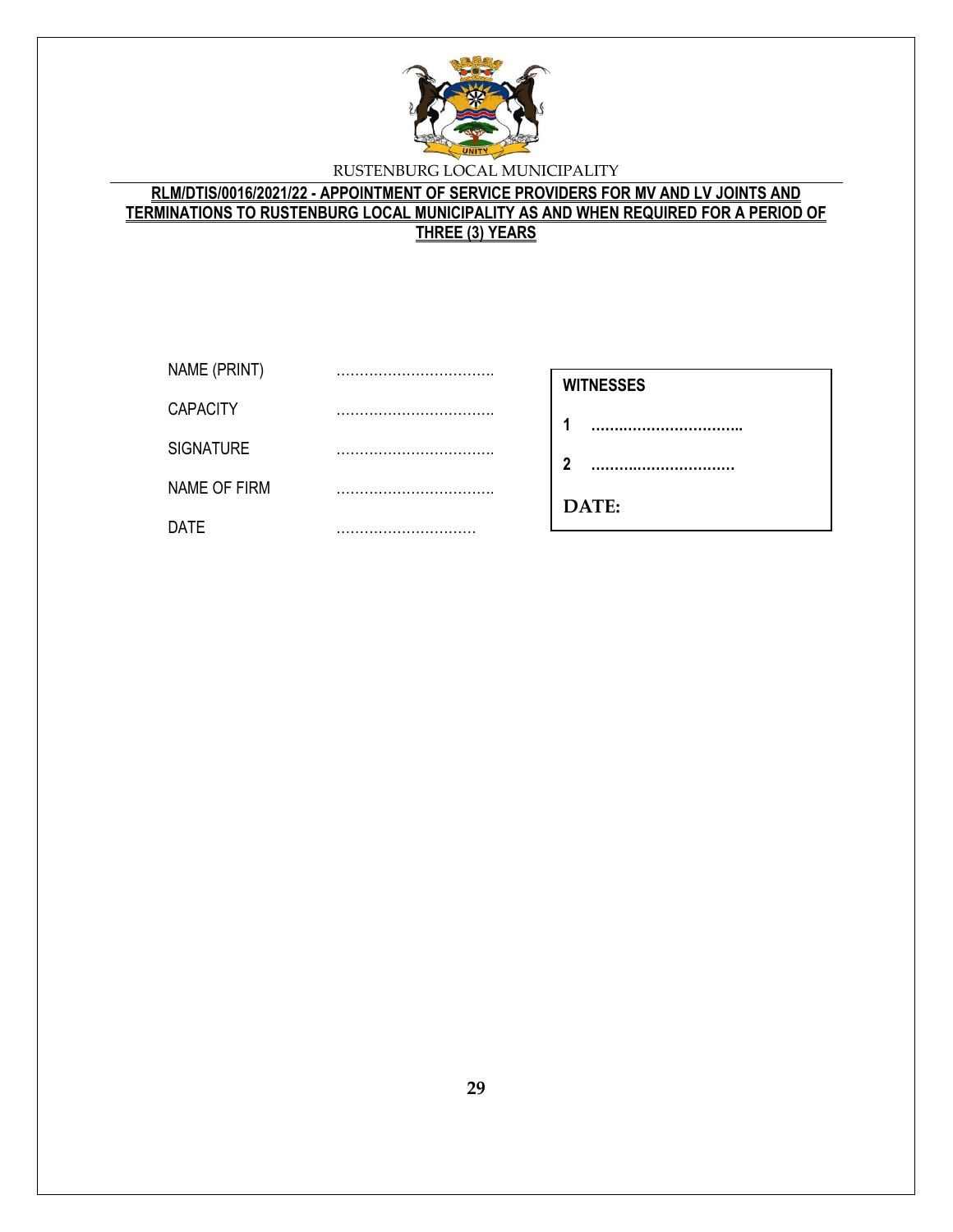

## **RLM/DTIS/0016/2021/22 - APPOINTMENT OF SERVICE PROVIDERS FOR MV AND LV JOINTS AND TERMINATIONS TO RUSTENBURG LOCAL MUNICIPALITY AS AND WHEN REQUIRED FOR A PERIOD OF THREE (3) YEARS**

**MBD 7.2**

# **CONTRACT FORM - RENDERING OF SERVICES**

# **PART 2 (TO BE FILLED IN BY THE PURCHASER [RLM])**

- 1. I……………………………………………. in my capacity as……………………...…………………………….. accept your bid under reference number ………………………………………….dated………………………for the rendering of services indicated hereunder and/or further specified in the annexure(s).
- 2. An official order indicating service delivery instructions is forthcoming.
- 3. I undertake to make payment for the services rendered in accordance with the terms and conditions of the contract, within 30 (thirty) days after receipt of an invoice.

| <b>DESCRIPTION OF</b><br><b>SERVICE</b> | <b>PRICE (ALL</b><br><b>APPLICABLE</b><br><b>TAXES</b><br>INCLUDED) | <b>COMPLETION</b><br><b>DATE</b> | <b>B-BBEE</b><br><b>STATUS</b><br><b>LEVEL OF</b><br><b>CONTRIBUTIO</b><br>N | <b>MINIMUM</b><br><b>THRESHOLD</b><br><b>FOR LOCAL</b><br><b>PRODUCTION</b><br><b>AND</b><br><b>CONTENT (if</b><br>applicable) |
|-----------------------------------------|---------------------------------------------------------------------|----------------------------------|------------------------------------------------------------------------------|--------------------------------------------------------------------------------------------------------------------------------|
|                                         |                                                                     |                                  |                                                                              |                                                                                                                                |

4. I confirm that I am duly authorized to sign this contract.

SIGNED AT ………………………………………ON………………………………...

NAME (PRINT) ………………………………………….

SIGNATURE …………………………………………

OFFICIAL STAMP

# **WITNESSES**

| 1     |  |
|-------|--|
| 2     |  |
| DATE: |  |

**30**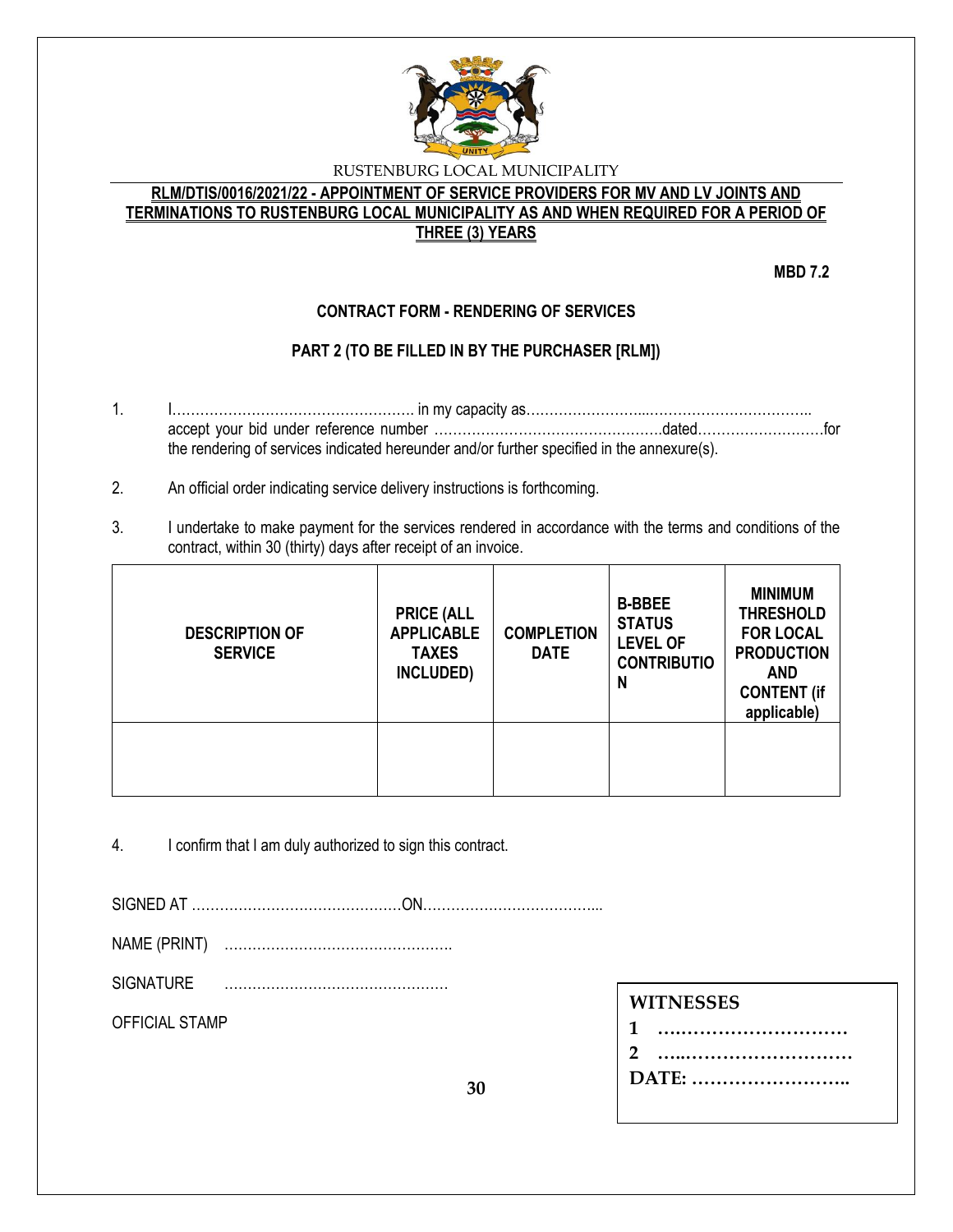

## **RLM/DTIS/0016/2021/22 - APPOINTMENT OF SERVICE PROVIDERS FOR MV AND LV JOINTS AND TERMINATIONS TO RUSTENBURG LOCAL MUNICIPALITY AS AND WHEN REQUIRED FOR A PERIOD OF THREE (3) YEARS**

# **MBD 8: DECLARATION OF ABUSE OF SUPPLY CHAIN MANAGEMENT SYSTEM**

- 1 This Standard Bidding Document must form part of all bids invited.
- 2 It serves as a declaration to be used by institutions in ensuring that when goods and services are being procured, all reasonable steps are taken to combat the abuse of the supply chain management system.
- 3 The bid of any bidder may be disregarded if that bidder, or any of its directors have
	- a. abused the institution's supply chain management system;
	- b. committed fraud or any other improper conduct in relation to such system; or
	- c. failed to perform on any previous contract.
- 4 In order to give effect to the above, the following questionnaire must be completed and submitted with the bid.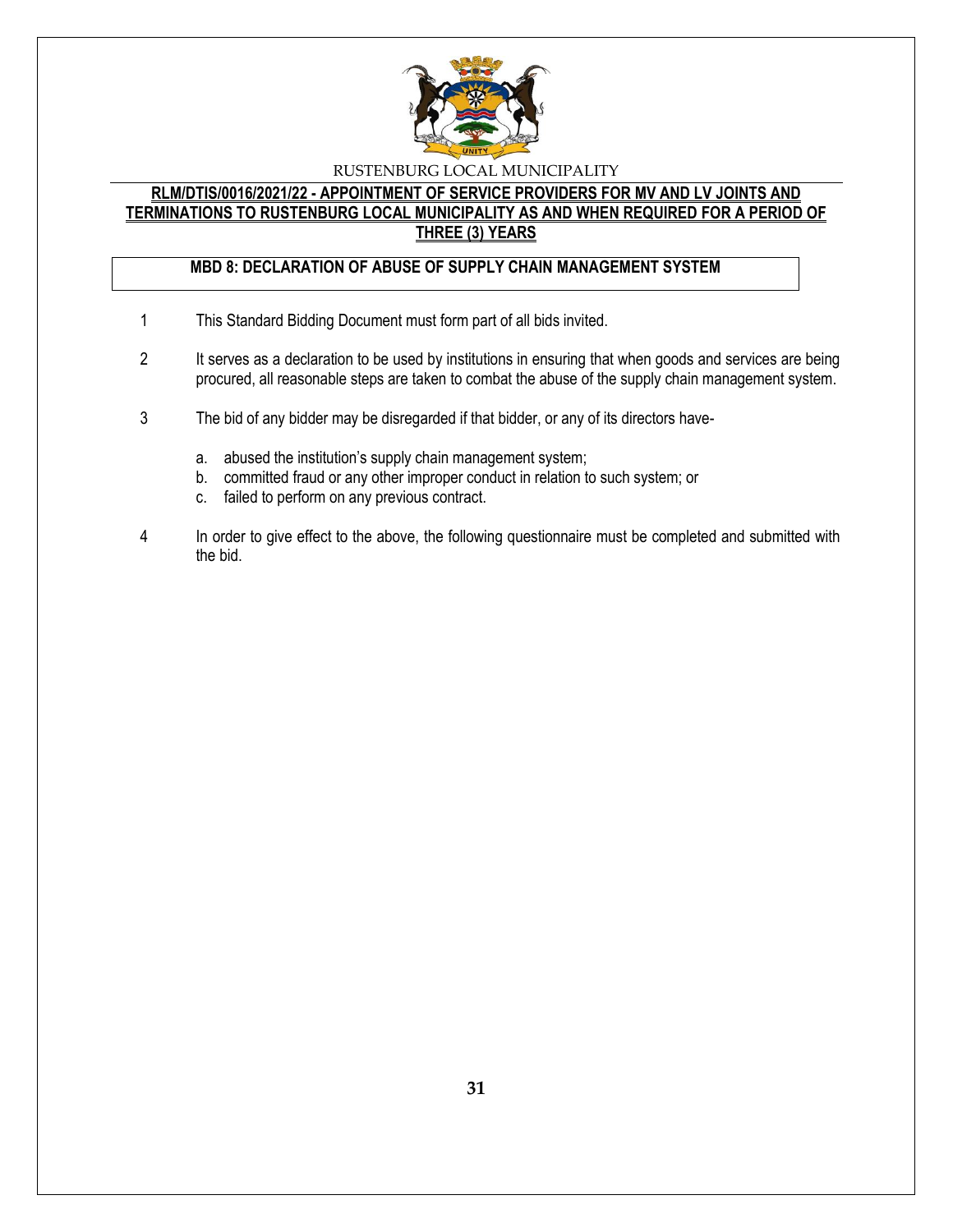

#### **RLM/DTIS/0016/2021/22 - APPOINTMENT OF SERVICE PROVIDERS FOR MV AND LV JOINTS AND TERMINATIONS TO RUSTENBURG LOCAL MUNICIPALITY AS AND WHEN REQUIRED FOR A PERIOD OF THE VEARS**

|                  | IHKEE (3) TEARS                                                                                       |                             |           |
|------------------|-------------------------------------------------------------------------------------------------------|-----------------------------|-----------|
| Item             | Question                                                                                              | Yes                         | No        |
| 4.1              | Is the bidder or any of its directors listed on the National Treasury's Database of Restricted        | Yes                         | <b>No</b> |
|                  | Suppliers as companies or persons prohibited from doing business with the public sector?              |                             |           |
|                  | Companies or persons who are listed on this Database were informed in writing of this                 |                             |           |
|                  |                                                                                                       |                             |           |
|                  | restriction by the Accounting Officer/Authority of the institution that imposed the restriction after |                             |           |
|                  | the audi alteram partem rule was applied). The Database of Restricted Suppliers now resides           |                             |           |
|                  | on the National Treasury's website (www.treasury.gov.za) and can be accessed by clicking              |                             |           |
|                  | on its link at the bottom of the home page.                                                           |                             |           |
| 4.1.1            | If so, furnish particulars:                                                                           |                             |           |
|                  |                                                                                                       |                             |           |
| $\overline{4.2}$ | Is the bidder or any of its directors listed on the Register for Tender Defaulters in terms of        | Yes                         | No        |
|                  | section 29 of the Prevention and Combating of Corrupt Activities Act (No 12 of 2004)?                 | $\mathcal{L}^{\mathcal{L}}$ |           |
|                  | The Register for Tender Defaulters can be accessed on the National Treasury's website                 |                             |           |
|                  | (www.treasury.gov.za) by clicking on its link at the bottom of the home page.                         |                             |           |
|                  |                                                                                                       |                             |           |
| 4.2.1            | If so, furnish particulars:                                                                           |                             |           |
|                  |                                                                                                       |                             |           |
|                  |                                                                                                       |                             |           |
| 4.3              | Was the bidder or any of its directors convicted by a court of law (including a court outside of      | Yes                         | No        |
|                  | the Republic of South Africa) for fraud or corruption during the past five years?                     |                             |           |
|                  |                                                                                                       |                             |           |
| 4.3.1            | If so, furnish particulars:                                                                           |                             |           |
|                  |                                                                                                       |                             |           |
|                  |                                                                                                       |                             |           |
|                  |                                                                                                       |                             |           |
| 4.4              | Was any contract between the bidder and any organ of state terminated during the past five            | Yes                         | No        |
|                  | years on account of failure to perform on or comply with the contract?                                |                             |           |
|                  |                                                                                                       |                             |           |
| 4.4.1            | If so, furnish particulars:                                                                           |                             |           |
|                  |                                                                                                       |                             |           |
|                  |                                                                                                       |                             |           |
|                  |                                                                                                       |                             |           |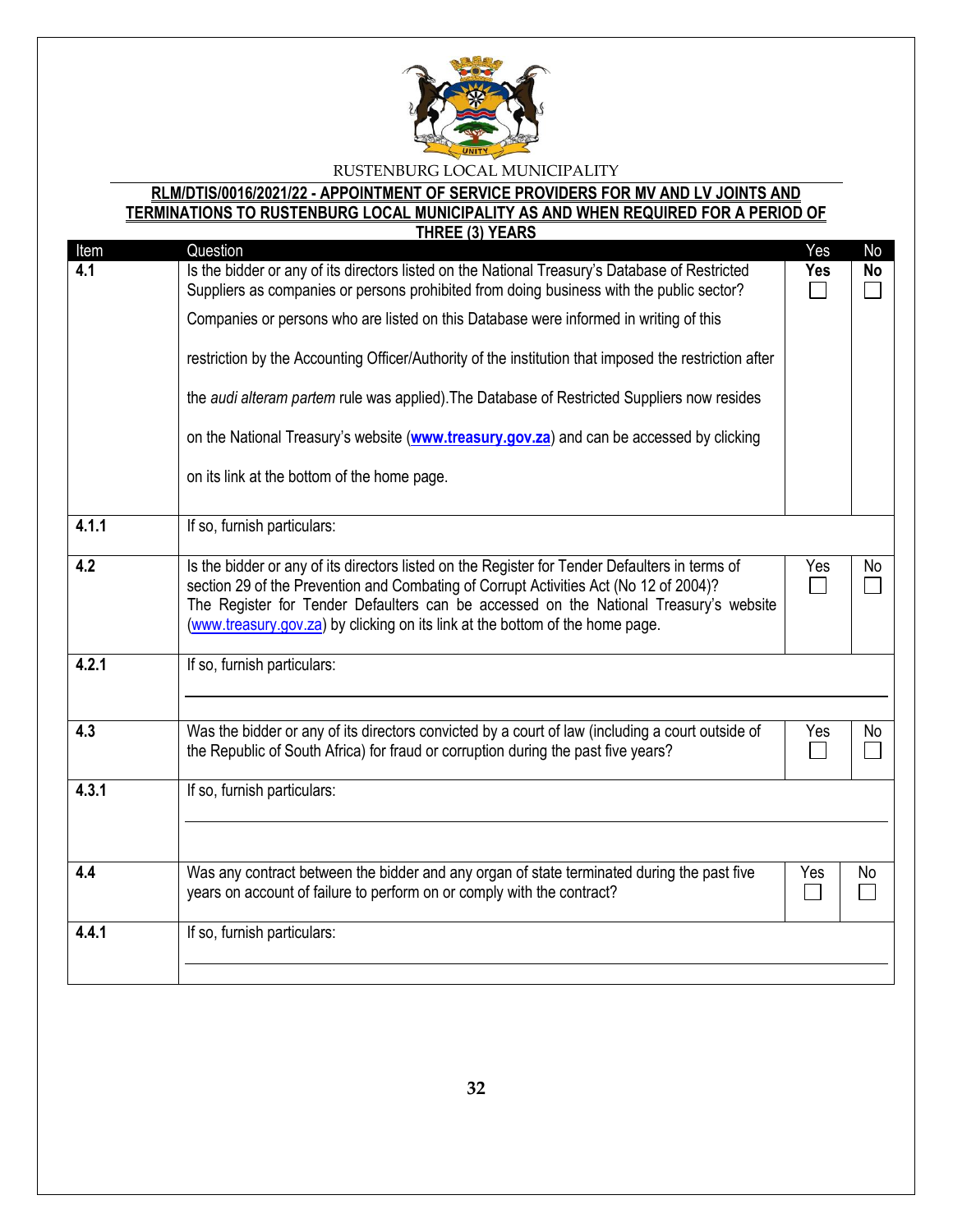

# **RLM/DTIS/0016/2021/22 - APPOINTMENT OF SERVICE PROVIDERS FOR MV AND LV JOINTS AND TERMINATIONS TO RUSTENBURG LOCAL MUNICIPALITY AS AND WHEN REQUIRED FOR A PERIOD OF THREE (3) YEARS**

### **CERTIFICATION**

I, THE UNDERSIGNED (FULL NAME)…………………………………………………....................CERTIFY THAT THE INFORMATION FURNISHED ON THIS DECLARATION FORM IS TRUE AND CORRECT. I ACCEPT THAT, IN ADDITION TO CANCELLATION OF A CONTRACT, ACTION MAY BE TAKEN AGAINST ME SHOULD THIS DECLARATION PROVE TO BE FALSE.

………………………………………......................... .....................……............. Name/s and surname of Bidder Signature Signature

………………………………………........................... ........................................... Position in the Firm/Company Date Date Date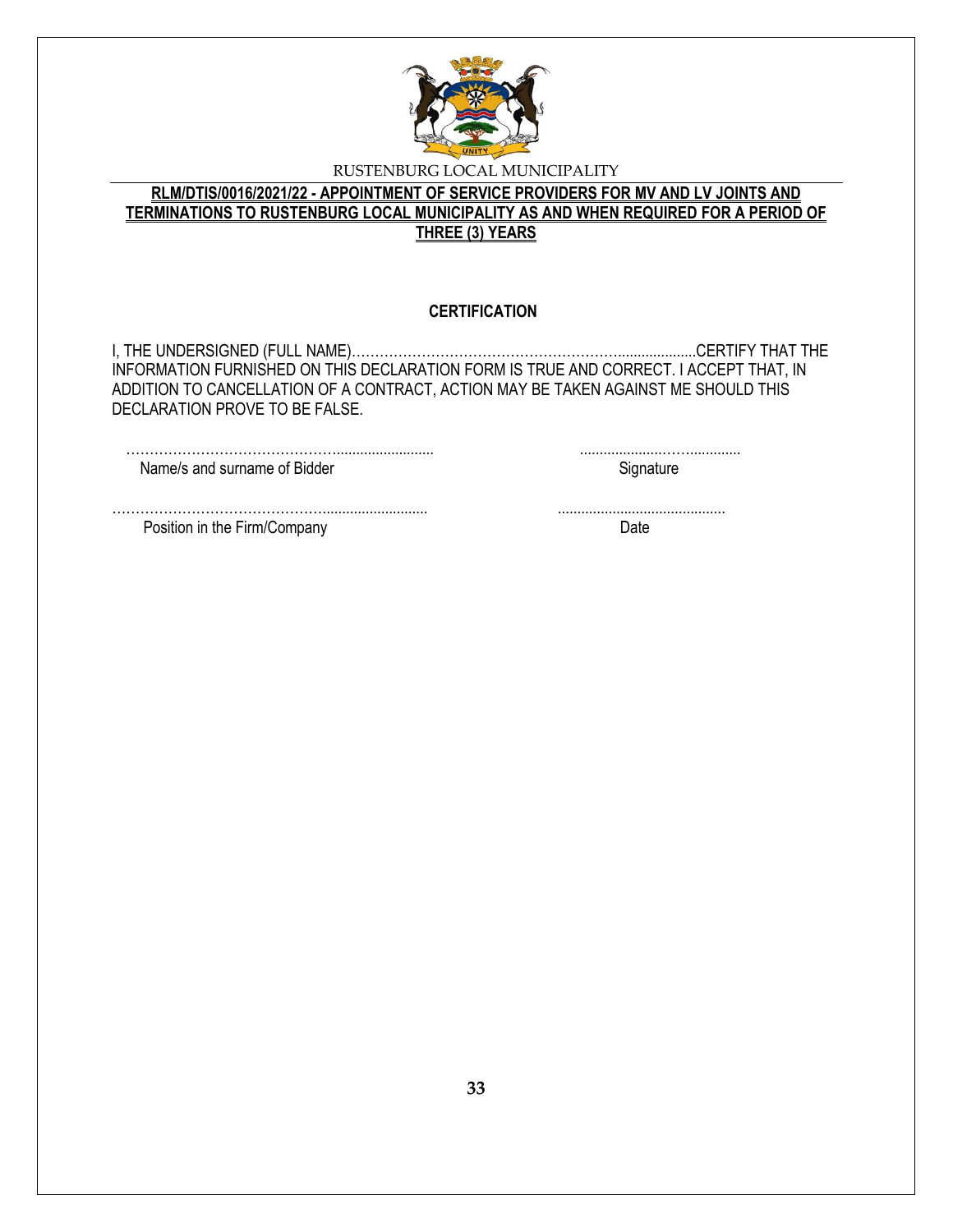

#### **RLM/DTIS/0016/2021/22 - APPOINTMENT OF SERVICE PROVIDERS FOR MV AND LV JOINTS AND TERMINATIONS TO RUSTENBURG LOCAL MUNICIPALITY AS AND WHEN REQUIRED FOR A PERIOD OF THREE (3) YEARS**

## **MBD 9: CERTIFICATE OF INDEPENDENT BID DETERMINATION**

- **1** This Municipal Bidding Document (MBD) must form part of all bids<sup>1</sup> invited.
- 2 Section 4 (1) (b) (iii) of the Competition Act No. 89 of 1998, as amended, prohibits an agreement between, or concerted practice by, firms, or a decision by an association of firms, if it is between parties in a horizontal relationship and if it involves collusive bidding (or bid rigging).² Collusive bidding is a *pe se* prohibition meaning that it cannot be justified under any grounds.
- 3 Municipal Supply Regulation 38 (1) prescribes that a supply chain management policy must provide measures for the combating of abuse of the supply chain management system, and must enable the accounting officer, among others, to:
	- a. take all reasonable steps to prevent such abuse;
	- b. reject the bid of any bidder if that bidder or any of its directors has abused the supply chain management system of the municipality or municipal entity or has committed any improper conduct in relation to such system; and
	- c. cancel a contract awarded to a person if the person committed any corrupt or fraudulent act during the bidding process or the execution of the contract.
	- 4 This MBD serves as a certificate of declaration that would be used by institutions to ensure that, when bids are considered, reasonable steps are taken to prevent any form of bid-rigging.
	- 5 In order to give effect to the above, the attached Certificate of Bid Determination (MBD 9) must be completed and submitted with the bid:

<sup>1</sup> Includes price quotations, advertised competitive bids, limited bids and proposals.

² Bid rigging (or collusive bidding) occurs when businesses, that would otherwise be expected to compete, secretly conspire to raise prices or lower the quality of goods and / or services for purchasers who wish to acquire goods and / or services through a bidding process. Bid rigging is, therefore, an agreement between competitors not to compete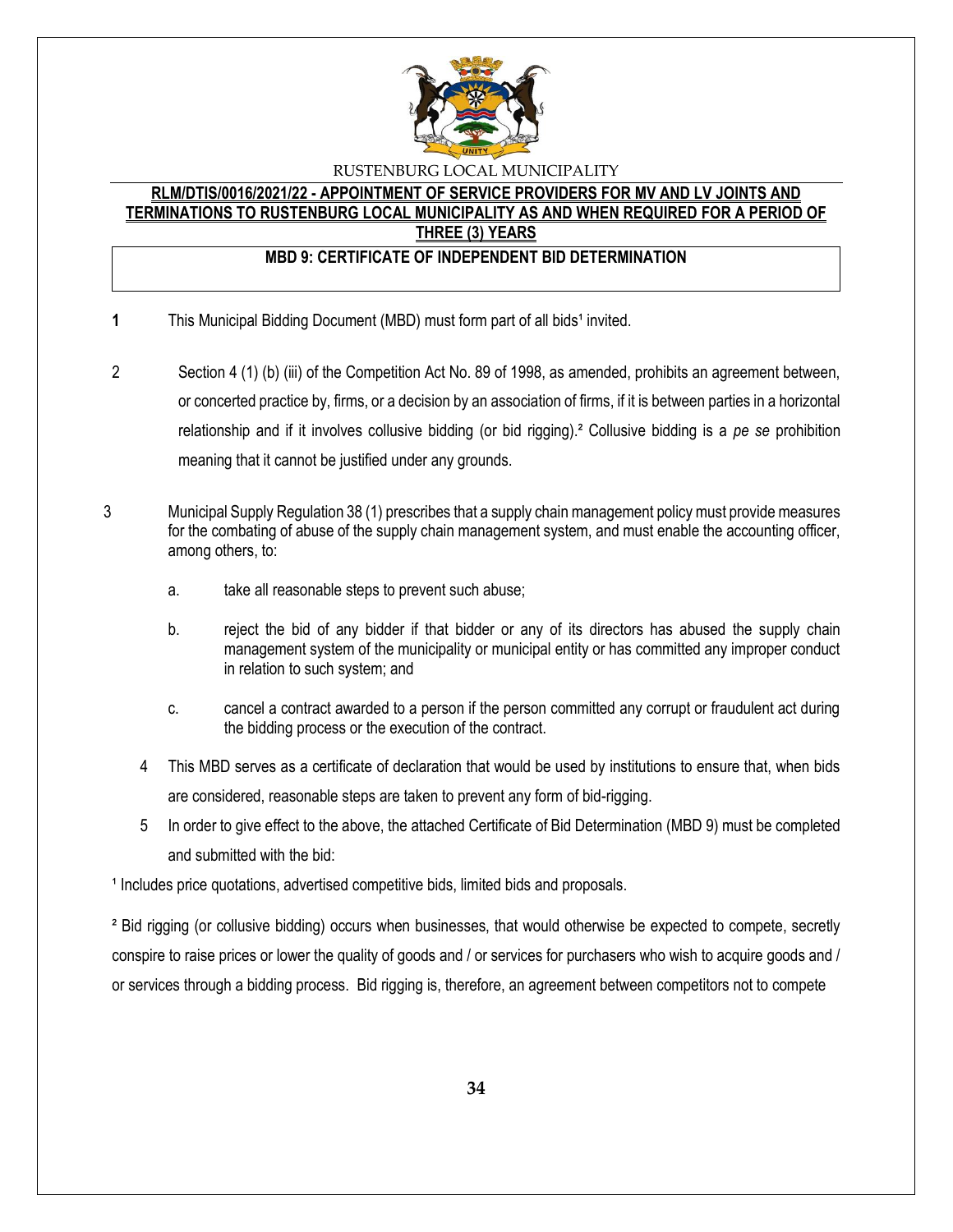

# **RLM/DTIS/0016/2021/22 - APPOINTMENT OF SERVICE PROVIDERS FOR MV AND LV JOINTS AND TERMINATIONS TO RUSTENBURG LOCAL MUNICIPALITY AS AND WHEN REQUIRED FOR A PERIOD OF THREE (3) YEARS**

I, the undersigned, in submitting the accompanying bid:

(Bid Number and Description)

in response to the invitation for the bid made by:

(Name of Municipality / Municipal Entity)

do hereby make the following statements that I certify to be true and complete in every respect:

\_\_\_\_\_\_\_\_\_\_\_\_\_\_\_\_\_\_\_\_\_\_\_\_\_\_\_\_\_\_\_\_\_\_\_\_\_\_\_\_\_\_\_\_\_\_\_\_\_\_\_\_\_\_\_\_\_\_\_\_\_\_\_\_\_\_\_\_\_\_\_\_\_\_\_\_\_\_

\_\_\_\_\_\_\_\_\_\_\_\_\_\_\_\_\_\_\_\_\_\_\_\_\_\_\_\_\_\_\_\_\_\_\_\_\_\_\_\_\_\_\_\_\_\_\_\_\_\_\_\_\_\_\_\_\_\_\_\_\_\_\_\_\_\_\_\_\_\_\_\_

I certify, on behalf of: \_\_\_\_\_\_\_\_\_\_\_\_\_\_\_\_\_\_\_\_\_\_\_\_\_\_\_\_\_\_\_\_\_\_\_\_\_\_\_\_\_\_\_\_\_\_\_\_\_\_\_\_\_\_\_ that:

(Name of Bidder)

- 1. I have read and I understand the contents of this Certificate;
- 2. I understand that the accompanying bid will be disqualified if this Certificate is found not to be true and complete in every respect;
- 3. I am authorized by the bidder to sign this Certificate, and to submit the accompanying bid, on behalf of the bidder;
- 4. Each person whose signature appears on the accompanying bid has been authorized by the bidder to determine the terms of, and to sign, the bid, on behalf of the bidder;
- 5. For the purposes of this Certificate and the accompanying bid, I understand that the word "competitor" shall include any individual or organization, other than the bidder, whether or not affiliated with the bidder, who:
	- (a) has been requested to submit a bid in response to this bid invitation;
	- (b) could potentially submit a bid in response to this bid invitation, based on their qualifications, abilities or experience; and
	- (c) provides the same goods and services as the bidder and/or is in the same line of business as the bidder
- 6. The bidder has arrived at the accompanying bid independently from, and without consultation, communication, agreement or arrangement with any competitor. However communication between partners in a joint venture or consortium<sup>3</sup> will not be construed as collusive bidding.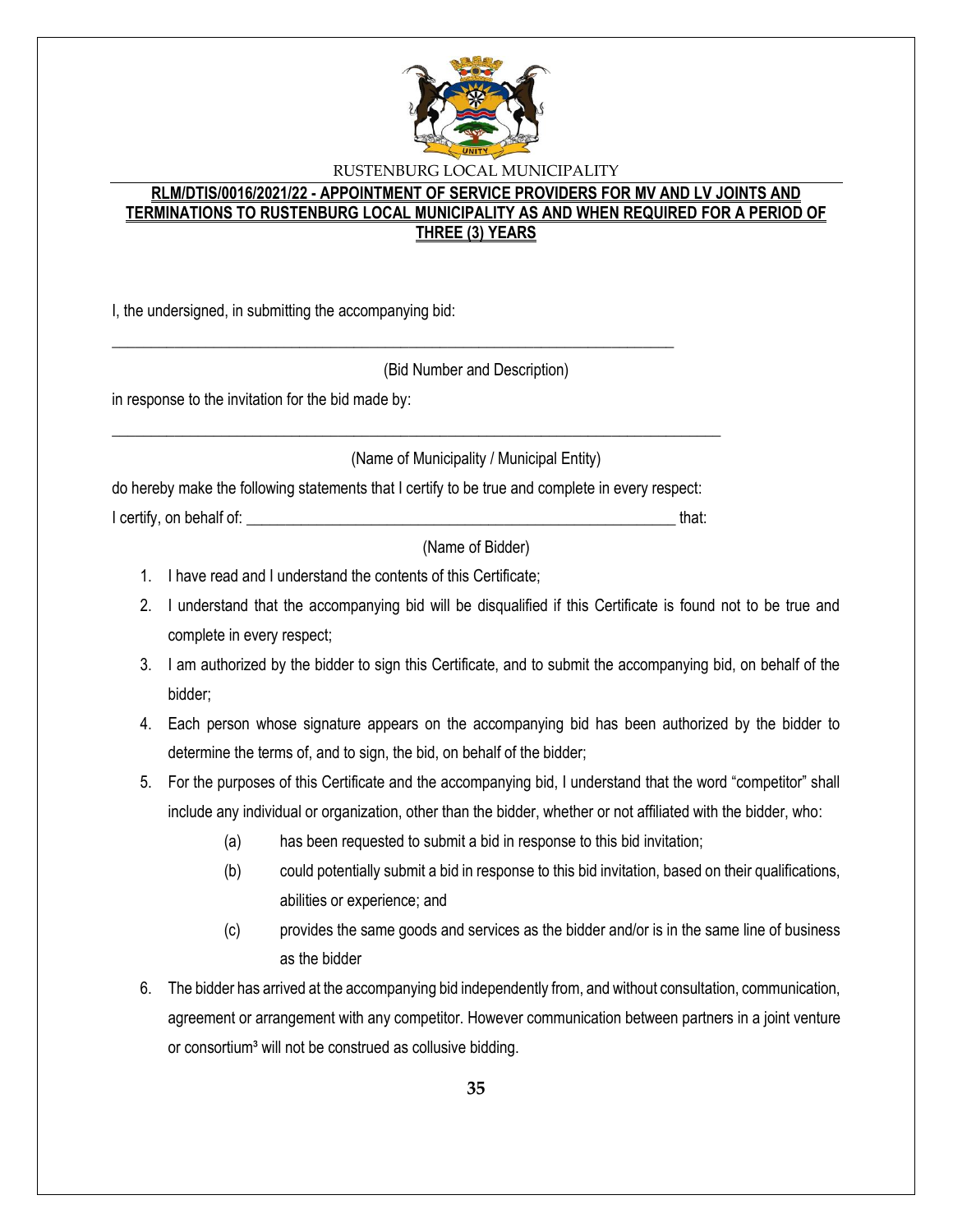

#### **RLM/DTIS/0016/2021/22 - APPOINTMENT OF SERVICE PROVIDERS FOR MV AND LV JOINTS AND TERMINATIONS TO RUSTENBURG LOCAL MUNICIPALITY AS AND WHEN REQUIRED FOR A PERIOD OF THREE (3) YEARS**

- 7. In particular, without limiting the generality of paragraphs 6 above, there has been no consultation, communication, agreement or arrangement with any competitor regarding:
	- (a) prices;
	- (b) geographical area where product or service will be rendered (market allocation)
	- (c) methods, factors or formulas used to calculate prices;
	- (d) the intention or decision to submit or not to submit, a bid;
	- (e) the submission of a bid which does not meet the specifications and conditions of the bid;or
	- (f) bidding with the intention not to win the bid.
- 8. In addition, there have been no consultations, communications, agreements or arrangements with any competitor regarding the quality, quantity, specifications and conditions or delivery particulars of the products or services to which this bid invitation relates.
- 9. The terms of the accompanying bid have not been, and will not be, disclosed by the bidder, directly or indirectly, to any competitor, prior to the date and time of the official bid opening or of the awarding of the contract.
- 10. I am aware that, in addition and without prejudice to any other remedy provided to combat any restrictive practices related to bids and contracts, bids that are suspicious will be reported to the Competition Commission for investigation and possible imposition of administrative penalties in terms of section 59 of the Competition Act No 89 of 1998 and or may be reported to the National Prosecuting Authority (NPA) for criminal investigation and or may be restricted from conducting business with the public sector for a period not exceeding ten (10) years in terms of the Prevention and Combating of Corrupt Activities Act No 12 of 2004 or any other applicable legislation.

<sup>3</sup> Joint venture or Consortium means an association of persons for the purpose of combining their expertise, property, capital, efforts, skill and knowledge in an activity for the execution of a contract.

| Signature |    | Date           |
|-----------|----|----------------|
|           |    |                |
|           |    |                |
|           |    |                |
| Position  |    | Name of Bidder |
|           | 36 |                |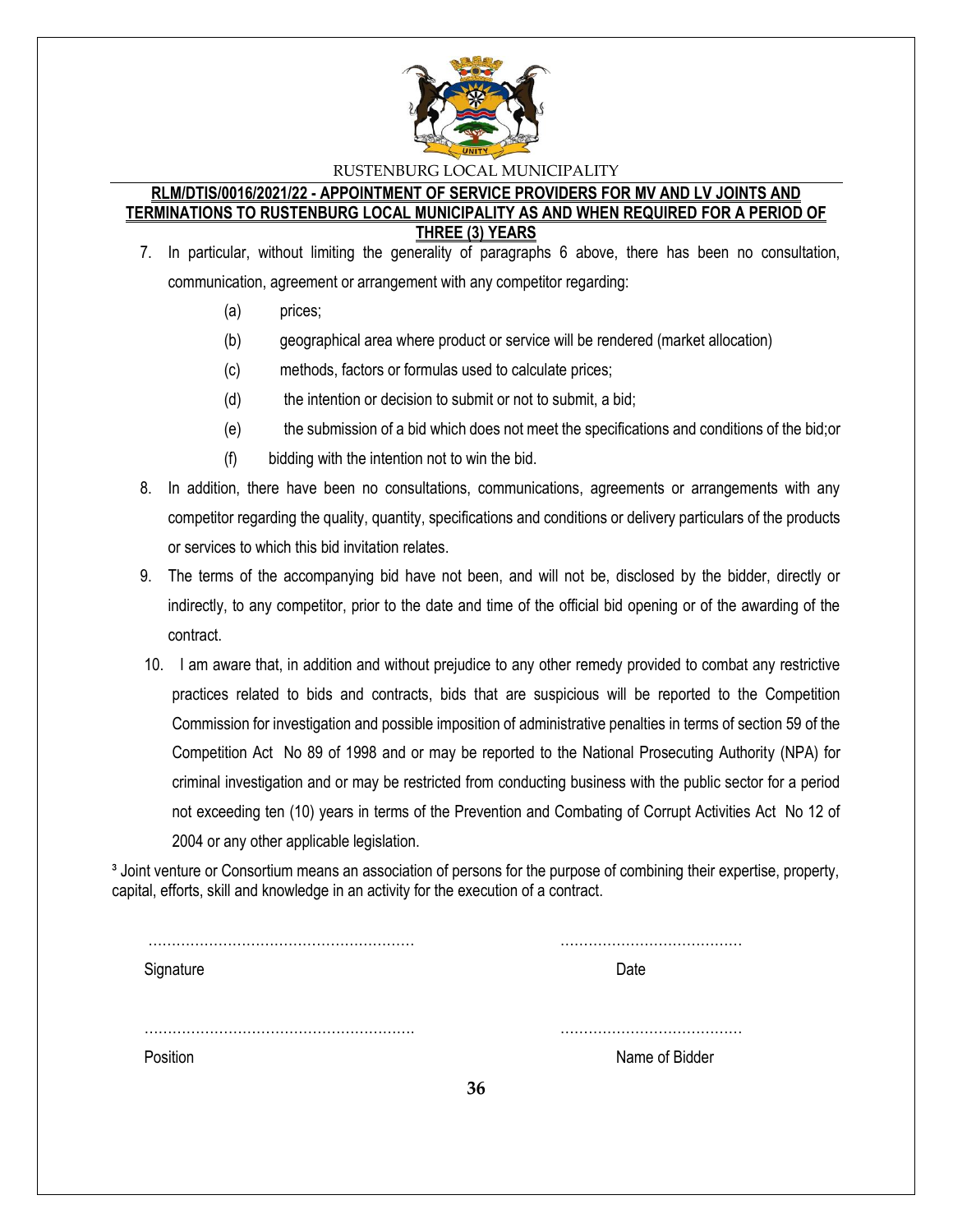

# **RLM/DTIS/0016/2021/22 - APPOINTMENT OF SERVICE PROVIDERS FOR MV AND LV JOINTS AND TERMINATIONS TO RUSTENBURG LOCAL MUNICIPALITY AS AND WHEN REQUIRED FOR A PERIOD OF THREE (3) YEARS**

**SECTION 38: DECLARATION FORM** 

Having examined the BID and the general conditions thereto, I/we hereby certify that the bid price in the bid schedules and the preference points claimed are correct.

I/We furthermore certify that I/we/the Company comply/complies with the issues around Section 38 of the Supply Chain Management Policy inter alia:

# **IF ALL IS IN PLACE IN RESPECT OF THE CONTRACTUAL ISSUES LISTED IN THE TABLE BELOW; THE**  ANSWER SHOULD BE YES. ATTACH SUPPORTING INFORMATION IF ANY OF THE ANSWERS IS NO.

Note that the Municipality's Procurement Section will verify the statements.

I/we certify the following:

| No.            | <b>CONTRACTUAL ISSUES</b>                                                                     | YES | ΝO |
|----------------|-----------------------------------------------------------------------------------------------|-----|----|
| $\mathbf{1}$ . | In terms of Section 38 (1) (c) that the Bidder or any of the Directors is not listed as a     |     |    |
|                | person prohibited from doing business with the Public Sector                                  |     |    |
| 2.             | In terms of Section 38 (1)(d) (i) that the Bidder or any of the Directors does not owe        |     |    |
|                | rates and taxes or Municipal service charges to any Municipality that is in any arrears for   |     |    |
|                | more than three (3) months. Copies of the latest Municipal service charges statement of       |     |    |
|                | the Bidder and the Directors must be attached to the tender/bid document                      |     |    |
| 3.             | In terms of Section 38 (1) (d) (ii) that the Bidder or any of the Directors has not failed to |     |    |
|                | perform satisfactorily on a previous/previous contract/s with the Municipality or any organ   |     |    |
|                | of state                                                                                      |     |    |
| 4.             | In terms of Section 38 (i) (9) that the Bidder or any of the Directors has not been           |     |    |
|                | convicted for fraud or corruption during the past five (5) years                              |     |    |
| 5.             | In terms of Section 38 (i) (9) (iv) that the Bidder or any of the Directors has not been      |     |    |
|                | listed in the Register Of Tender Defaulters in terms of Section 29 of the Prevention and      |     |    |
|                | Combating of Corrupt Activities Act, (Act No. 12 of 2004)                                     |     |    |

| SIGNATURE OF BIDDER                              | <b>DATF</b> |
|--------------------------------------------------|-------------|
| FULL NAME AND SURNAME OF BIDDER IN BLOCK LETTERS |             |
|                                                  |             |
|                                                  |             |
|                                                  |             |
|                                                  |             |
|                                                  |             |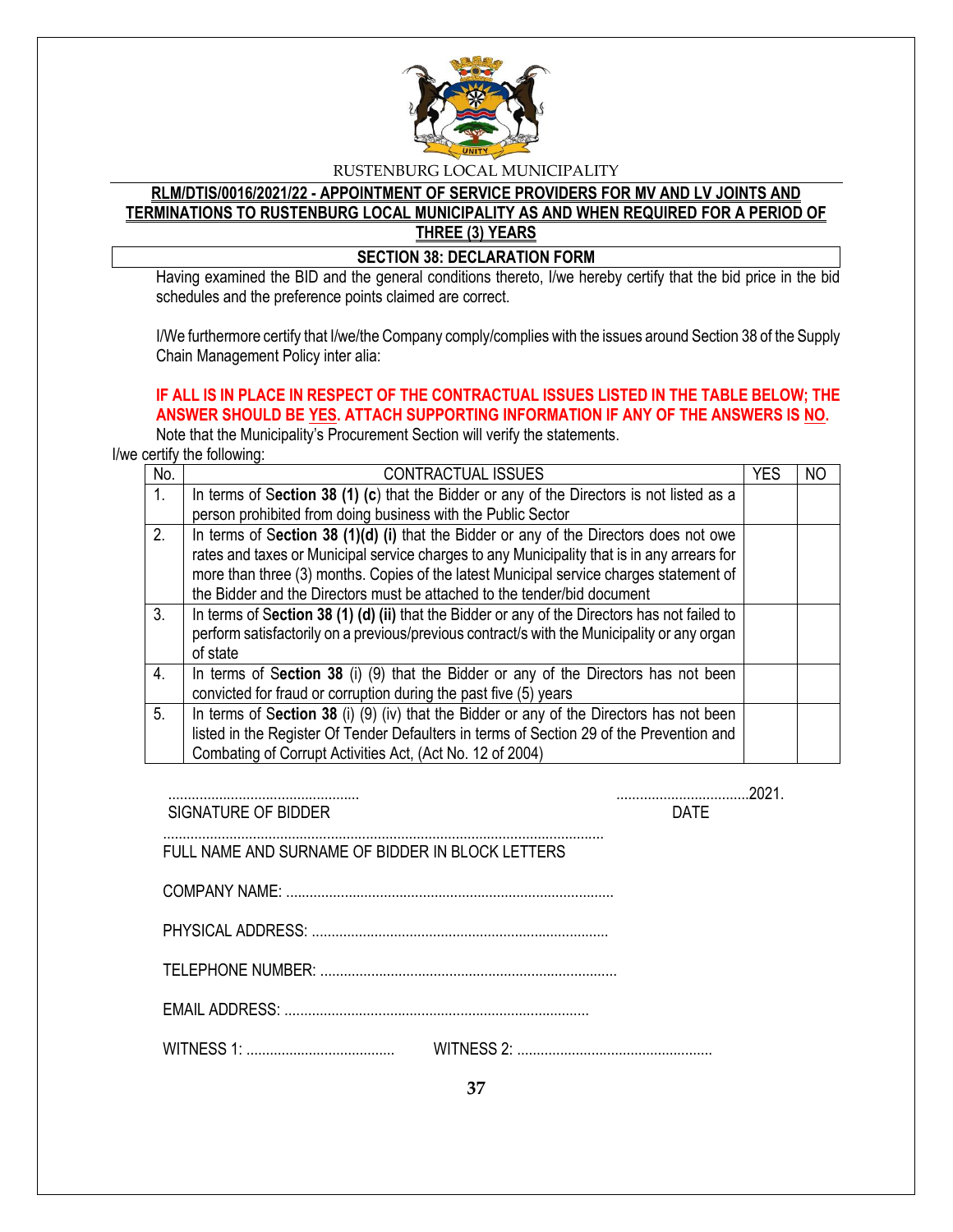

# **RLM/DTIS/0016/2021/22 - APPOINTMENT OF SERVICE PROVIDERS FOR MV AND LV JOINTS AND TERMINATIONS TO RUSTENBURG LOCAL MUNICIPALITY AS AND WHEN REQUIRED FOR A PERIOD OF THREE (3) YEARS**

## **SIGNATORY AUTHORISATION**

# **(TO BE COMPLETED BY THE BIDDER)**

-------------------------------------------------------------------------------------------------------------------------------

I/We the undersigned, am/are authorized to enter into this contract on behalf of

(Name of Firm)

| By resolution taken at a meeting held on the  day of (month)2021 resolved to  |  |
|-------------------------------------------------------------------------------|--|
| authorise ………………………………………………… holder of ID number ………………………………………………… to sign |  |
| all the documents on behalf of the company.                                   |  |

Print name of authorised representative: ……………………………………

Signature: ………………………………………………………….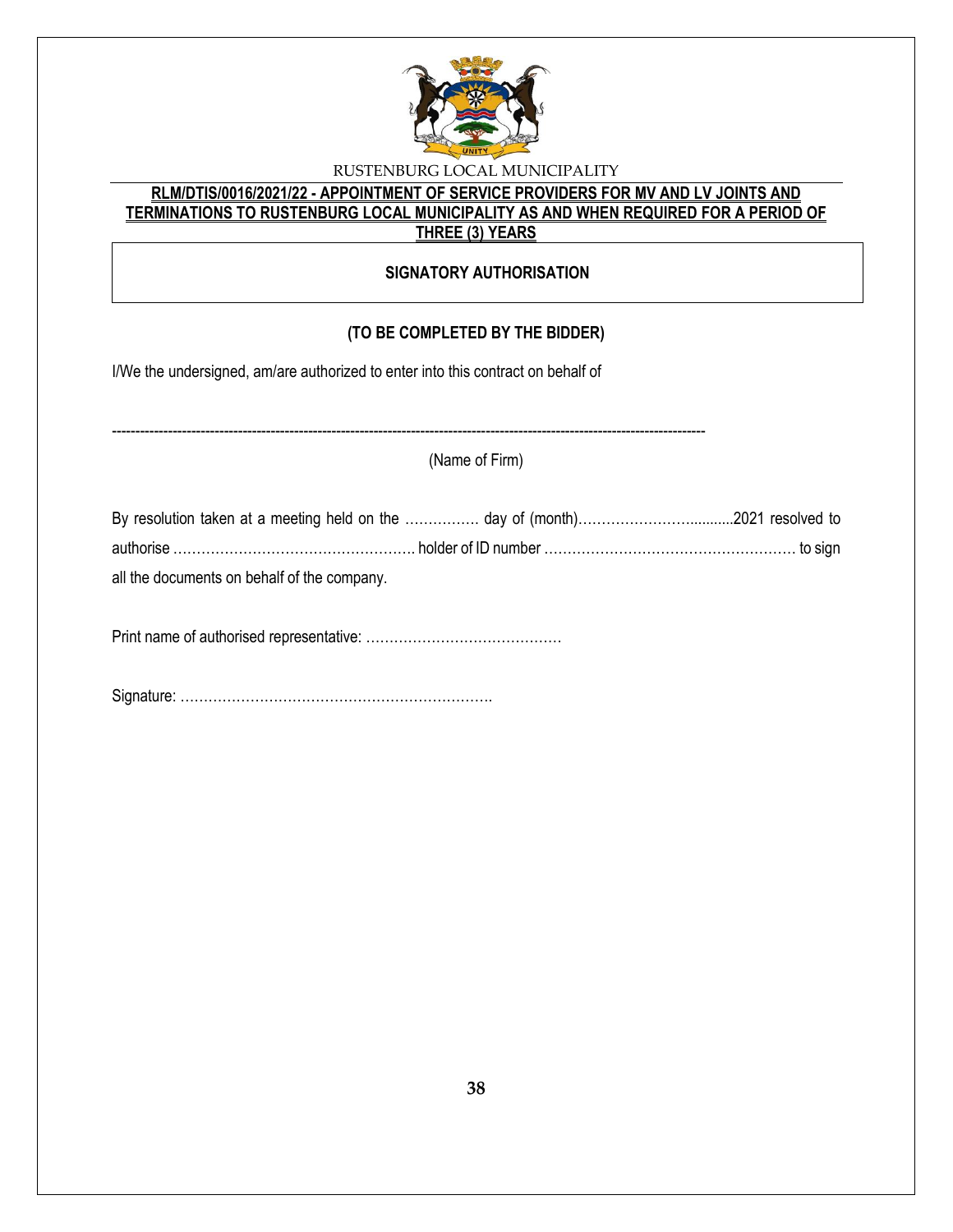

# **RLM/DTIS/0016/2021/22 - APPOINTMENT OF SERVICE PROVIDERS FOR MV AND LV JOINTS AND TERMINATIONS TO RUSTENBURG LOCAL MUNICIPALITY AS AND WHEN REQUIRED FOR A PERIOD OF**

| THREE (3) YEARS                   |                  |  |  |
|-----------------------------------|------------------|--|--|
| NAME AND SURNAME OF THE DIRECTORS | <b>SIGNATURE</b> |  |  |
|                                   |                  |  |  |
|                                   |                  |  |  |
|                                   |                  |  |  |
|                                   |                  |  |  |
|                                   |                  |  |  |
|                                   |                  |  |  |
|                                   |                  |  |  |
|                                   |                  |  |  |
|                                   |                  |  |  |
|                                   |                  |  |  |
|                                   |                  |  |  |
|                                   |                  |  |  |
|                                   |                  |  |  |
|                                   |                  |  |  |
|                                   |                  |  |  |
|                                   |                  |  |  |
|                                   |                  |  |  |

. **PLEASE NOTE: Failure to complete all blank spaces on this form or attend to other details mentioned therein will render the bid/tender liable to rejection.**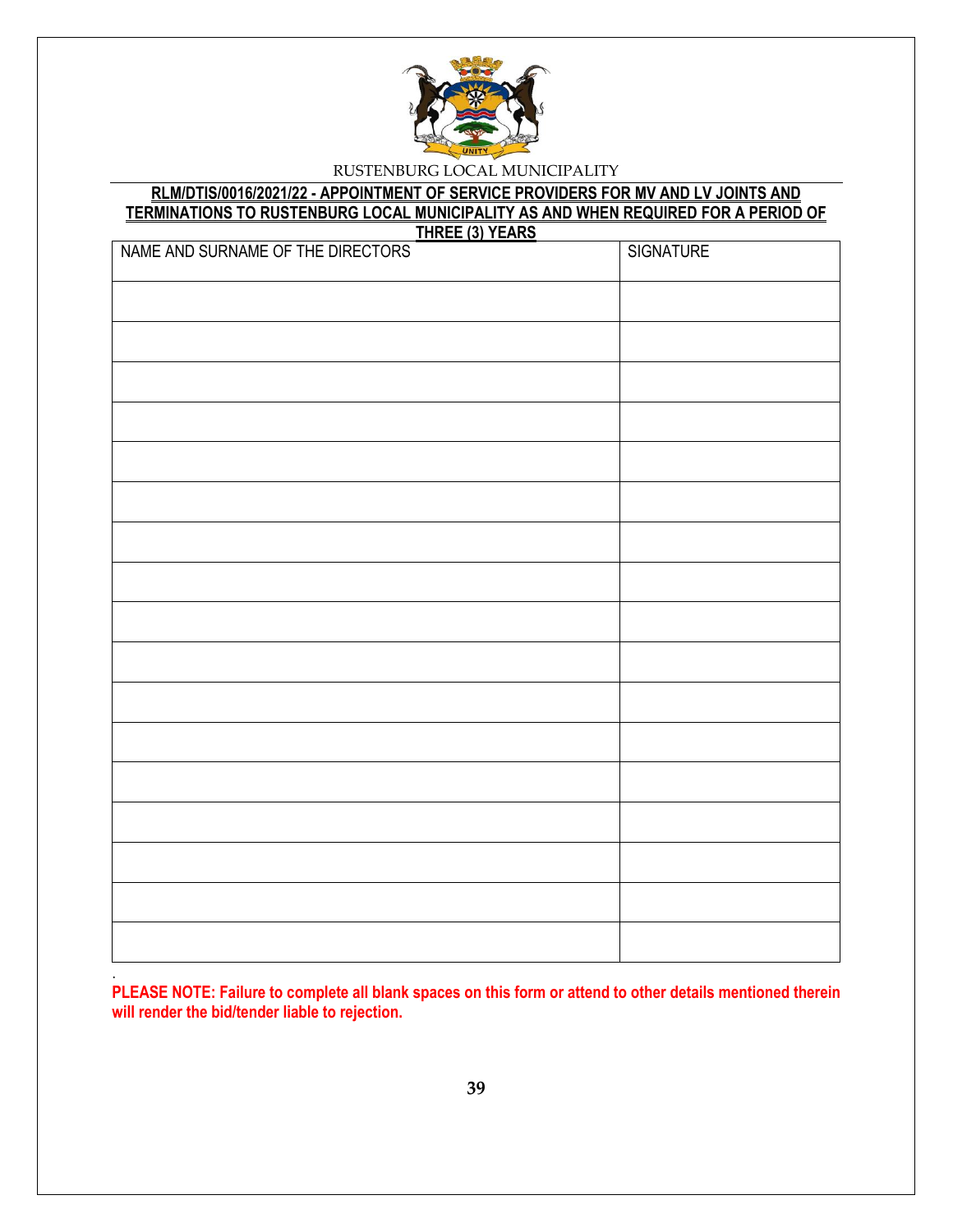

# **RLM/DTIS/0016/2021/22 - APPOINTMENT OF SERVICE PROVIDERS FOR MV AND LV JOINTS AND TERMINATIONS TO RUSTENBURG LOCAL MUNICIPALITY AS AND WHEN REQUIRED FOR A PERIOD OF THREE (3) YEARS**

#### GENERAL CONDITIONS OF CONTRACT (NOT TO BE ALTERED)

#### **PROCUREMENT: GENERAL CONDITIONS OF CONTRACT Dated July 2010 as set out by the National Treasury: Republic of South Africa TABLE OF CLAUSES**

- 1. Definitions
- 2. Application
- 3. General
- 4. Standards
- 5. Use of contract documents and information inspection
- 6. Patent Rights
- 7. Performance security
- 8. Inspections, tests and analyses
- 9. Packing
- 10. Delivery and documents
- 11. Insurance
- 12. Transportation
- 13. Incidental Services
- 14. Spare parts
- 15. Warranty
- 16. Payment
- 17. Prices
- 18. Variation orders
- 19. Assignment
- 20. Subcontracts
- 21. Delays in the supplier's performance
- 22. Penalties
- 23. Termination for default
- 24. Anti-dumping and countervailing duties and rights
- 25. Force Majeure
- 26. Termination for insolvency
- 27. Settlement of Disputes
- 28. Limitation of Liability
- 29. Governing language
- 30. Applicable law
- 31. Notices
- 32. Taxes and duties
- 33. Transfer of contracts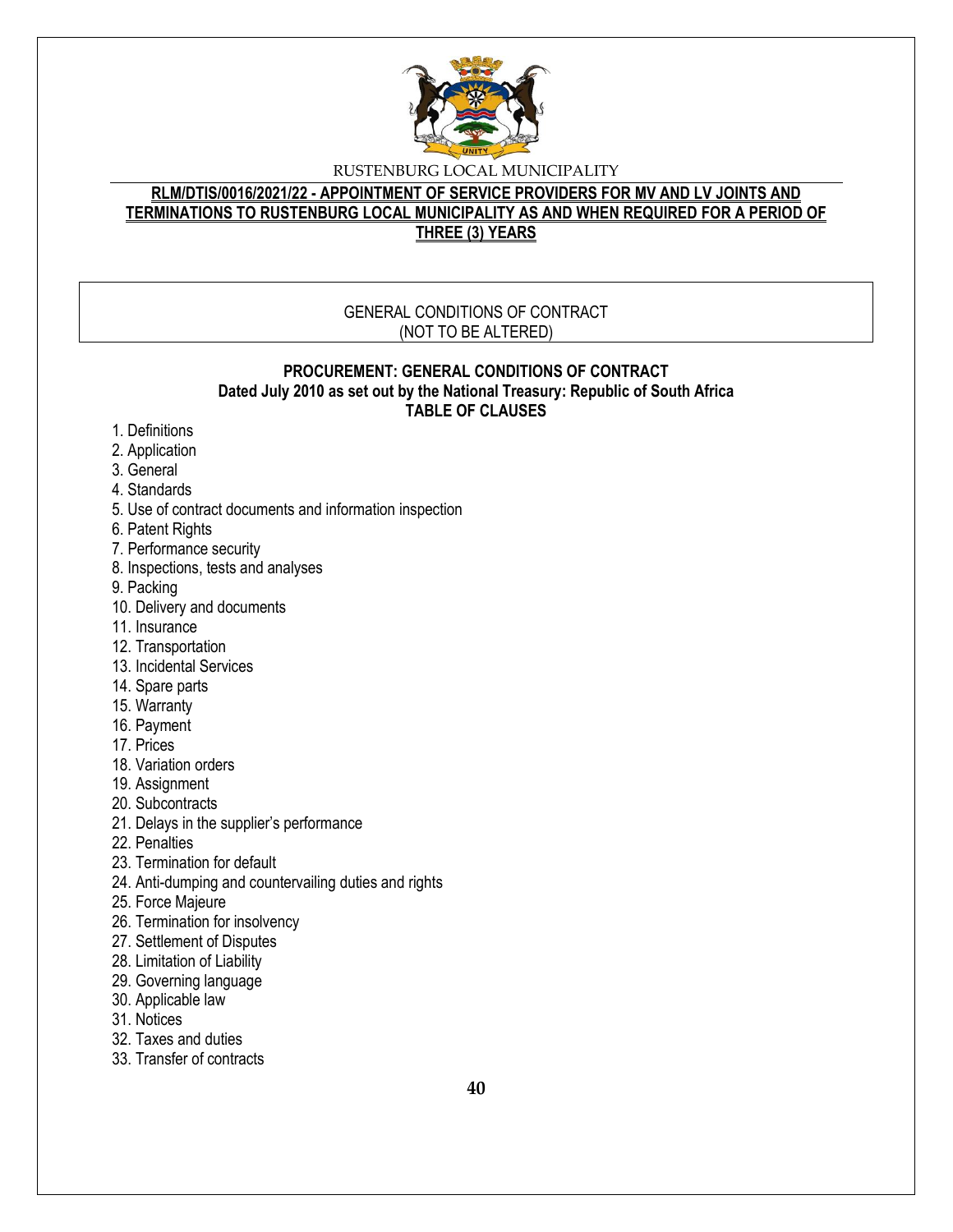

#### **RLM/DTIS/0016/2021/22 - APPOINTMENT OF SERVICE PROVIDERS FOR MV AND LV JOINTS AND TERMINATIONS TO RUSTENBURG LOCAL MUNICIPALITY AS AND WHEN REQUIRED FOR A PERIOD OF THREE (3) YEARS**

34. Amendments of contracts

35. Prohibition of restrictive practices

## **General Conditions of Contract**

## **1. Definitions**

1. The following terms shall be interpreted as indicated:

1.1 "Closing time" means the date and hour specified in the bidding documents for the receipt of bids.

1.2 "Contract" means the written agreement entered into between the purchaser and the supplier, as recorded in the contract form signed by the parties, including all attachments and appendices thereto and all documents incorporated by reference therein.

1.3 "Contract price" means the price payable to the supplier under the contract for the full and proper performance of his contractual obligations.

1.4 "Corrupt practice" means the offering, giving, receiving, or soliciting of anything of value to influence the action of a public official in the procurement process or in contract execution.

- 1.5 "Countervailing duties" are imposed in cases where an enterprise abroad is subsidized by its government and encouraged to market its products internationally.
- 1.6 "Country of origin" means the place where the goods were mined, grown or produced or from which the services are supplied. Goods are produced when, through manufacturing, processing or substantial and major assembly of components, a commercially recognized new product results that is substantially different in basic characteristics or in purpose or utility from its components.

1.7 "Day" means calendar day.

1.8 "Delivery" means delivery in compliance of the conditions of the contract or order.

1.9 "Delivery ex stock" means immediate delivery directly from stock actually on hand.

1.10 "Delivery into consignees store or to his site" means delivered and unloaded in the specified store or depot or on the specified site in compliance with the conditions of the contract or order, the supplier bearing all risks and charges involved until the goods are so delivered and a valid receipt is obtained.

 1.11 "Dumping" occurs when a private enterprise abroad market its goods on own initiative in the RSA at lower prices than that of the country of origin and which have the potential to harm the local industries in the RSA.

1.12"Force majeure" means an event beyond the control of the supplier and not involving the supplier's fault or negligence and not foreseeable. Such events may include, but is not restricted to, acts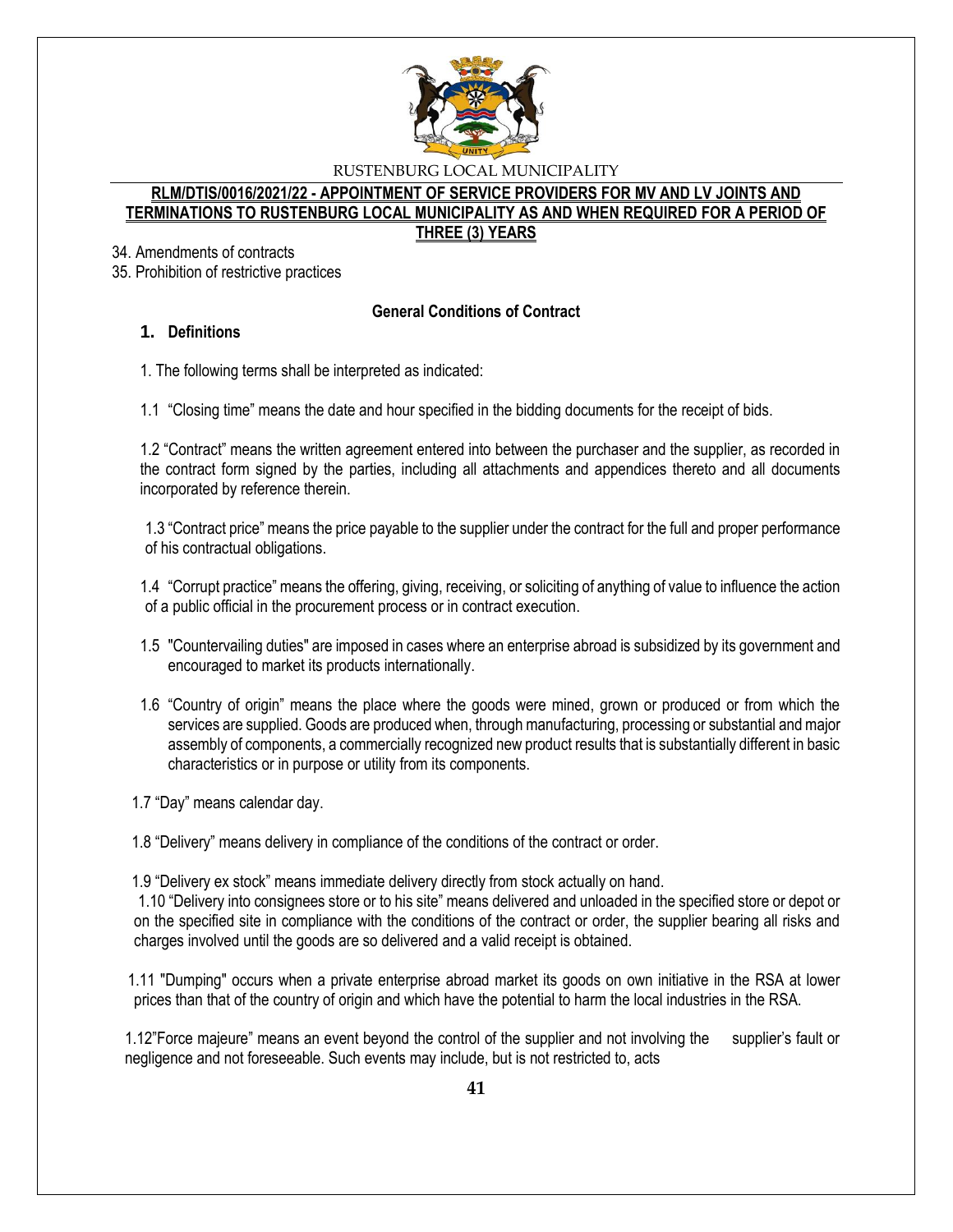

## **RLM/DTIS/0016/2021/22 - APPOINTMENT OF SERVICE PROVIDERS FOR MV AND LV JOINTS AND TERMINATIONS TO RUSTENBURG LOCAL MUNICIPALITY AS AND WHEN REQUIRED FOR A PERIOD OF THREE (3) YEARS**

of the purchaser in its sovereign capacity, wars or revolutions, fires, floods, epidemics, quarantine restrictions and freight embargoes.

1.13 "Fraudulent practice" means a misrepresentation of facts in order to influence a procurement process or the execution of a contract to the detriment of any bidder, and includes collusive practice among bidders (prior to or after bid submission) designed to establish bid prices at artificial non-competitive levels and to deprive the bidder of the benefits of free and open competition.

1.14 "GCC" means the General Conditions of Contract.

1.15 "Goods" means all of the equipment, machinery, and/or other materials that the supplier is required to supply to the purchaser under the contract.

1.16 "Imported content" means that portion of the bidding price represented by the cost of components, parts or materials which have been or are still to be imported (whether by the supplier or his subcontractors) and which costs are inclusive of the costs abroad, plus freight and other direct importation costs such as landing costs, dock dues, import duty, sales duty or other similar tax or duty at the South African place of entry as well as transportation and handling charges to the factory in the Republic where the goods covered by the bid will be manufactured.

1.17 "Local content" means that portion of the bidding price, which is not included in the imported content provided that local manufacture does take place.

1.18 "Manufacture" means the production of products in a factory using labour, materials, components and machinery and includes other related value-adding activities.

1.19 "Order" means an official written order issued for the supply of goods or works or the rendering of a service.

1.20 "Project site," where applicable, means the place indicated in bidding documents.

1.21 "Purchaser" means the organization purchasing the goods.

1.22 "Republic" means the Republic of South Africa.

1.23 "SCC" means the Special Conditions of Contract.

1.24 "Services" means those functional services ancillary to the supply of the goods, such as transportation and any other incidental services, such as installation, commissioning, provision of technical assistance, training, catering, gardening, security, maintenance and other such obligations of the supplier covered under the contract. 1.25 "Supplier" means the successful bidder who is awarded the contract to maintain and administer the required and specified service(s) to the State.

1.26 "Tort" means in breach of contract.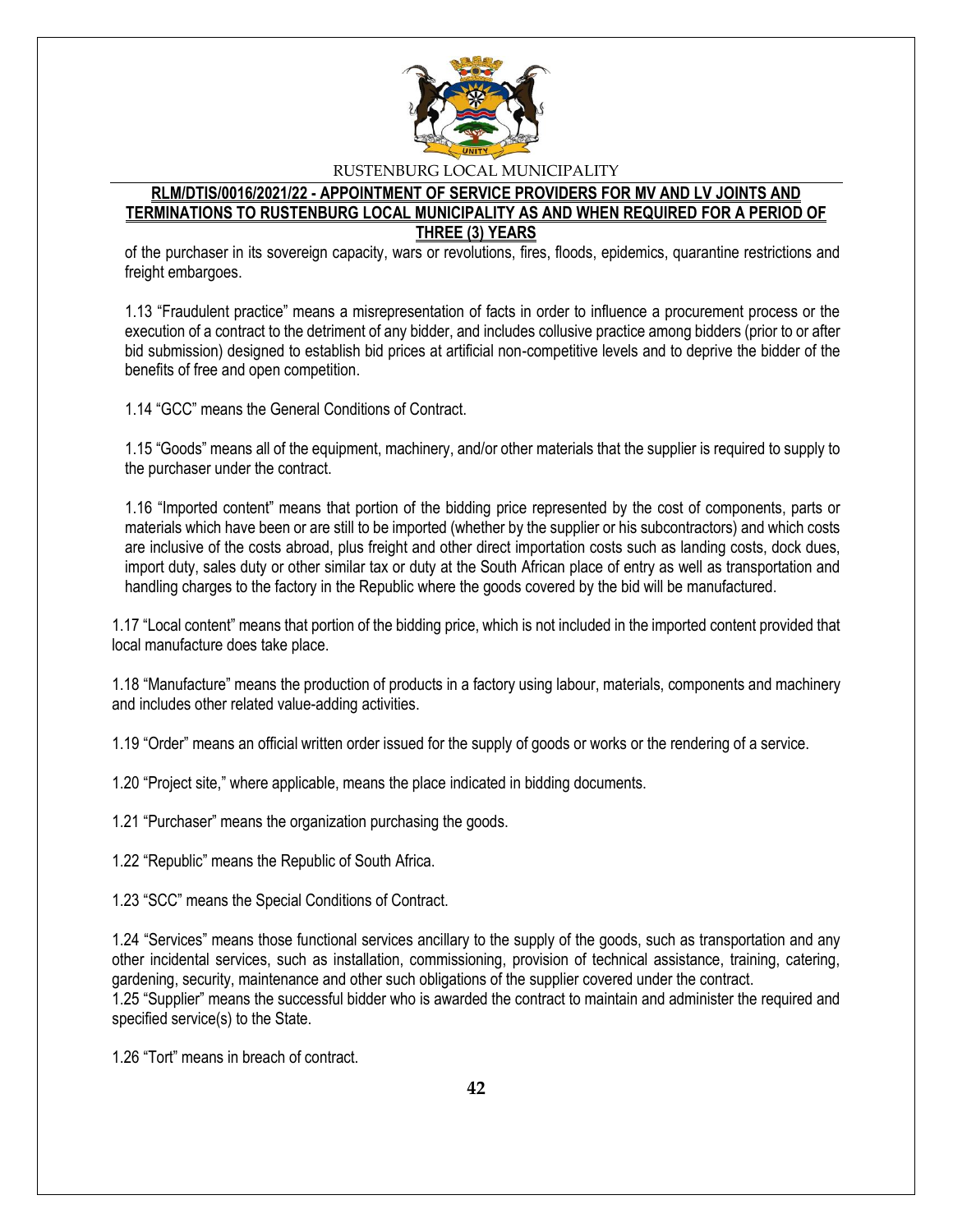

## **RLM/DTIS/0016/2021/22 - APPOINTMENT OF SERVICE PROVIDERS FOR MV AND LV JOINTS AND TERMINATIONS TO RUSTENBURG LOCAL MUNICIPALITY AS AND WHEN REQUIRED FOR A PERIOD OF THREE (3) YEARS**

1.27 "Turnkey" means a procurement process where one service provider assumes total responsibility for all aspects of the project and delivers the full end product / service required by the contract.

1.28 "Written" or "in writing" means hand-written in ink or any form of electronic or mechanical writing.

## **2. Application**

2.1 These general conditions are applicable to all bids, contracts and orders including bids for functional and professional services (excluding professional services related to the building and construction industry), sales, hiring, letting and the granting or acquiring of rights, but excluding immovable property, unless otherwise indicated in the bidding documents.

2.2 Where applicable, special conditions of contract are also laid down to cover specific goods, services or works.

2.3 Where such special conditions of contract are in conflict with these general conditions, the special conditions shall apply.

### **3. General**

3.1 Unless otherwise indicated in the bidding documents, the purchaser shall not be liable for any expense incurred in the preparation and submission of a bid. Where applicable a nonrefundable fee for documents may be charged.

3.2 Invitations to bid are usually published in locally distributed news media and on the municipality/municipal entity website.

#### **4. Standards**

4.1 The goods supplied shall conform to the standards mentioned in the bidding documents and specifications.

#### **5. Use of contract documents and information inspection**

5.1 The supplier shall not, without the purchaser's prior written consent, disclose the contract, or any provision thereof, or any specification, plan, drawing, pattern, sample, or information furnished by or on behalf of the purchaser in connection therewith, to any person other than a person employed by the supplier in the performance of the contract. Disclosure to any such employed person shall be made in confidence and shall extend only as far as may be necessary for purposes of such performance.

5.2 The supplier shall not, without the purchaser's prior written consent, make use of any document or information mentioned in GCC clause 5.1 except for purposes of performing the contract.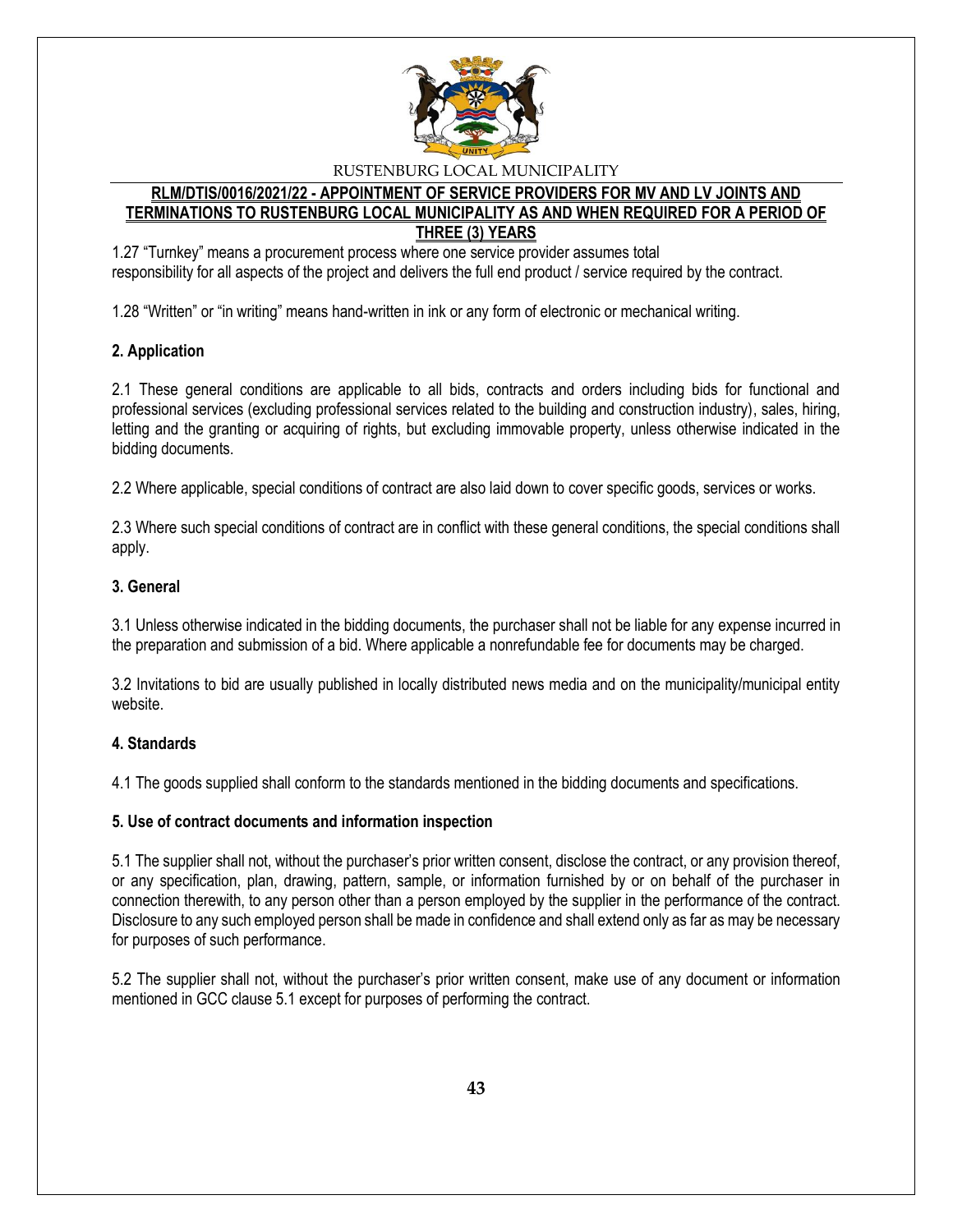

### **RLM/DTIS/0016/2021/22 - APPOINTMENT OF SERVICE PROVIDERS FOR MV AND LV JOINTS AND TERMINATIONS TO RUSTENBURG LOCAL MUNICIPALITY AS AND WHEN REQUIRED FOR A PERIOD OF THREE (3) YEARS**

5.3 Any document, other than the contract itself mentioned in GCC clause 5.1 shall remain the property of the purchaser and shall be returned (all copies) to the purchaser on completion of the supplier's performance under the contract if so required by the purchaser.

5.4 The supplier shall permit the purchaser to inspect the supplier's records relating to the performance of the supplier and to have them audited by auditors appointed by the purchaser, if so required by the purchaser.

### **6. Patent Rights**

6.1 The supplier shall indemnify the purchaser against all third-party claims of infringement of patent, trademark, or industrial design rights arising from use of the goods or any part thereof by the purchaser.

6.2 When a supplier developed documentation / projects for the municipality / municipal entity, the intellectual, copy and patent rights or ownership of such documents or projects will vest in the municipality / municipal entity.

#### **7. Performance security**

7.1 Within thirty (30) days of receipt of the notification of contract award, the successful bidder shall furnish to the purchaser the performance security of the amount specified in SCC.

7.2 The proceeds of the performance security shall be payable to the purchaser as compensation for any loss resulting from the supplier's failure to complete his obligations under the contract.

7.3 The performance security shall be denominated in the currency of the contract or in a freely convertible currency acceptable to the purchaser and shall be in one of the following forms:

(a) a bank guarantee or an irrevocable letter of credit issued by a reputable bank located in the purchaser's country or abroad, acceptable to the purchaser, in the form provided in the bidding documents or another form acceptable to the purchaser; or

(b) a cashier's or certified cheque.

7.4 The performance security will be discharged by the purchaser and returned to the supplier not later than thirty (30) days following the date of completion of the supplier's performance obligations under the contract, including any warranty obligations, unless otherwise specified.

#### **8. Inspections, tests and analyses**

8.1 All pre-bidding testing will be for the account of the bidder.

8.2 If it is a bid condition that goods to be produced or services to be rendered should at any stage be subject to inspections, tests and analyses, the bidder or contractor's premises shall be open, at all reasonable hours, for inspection by a representative of the purchaser or organization acting on behalf of the purchaser.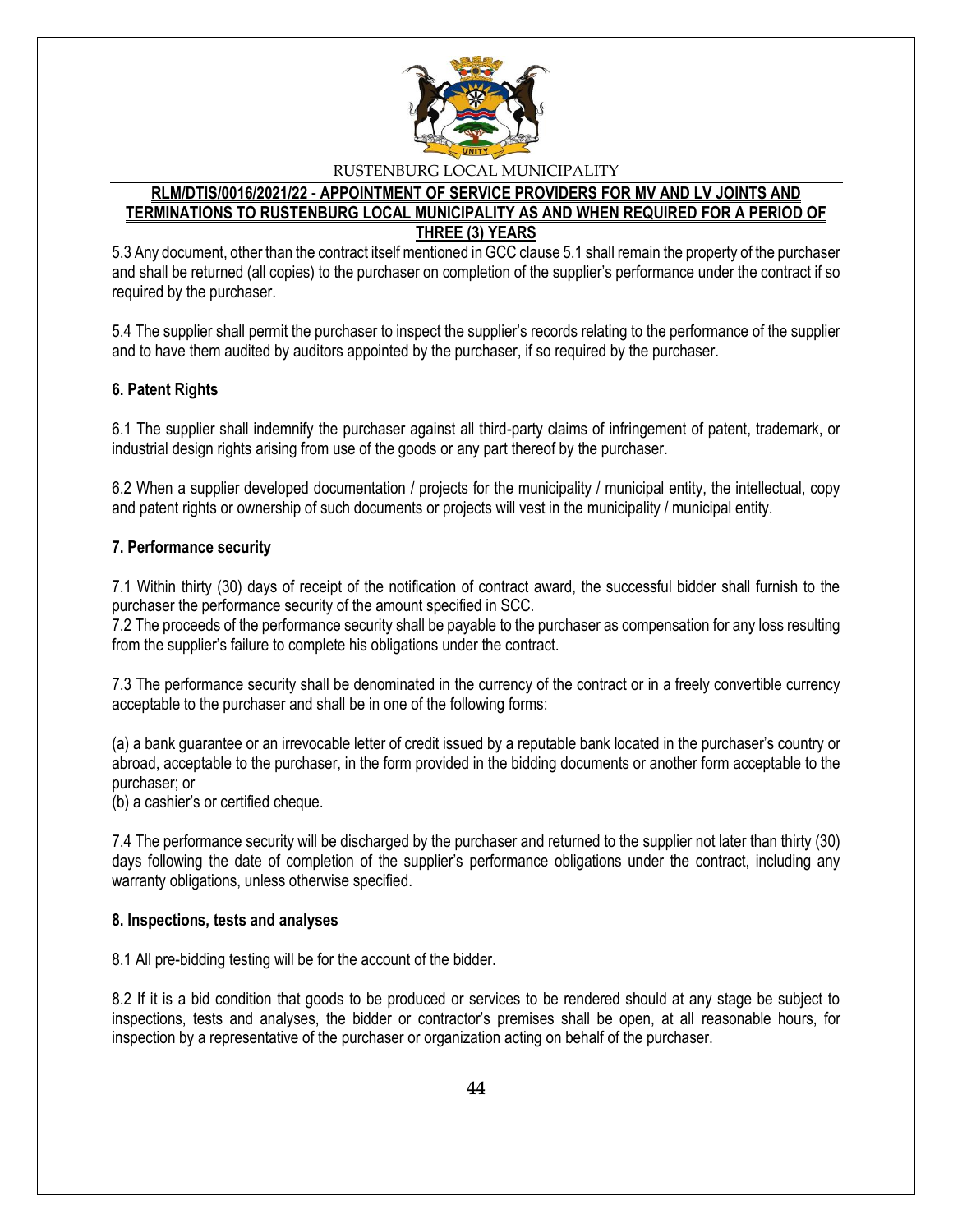

## **RLM/DTIS/0016/2021/22 - APPOINTMENT OF SERVICE PROVIDERS FOR MV AND LV JOINTS AND TERMINATIONS TO RUSTENBURG LOCAL MUNICIPALITY AS AND WHEN REQUIRED FOR A PERIOD OF THREE (3) YEARS**

8.3 If there are no inspection requirements indicated in the bidding documents and no mention is made in the contract, but during the contract period it is decided that inspections shall be carried out, the purchaser shall itself make the necessary arrangements, including payment arrangements with the testing authority concerned.

8.4 If the inspections, tests and analyses referred to in clauses 8.2 and 8.3 show the goods to be in accordance with the contract requirements, the cost of the inspections, tests and analyses shall be defrayed by the purchaser.

8.5 Where the goods or services referred to in clauses 8.2 and 8.3 do not comply with the contract requirements, irrespective of whether such goods or services are accepted or not, the cost in connection with these inspections, tests or analyses shall be defrayed by the supplier.

8.6 Goods and services which are referred to in clauses 8.2 and 8.3 and which do not comply with the contract requirements may be rejected.

8.7 Any contract goods may on or after delivery be inspected, tested or analysed and may be rejected if found not to comply with the requirements of the contract. Such rejected goods shall be held at the cost and risk of the supplier who shall, when called upon, remove them immediately at his own cost and forthwith substitute them with goods, which do comply with the requirements of the contract. Failing such removal the rejected goods shall be returned at the suppliers cost and risk. Should the supplier fail to provide the substitute goods forthwith, the purchaser may, without giving the supplier further opportunity to substitute the rejected goods, purchase such goods as may be necessary at the expense of the supplier.

8.8 The provisions of clauses 8.4 to 8.7 shall not prejudice the right of the purchaser to cancel the contract on account of a breach of the conditions thereof, or to act in terms of Clause 22 of GCC.

#### **9. Packing**

9.1 The supplier shall provide such packing of the goods as is required to prevent their damage or deterioration during transit to their final destination, as indicated in the contract. The packing shall be sufficient to withstand, without limitation, rough handling during transit and exposure to extreme temperatures, salt and precipitation during transit, and open storage. Packing, case size weights shall take into consideration, where appropriate, the remoteness of the goods' final destination and the absence of heavy handling facilities at all points in transit.

9.2 The packing, marking, and documentation within and outside the packages shall comply strictly with such special requirements as shall be expressly provided for in the contract, including additional requirements, if any, and in any subsequent instructions ordered by the purchaser.

#### **10. Delivery and documents**

10.1 Delivery of the goods and arrangements for shipping and clearance obligations shall be made by the supplier in accordance with the terms specified in the contract.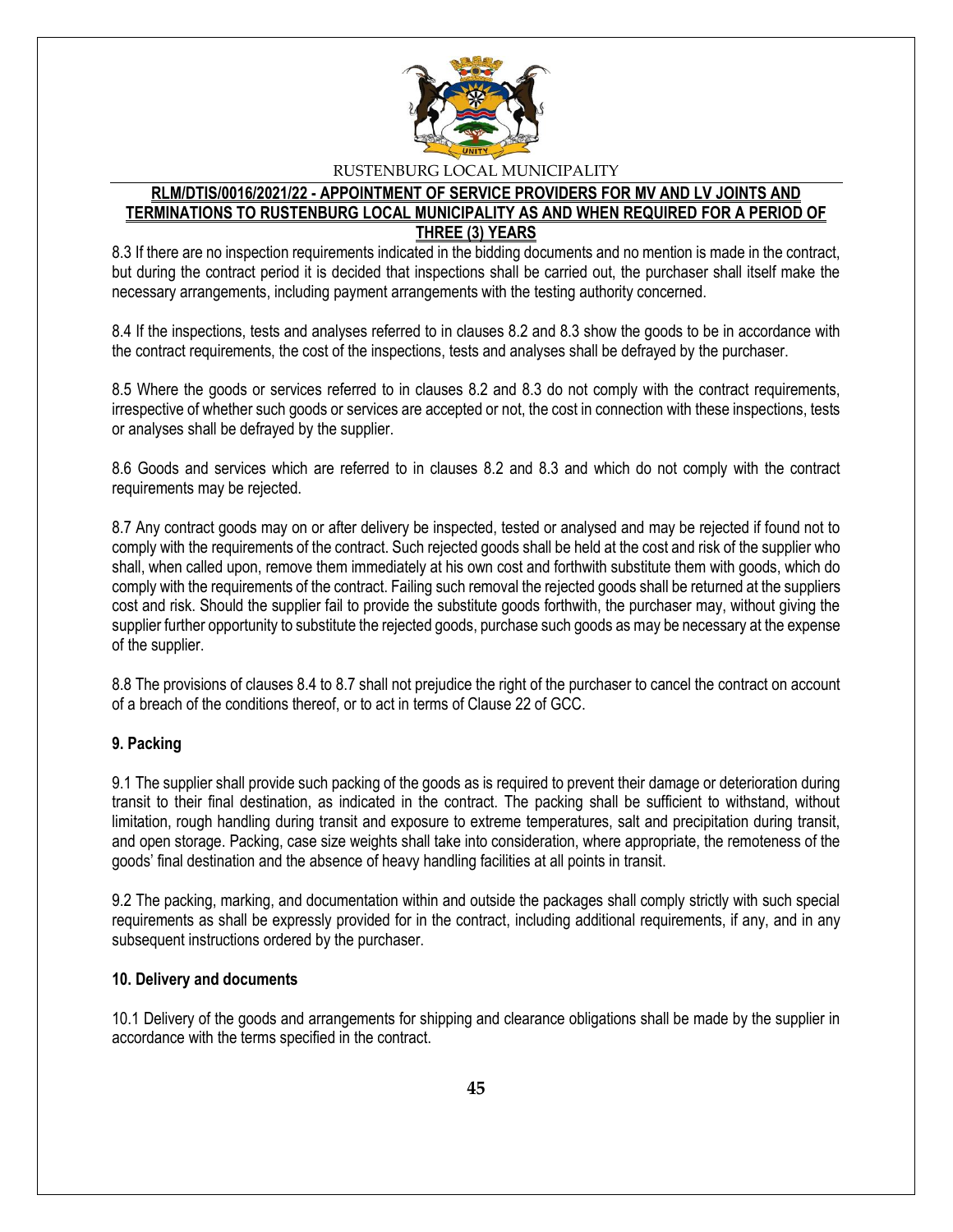

#### **RLM/DTIS/0016/2021/22 - APPOINTMENT OF SERVICE PROVIDERS FOR MV AND LV JOINTS AND TERMINATIONS TO RUSTENBURG LOCAL MUNICIPALITY AS AND WHEN REQUIRED FOR A PERIOD OF THREE (3) YEARS**

### **11. Insurance**

11.1 The goods supplied under the contract shall be fully insured in a freely convertible currency against loss or damage incidental to manufacture or acquisition, transportation, storage and delivery in the manner specified.

## **12. Transportation**

12.1 Should a price other than an all-inclusive delivered price be required, this shall be specified.

### **13. Incidental Services**

13.1 The supplier may be required to provide any or all of the following services, including additional services, if any: (a) performance or supervision of on-site assembly and/or commissioning of the supplied goods;

(b) furnishing of tools required for assembly and/or maintenance of the supplied goods;

(c) furnishing of a detailed operations and maintenance manual for each appropriate unit of the supplied goods;

(d) performance or supervision or maintenance and/or repair of the supplied goods, for a period of time agreed by the parties, provided that this service shall not relieve the supplier of any warranty obligations under this contract; and (e) training of the purchaser's personnel, at the supplier's plant and/or on-site, in assembly, start-up, operation, maintenance, and/or repair of the supplied goods.

13.2 Prices charged by the supplier for incidental services, if not included in the contract price for the goods, shall be agreed upon in advance by the parties and shall not exceed the prevailing rates charged to other parties by the supplier for similar services.

## **14. Spare parts**

14.1 As specified, the supplier may be required to provide any or all of the following materials, notifications, and information pertaining to spare parts manufactured or distributed by the supplier:

(a) such spare parts as the purchaser may elect to purchase from the supplier, provided that this election shall not relieve the supplier of any warranty obligations under the contract; and; (b) in the event of termination of production of the spare parts:

(i) advance notification to the purchaser of the pending termination, in sufficient time to permit the purchaser to procure needed requirements; and (ii) following such termination, furnishing at no cost to the purchaser, the blueprints, drawings, and specifications of the spare parts, if requested.

#### **15. Warranty**

15.1 The supplier warrants that the goods supplied under the contract are new, unused, of the most recent or current models and that they incorporate all recent improvements in design and materials unless provided otherwise in the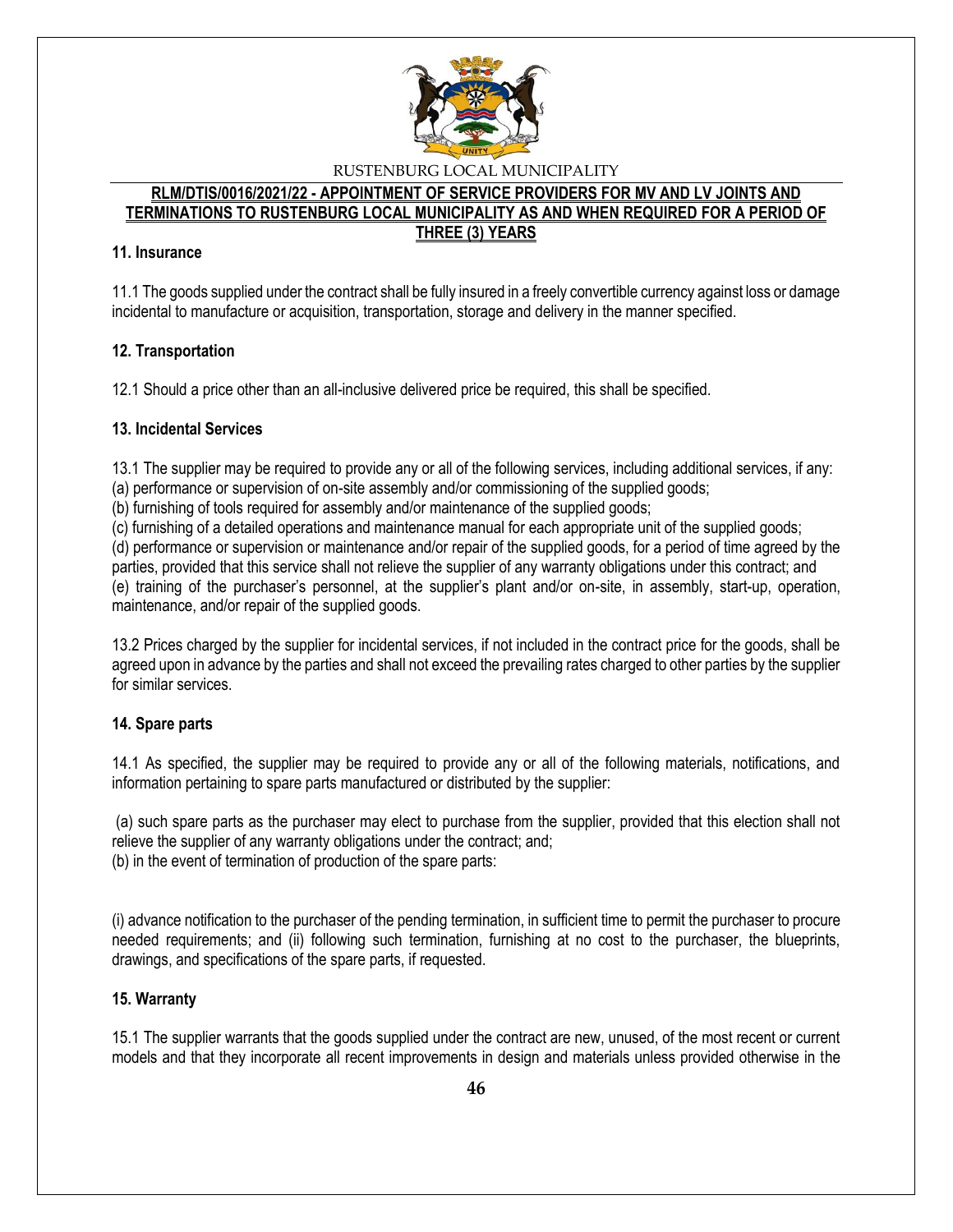

### **RLM/DTIS/0016/2021/22 - APPOINTMENT OF SERVICE PROVIDERS FOR MV AND LV JOINTS AND TERMINATIONS TO RUSTENBURG LOCAL MUNICIPALITY AS AND WHEN REQUIRED FOR A PERIOD OF THREE (3) YEARS**

contract. The supplier further warrants that all goods supplied under this contract shall have no defect, arising from design, materials, or workmanship (except when the design and/or material is required by the purchaser's specifications) or from any act or omission of the supplier, that may develop under normal use of the supplied goods in the conditions prevailing in the country of final destination.

15.2 This warranty shall remain valid for twelve (12) months after the goods, or any portion thereof as the case may be, have been delivered to and accepted at the final destination indicated in the contract, or for eighteen (18) months after the date of shipment from the port or place of loading in the source country, whichever period concludes earlier, unless specified otherwise.

15.3 The purchaser shall promptly notify the supplier in writing of any claims arising under this warranty.

15.4 Upon receipt of such notice, the supplier shall, within the period specified and with all reasonable speed, repair or replace the defective goods or parts thereof, without costs to the purchaser.

15.5 If the supplier, having been notified, fails to remedy the defect(s) within the period specified, the purchaser may proceed to take such remedial action as may be necessary, at the supplier's risk and expense and without prejudice to any other rights which the purchaser may have against the supplier under the contract.

## **16. Payment**

16.1 The method and conditions of payment to be made to the supplier under this contract shall be specified.

16.2 The supplier shall furnish the purchaser with an invoice accompanied by a copy of the delivery note and upon fulfillment of other obligations stipulated in the contract.

16.3 Payments shall be made promptly by the purchaser, but in no case later than thirty (30) days after submission of an invoice or claim by the supplier.

16.4 Payment will be made in Rand unless otherwise stipulated.

#### **17. Prices**

17.1 Prices charged by the supplier for goods delivered and services performed under the contract shall not vary from the prices quoted by the supplier in his bid, with the exception of any price adjustments authorized or in the purchaser's request for bid validity extension, as the case may be.

#### **18. Variation orders**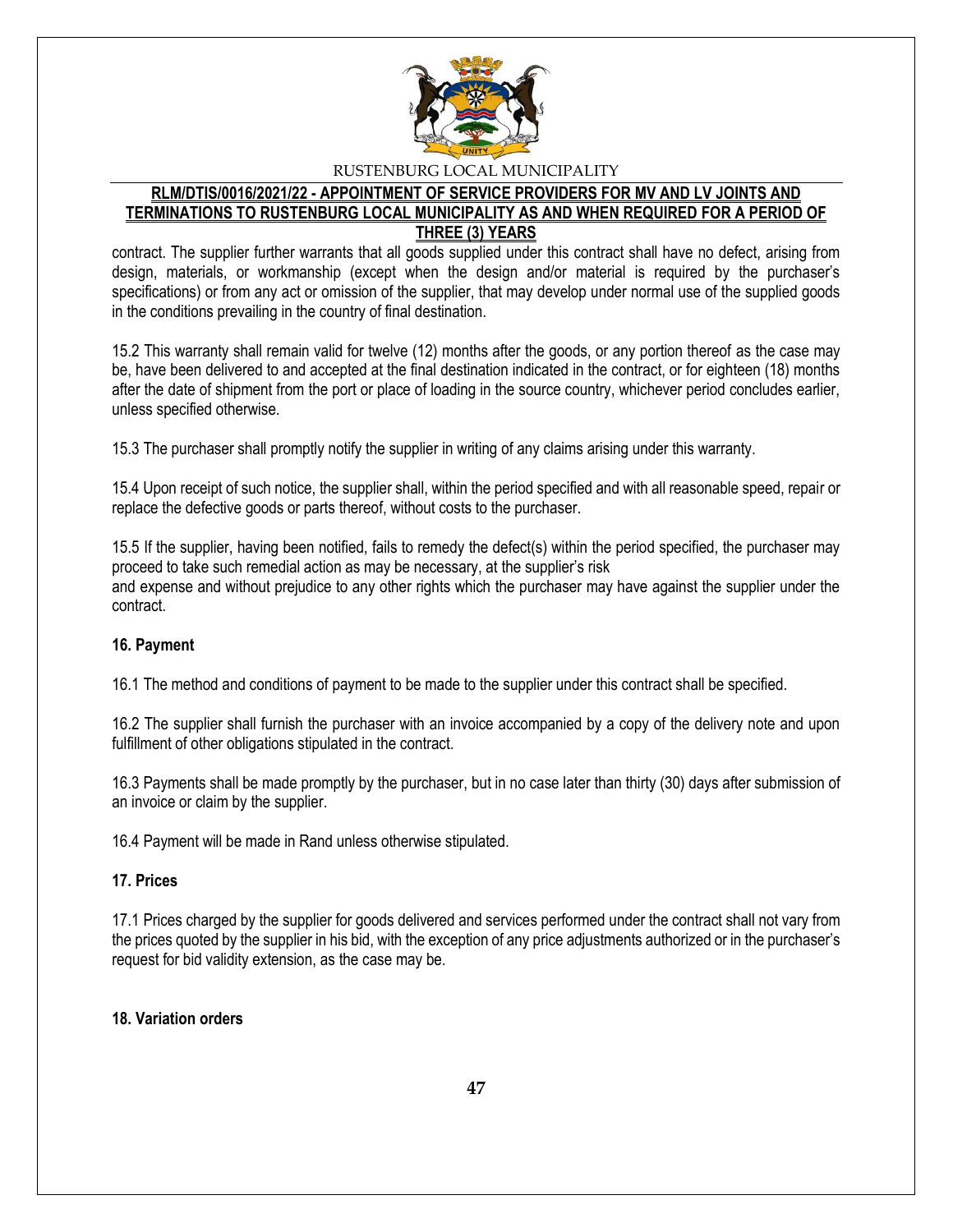

## **RLM/DTIS/0016/2021/22 - APPOINTMENT OF SERVICE PROVIDERS FOR MV AND LV JOINTS AND TERMINATIONS TO RUSTENBURG LOCAL MUNICIPALITY AS AND WHEN REQUIRED FOR A PERIOD OF THREE (3) YEARS**

18.1 In cases where the estimated value of the envisaged changes in purchase does not vary more than 15% of the total value of the original contract, the contractor may be instructed to deliver the goods or render the services as such. In cases of measurable quantities, the contractor may be approached to reduce the unit price, and such offers may be accepted provided that there is no escalation in price.

### **19. Assignment**

19.1 The supplier shall not assign, in whole or in part, its obligations to perform under the contract, except with the purchaser's prior written consent.

### **20. Subcontracts**

20.1 The supplier shall notify the purchaser in writing of all subcontracts awarded under these contracts if not already specified in the bid. Such notification, in the original bid or later, shall not relieve the supplier from any liability or obligation under the contract.

### **21. Delays in the supplier's delivery and/or performance**

21.1 Delivery of the goods and performance of services shall be made by the supplier in accordance with the time schedule prescribed by the purchaser in the contract.

21.2 If at any time during performance of the contract, the supplier or its subcontractor(s) should encounter conditions impeding timely delivery of the goods and performance of services, the supplier shall promptly notify the purchaser in writing of the fact of the delay, it's likely duration and its cause(s). As soon as practicable after receipt of the supplier's notice, the purchaser shall evaluate the situation and may at his discretion extend the supplier's time for performance, with or without the imposition of penalties, in which case the extension shall be ratified by the parties by amendment of contract.

21.3 The right is reserved to procure outside of the contract small quantities or to have minor essential services executed if an emergency arises, the supplier's point of supply is not situated at or near the place where the goods are required, or the supplier's services are not readily available.

21.4 Except as provided under GCC Clause 25, a delay by the supplier in the performance of its delivery obligations shall render the supplier liable to the imposition of penalties, pursuant to GCC Clause 22, unless an extension of time is agreed upon pursuant to GCC Clause 22.2 without the application of penalties.

21.5 Upon any delay beyond the delivery period in the case of a goods contract, the purchaser shall, without cancelling the contract, be entitled to purchase goods of a similar quality and up to the same quantity in substitution of the goods not supplied in conformity with the contract and to return any goods delivered later at the supplier's expense and risk, or to cancel the contract and buy such goods as may be required to complete the contract and without prejudice to his other rights, be entitled to claim damages from the supplier.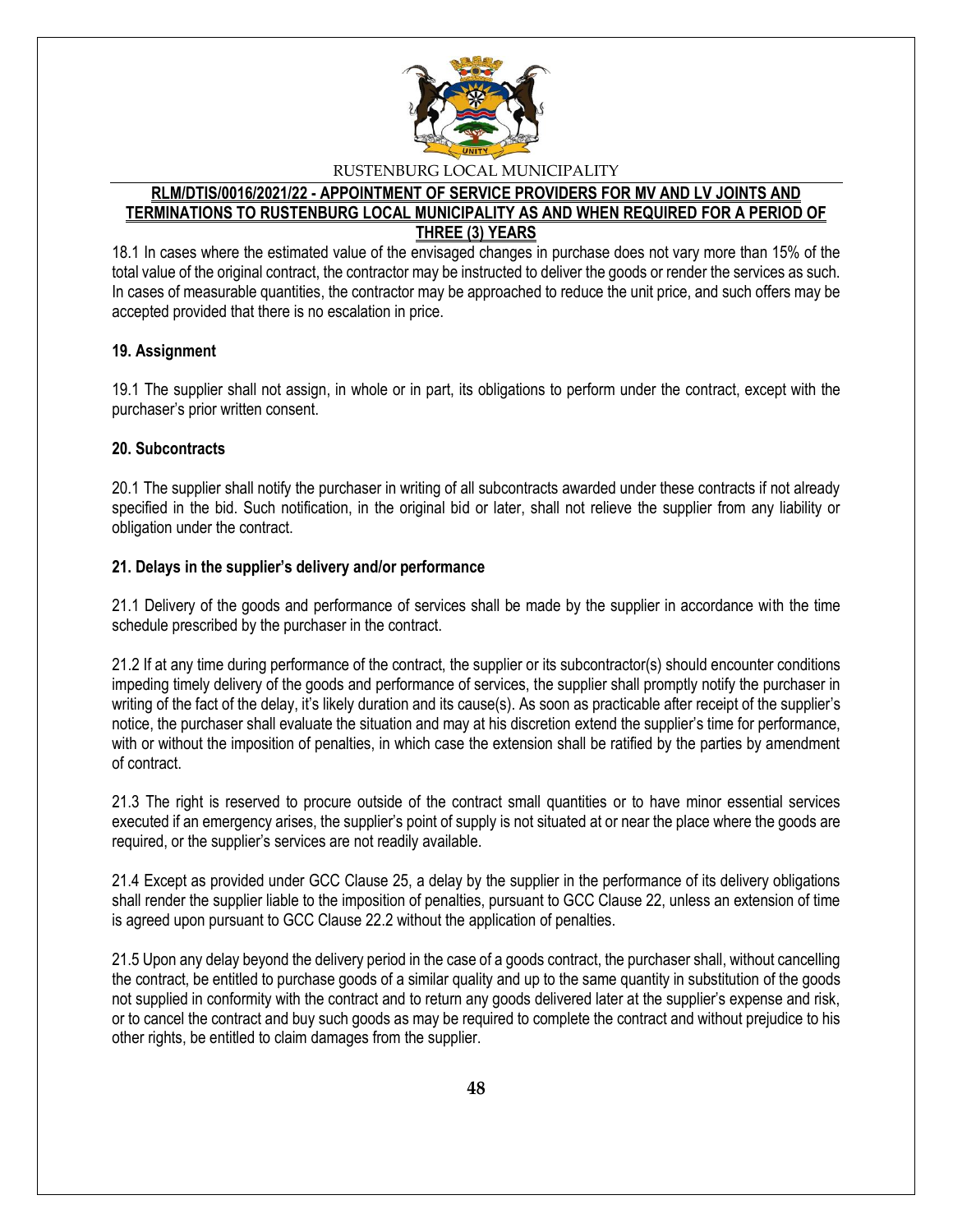

#### **RLM/DTIS/0016/2021/22 - APPOINTMENT OF SERVICE PROVIDERS FOR MV AND LV JOINTS AND TERMINATIONS TO RUSTENBURG LOCAL MUNICIPALITY AS AND WHEN REQUIRED FOR A PERIOD OF THREE (3) YEARS**

## **22. Penalties**

22.1 Subject to GCC Clause 25, if the supplier fails to deliver any or all of the goods or to perform the services within the period(s) specified in the contract, the purchaser shall, without prejudice to its other remedies under the contract, deduct from the contract price, as a penalty, a sum calculated on the delivered price of the delayed goods or unperformed services using the current prime interest rate calculated for each day of the delay until actual delivery or performance. The purchaser may also consider termination of the contract pursuant to GCC Clause 23.

### **23. Termination for default**

23.1 The purchaser, without prejudice to any other remedy for breach of contract, by written notice of default sent to the supplier, may terminate this contract in whole or in part:

(a) if the supplier fails to deliver any or all of the goods within the period(s) specified in the contract, or within any extension thereof granted by the purchaser pursuant to GCC Clause 21.2;

(b) if the supplier fails to perform any other obligation(s) under the contract; or

(c) if the supplier, in the judgment of the purchaser, has engaged in corrupt or fraudulent practices in competing for or in executing the contract.

23.2 In the event the purchaser terminates the contract in whole or in part, the purchaser may procure, upon such terms and in such manner, as it deems appropriate, goods, works or services similar to those undelivered, and the supplier shall be liable to the purchaser for any excess costs for such similar goods, works or services. However, the supplier shall continue performance of the contract to the extent not terminated.

23.3 Where the purchaser terminates the contract in whole or in part, the purchaser may decide to impose a restriction penalty on the supplier by prohibiting such supplier from doing business with the public sector for a period not exceeding 10 years.

23.4 If a purchaser intends imposing a restriction on a supplier or any person associated with the supplier, the supplier will be allowed a time period of not more than fourteen (14) days to provide reasons why the envisaged restriction should not be imposed. Should the supplier fail to respond within the stipulated fourteen (14) days the purchaser may regard the supplier as having no objection and proceed with the restriction.

23.5 Any restriction imposed on any person by the purchaser will, at the discretion of the purchaser, also be applicable to any other enterprise or any partner, manager, director or other person who wholly or partly exercises or exercised or may exercise control over the enterprise of the first-mentioned person, and with

which enterprise or person the first-mentioned person, is or was in the opinion of the purchaser actively associated.

23.6 If a restriction is imposed, the purchaser must, within five (5) working days of such imposition, furnish the National Treasury, with the following information:

(i) the name and address of the supplier and / or person restricted by the purchaser;

- (ii) the date of commencement of the restriction
- (iii) the period of restriction; and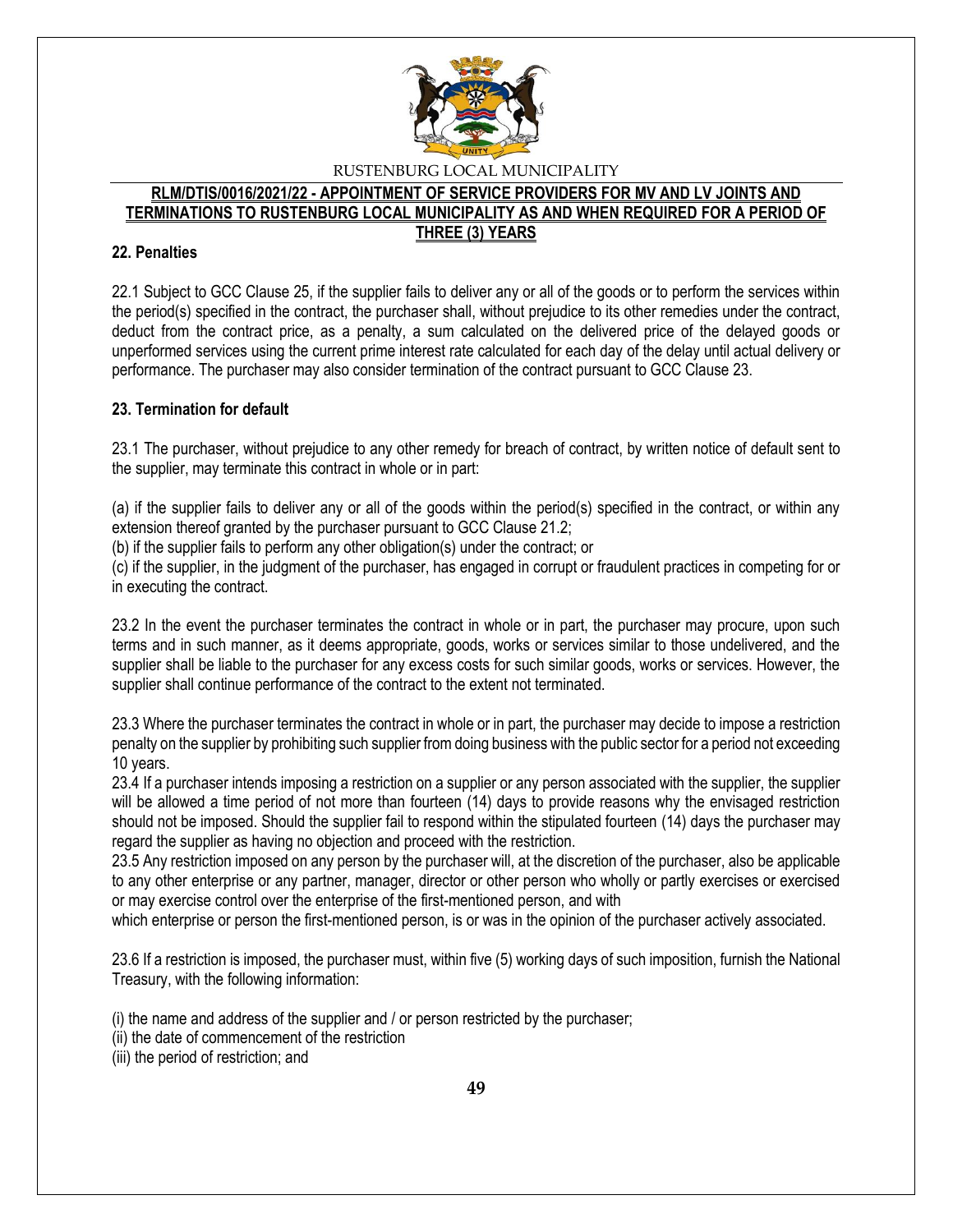

### **RLM/DTIS/0016/2021/22 - APPOINTMENT OF SERVICE PROVIDERS FOR MV AND LV JOINTS AND TERMINATIONS TO RUSTENBURG LOCAL MUNICIPALITY AS AND WHEN REQUIRED FOR A PERIOD OF THREE (3) YEARS**

(iv) the reasons for the restriction.

These details will be loaded in the National Treasury's central database of suppliers or persons prohibited from doing business with the public sector.

23.7 If a court of law convicts a person of an offence as contemplated in sections 12 or 13 of the Prevention and Combating of Corrupt Activities Act, No. 12 of 2004, the court may also rule that such person's name be endorsed on the Register for Tender Defaulters. When a person's name has been endorsed on the Register, the person will be prohibited from doing business with the public sector for a period not less than five years and not more than 10 years. The National Treasury is empowered to determine the period of restriction and each case will be dealt with on its own merits. According to section 32 of the Act the Register must be open to the public. The Register can be perused on the National Treasury website

### **24. Antidumping and countervailing duties and rights**

24.1 When, after the date of bid, provisional payments are required, or anti-dumping or countervailing duties are imposed, or the amount of a provisional payment or anti-dumping or countervailing right is increased in respect of any dumped or subsidized import, the State is not liable for any amount so required or imposed, or for the amount of any such increase. When, after the said date, such a provisional payment is no longer required or any such anti-dumping or countervailing right is abolished, or where the amount of such provisional payment or any such right is reduced, any such favourable difference shall on demand be paid forthwith by the supplier to the purchaser or the purchaser may deduct such amounts from moneys (if any) which may otherwise be due to the supplier in regard to goods or services which he delivered or rendered, or is to deliver or render in terms of the contract or any other contract or any other amount which may be due to him.

#### **25. Force Majeure**

25.1 Notwithstanding the provisions of GCC Clauses 22 and 23, the supplier shall not be liable for forfeiture of its performance security, damages, or termination for default if and to the extent that his delay in

Performance or other failure to perform his obligations under the contract is the result of an event of force majeure. 25.2 If a force majeure situation arises, the supplier shall promptly notify the purchaser in writing of such condition and the cause thereof. Unless otherwise directed by the purchaser in writing, the supplier shall

continue to perform its obligations under the contract as far as is reasonably practical, and shall seek all reasonable alternative means for performance not prevented by the force majeure event.

#### **26. Termination for insolvency**

26.1 The purchaser may at any time terminate the contract by giving written notice to the supplier if the supplier becomes bankrupt or otherwise insolvent. In this event, termination will be without compensation to the supplier,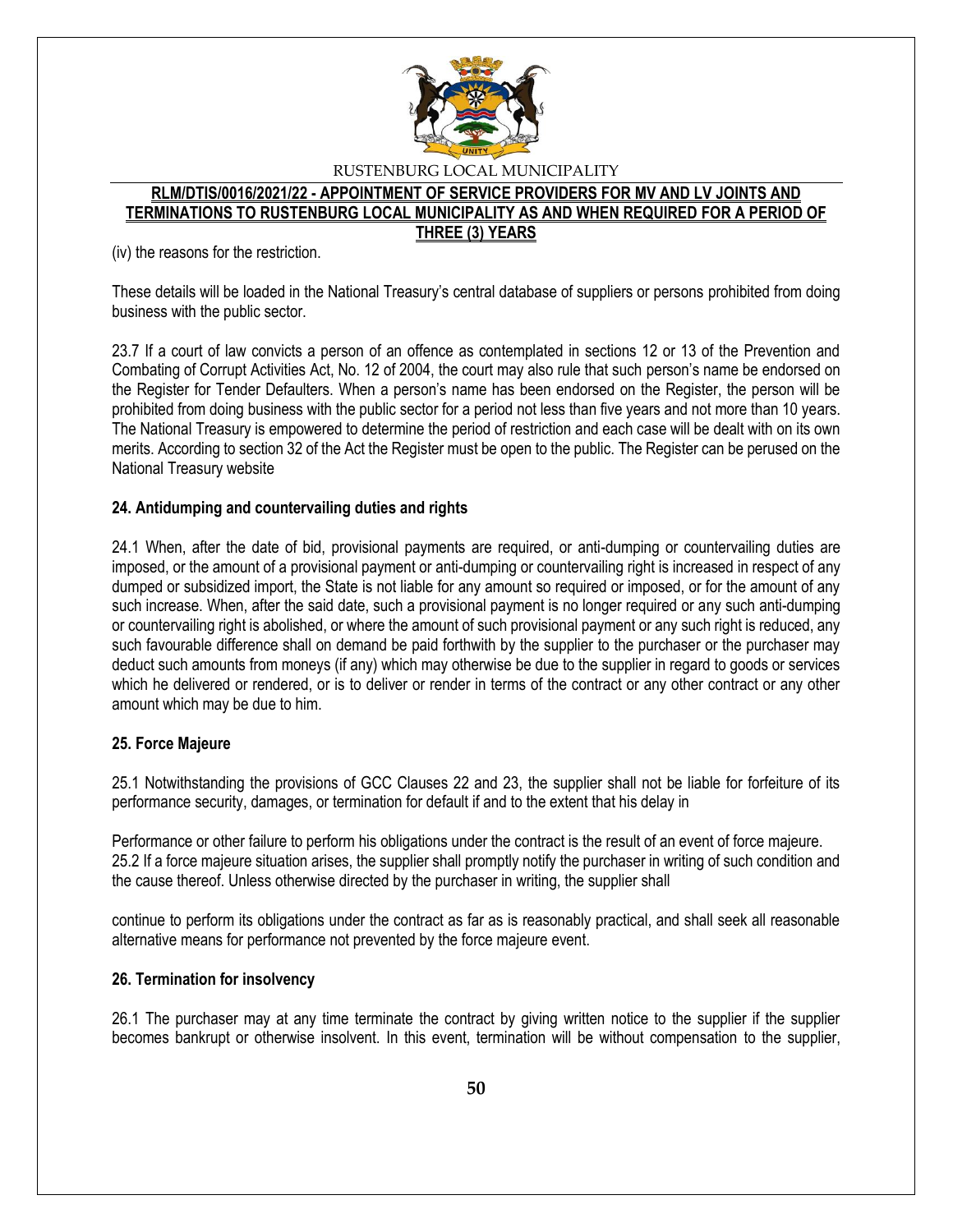

## **RLM/DTIS/0016/2021/22 - APPOINTMENT OF SERVICE PROVIDERS FOR MV AND LV JOINTS AND TERMINATIONS TO RUSTENBURG LOCAL MUNICIPALITY AS AND WHEN REQUIRED FOR A PERIOD OF THREE (3) YEARS**

provided that such termination will not prejudice or affect any right of action or remedy, which has accrued or will accrue thereafter to the purchaser.

## **27. Settlement of Disputes**

27.1 If any dispute or difference of any kind whatsoever arises between the purchaser and the supplier in connection with or arising out of the contract, the parties shall make every effort to resolve amicably such dispute or difference by mutual consultation.

27.2 If, after thirty (30) days, the parties have failed to resolve their dispute or difference by such mutual consultation, then either the purchaser or the supplier may give notice to the other party of his intention to commence with mediation. No mediation in respect of this matter may be commenced unless such notice is given to the other party. 27.3 Should it not be possible to settle a dispute by means of mediation, it may be settled in a South African court of law.

27.4 Notwithstanding any reference to mediation and/or court proceedings herein,

(a) the parties shall continue to perform their respective obligations under the contract unless they otherwise agree; and

(b) the purchaser shall pay the supplier any monies due the supplier for goods delivered and / or services rendered according to the prescripts of the contract.

#### **28. Limitation of Liability**

28.1 Except in cases of criminal negligence or willful misconduct, and in the case of infringement pursuant to Clause 6;

(a) the supplier shall not be liable to the purchaser, whether in contract, tort, or otherwise, for any indirect or consequential loss or damage not apply to any obligation of the supplier to pay penalties and/or damages to the purchaser; and

(b) the aggregate liability of the supplier to the purchaser, whether under the contract, in tort or otherwise, shall not exceed the total contract price, provided that this limitation shall not apply to the cost of repairing or replacing defective equipment.

#### **29. Governing language**

29.1 The contract shall be written in English. All correspondence and other documents pertaining to the contract that is exchanged by the parties shall also be written in English.

## **30. Applicable law**

30.1 The contract shall be interpreted in accordance with South African laws, unless otherwise specified.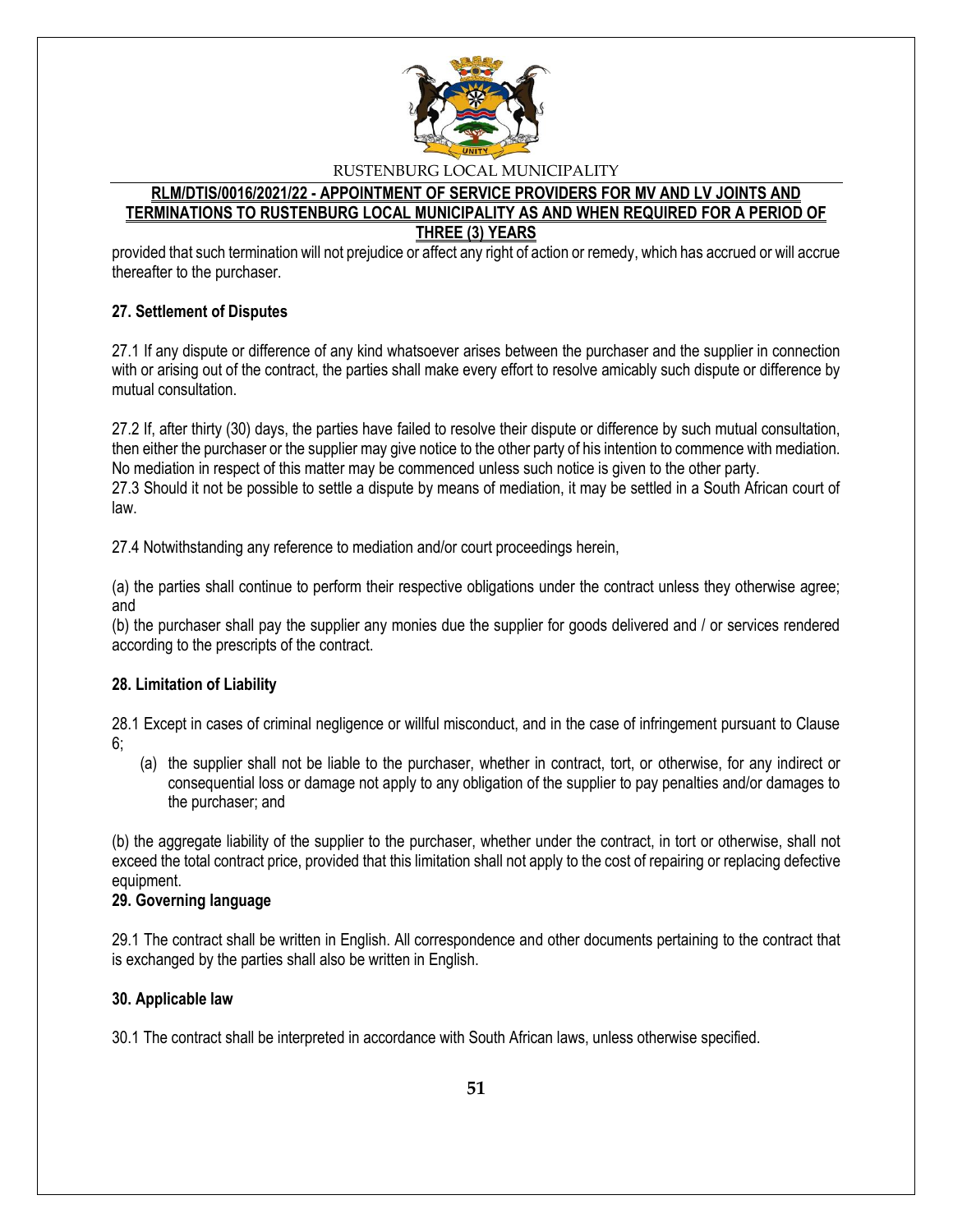

#### **RLM/DTIS/0016/2021/22 - APPOINTMENT OF SERVICE PROVIDERS FOR MV AND LV JOINTS AND TERMINATIONS TO RUSTENBURG LOCAL MUNICIPALITY AS AND WHEN REQUIRED FOR A PERIOD OF THREE (3) YEARS**

### **31. Notices**

31.1 Every written acceptance of a bid shall be posted to the supplier concerned by registered or certified mail and any other notice to him shall be posted by ordinary mail to the address furnished in his bid or to the address notified later by him in writing and such posting shall be deemed to be proper service of such notice.

31.2 The time mentioned in the contract documents for performing any act after such aforesaid notice has been given, shall be reckoned from the date of posting of such notice.

### **32. Taxes and duties**

32.1 A foreign supplier shall be entirely responsible for all taxes, stamp duties, license fees, and other such levies imposed outside the purchaser's country.

32.2 A local supplier shall be entirely responsible for all taxes, duties, license fees, etc., incurred until delivery of the contracted goods to the purchaser.

32.3 No contract shall be concluded with any bidder whose tax matters are not in order. Prior to the award of a bid SARS must have certified that the tax matters of the preferred bidder are in order.

32.4 No contract shall be concluded with any bidder whose municipal rates and taxes and municipal services charges are in arrears.

## **33. Transfer of contracts**

33.1 The contractor shall not abandon, transfer, cede assign or sublet a contract or part thereof without the written permission of the purchaser

#### **34. Amendment of contracts**

34.1 No agreement to amend or vary a contract or order or the conditions, stipulations or provisions thereof shall be valid and of any force unless such agreement to amend or vary is entered into in writing and signed by the contracting parties. Any waiver of the requirement that the agreement to amend or vary shall be in writing, shall also be in writing.

#### **35. Prohibition of restrictive practices**

35.1 In terms of section 4 (1) (b) (iii) of the Competition Act No. 89 of **restrictive practices** 1998, as amended, an agreement between, or concerted practice by, firms, or a decision by an association of firms, is prohibited if it is between parties in a horizontal relationship and if a bidder(s) is / are or a contractor(s) was / were involved in collusive bidding.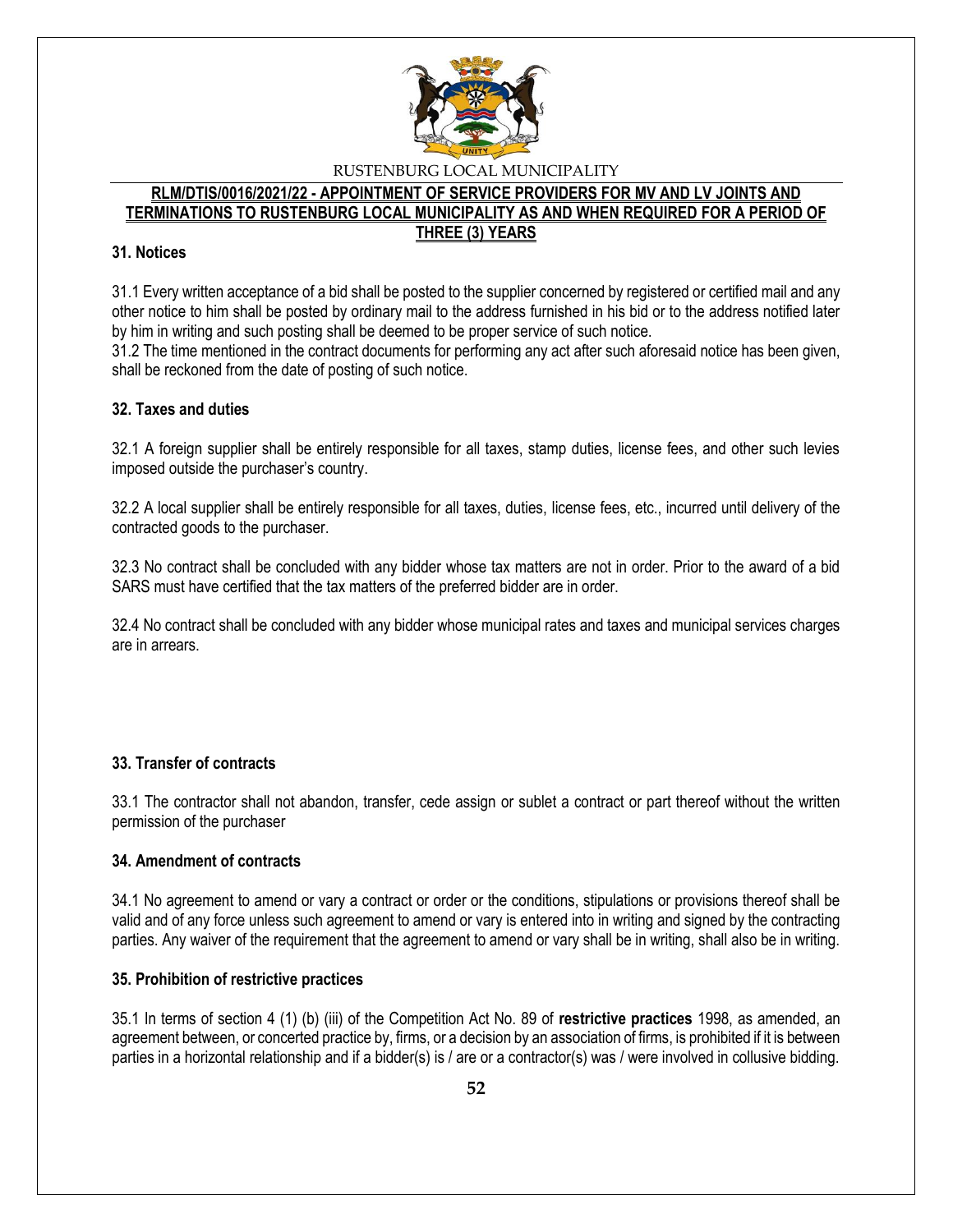

## **RLM/DTIS/0016/2021/22 - APPOINTMENT OF SERVICE PROVIDERS FOR MV AND LV JOINTS AND TERMINATIONS TO RUSTENBURG LOCAL MUNICIPALITY AS AND WHEN REQUIRED FOR A PERIOD OF THREE (3) YEARS**

35.2 If a bidder(s) or contractor(s) based on reasonable grounds or evidence obtained by the purchaser has / have engaged in the restrictive practice referred to above, the purchaser may refer the matter to the Competition Commission for investigation and possible imposition of administrative penalties as contemplated in section 59 of the Competition Act No 89 0f 1998.

35.3 If a bidder(s) or contractor(s) has / have been found guilty by the Competition Commission of the restrictive practice referred to above, the purchaser may, in addition and without prejudice to any other remedy provided for, invalidate the bid(s) for such item(s) offered, and / or terminate the contract in whole or part, and / or restrict the bidder(s) or contractor(s) from conducting business with the public sector for a period not exceeding ten (10) years and / or claim damages from the bidder(s) or contractor(s) concerned.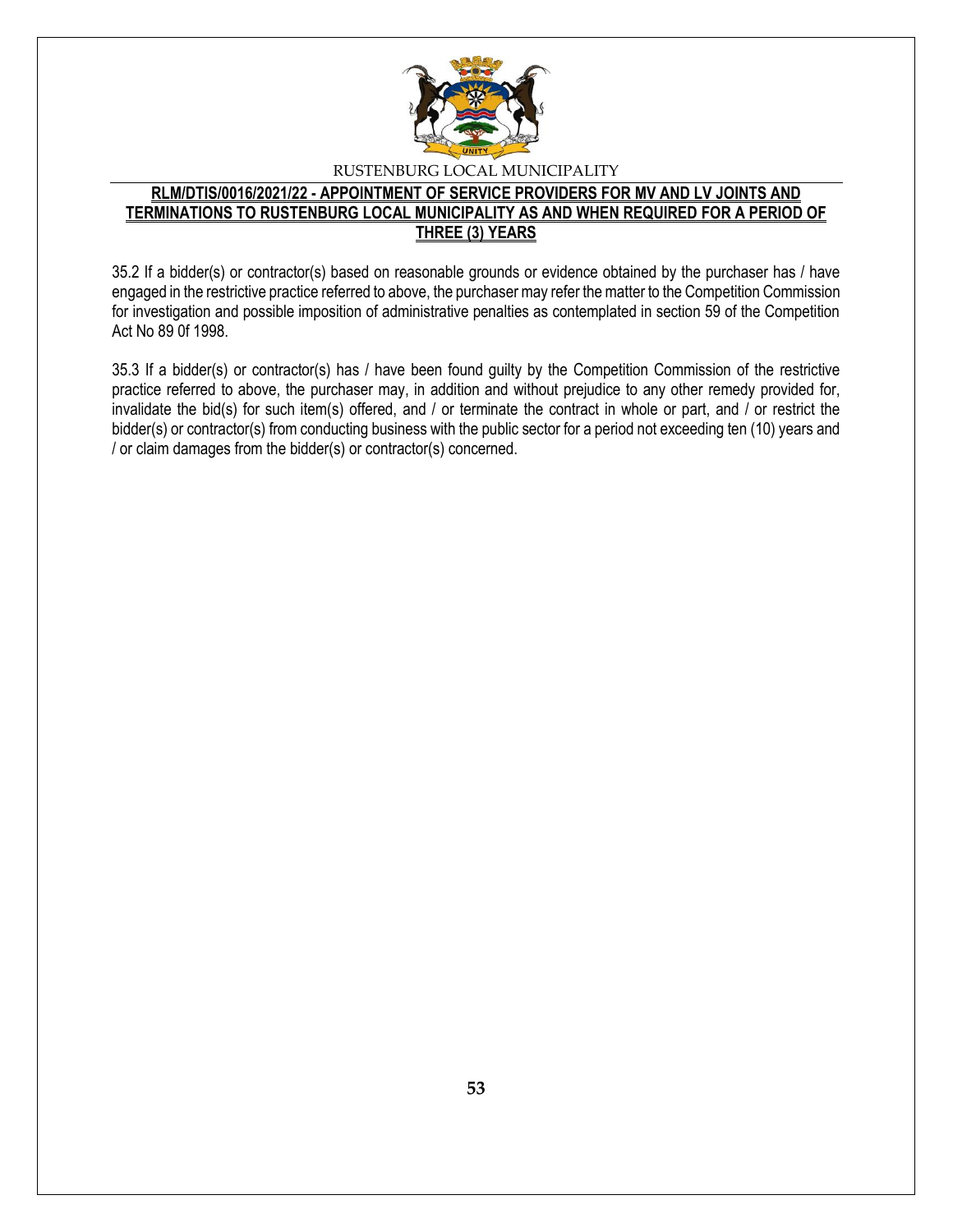

# **RLM/DTIS/0016/2021/22 - APPOINTMENT OF SERVICE PROVIDERS FOR MV AND LV JOINTS AND TERMINATIONS TO RUSTENBURG LOCAL MUNICIPALITY AS AND WHEN REQUIRED FOR A PERIOD OF THREE (3) YEARS**

# **TERMS OF REFERENCE/ SPECIFICATIONS**

# **MV CABLE JOINTS COMPLETE WITH FERRULES & TERMINATIONS COMPLETE WITH LUGS**

# **1. GENERAL INFORMATION**

This specification is for MV cable joints and terminations. Raychem Equivalent joints must be offered. All prices for product shall be in accordance with NRS 053 (2008) or as amended.

## 1.1 System particulars :

| Normal operating voltage | 33000/11000 Volt |
|--------------------------|------------------|
|                          | & 400/230 Volt   |
| Frequency                | 50 Hz<br>÷       |
| Number of phases         |                  |
| Neutral earthing         | Solid            |
|                          |                  |
| Service conditions:      |                  |

| Maximum temperature  |   | $40^{\circ}$ C          |
|----------------------|---|-------------------------|
| Altitude             | ٠ | 1200 m above sea level. |
| Lightning conditions |   | Severe                  |

## 1.3 Standards:

 $1.2$ 

All material manufactured and supplied must comply to **NRS 053-2008**.

# **2. GENERAL REQUIREMENTS**

- 2.1 The material shall be of the heatshrink type and suitable for use on XLPE cables.
- 2.2 The Transition material shall be of the heatshrink type and suitable for use on XLPE and PILCSWA cables.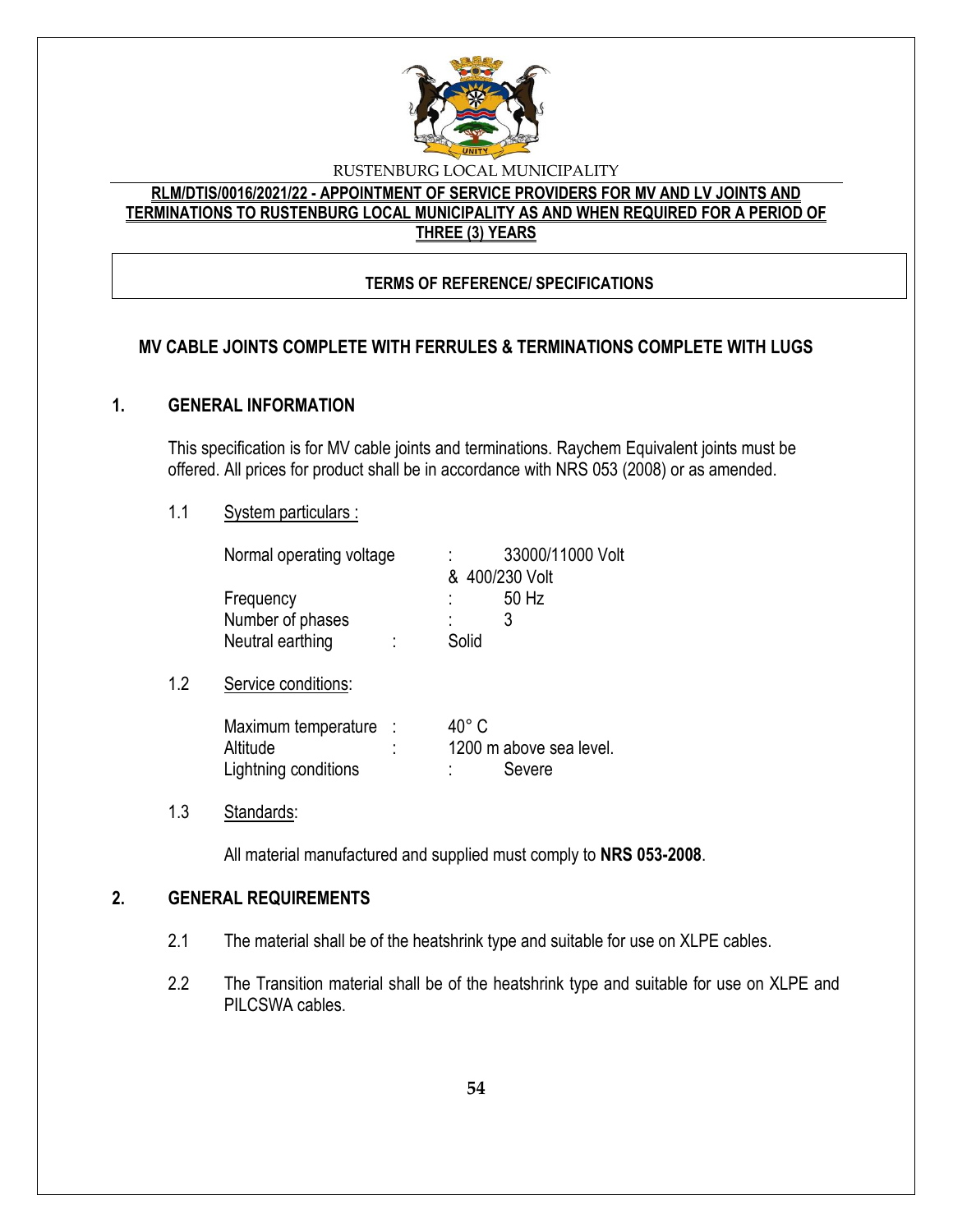

#### **RLM/DTIS/0016/2021/22 - APPOINTMENT OF SERVICE PROVIDERS FOR MV AND LV JOINTS AND TERMINATIONS TO RUSTENBURG LOCAL MUNICIPALITY AS AND WHEN REQUIRED FOR A PERIOD OF THREE (3) YEARS**

- 2.3 Cable joints and sealing material shall be suitable for use on a 3 phase 3 wire 50 hertz 11 kV system.
- 2.4 All tenderers must supply full technical details of material offered with test certificates.

# **3. MATERIAL REQUIREMENTS**

All of the heat shrink material shall be manufactured from cross linked Silicon based material. The material shall be suitable for shrinking with a propane torch or equivalent flame.

# **4. EARTHING**

Earthing of XLPE cable screens and/or MIND lead sheaths shall be by means of a constant pressure spring. Corrosion protection sleeves and earth leads must be provided together with these springs in each kit.

# **5. KIT ASSSEMBLIES**

All jointing material and terminations shall preferably be of the **RAYCHEM** type. All kits shall be assembled equivalent to the following old **RAYCHEM** kit numbers as listed below, but shall comply with NRS 053 (2008):

All MV Cable Joints shall be delivered complete with Ferrules & Terminations complete with Lugs

# **5.1 PAPER INSULATED CABLES 11KV**

- a) Transition joints
- 16 50 mm ; List No EFSJ 12A / T6/GL1/GX3 OR EQUIVELANT
- 50 95 mm ; List No EFSJ 12B / T7/GL1/GX4 OR EQUIVELANT
- 95 185 mm ; List No EFSJ 12C / T8/GL2/GX5 OR EQUIVELANT

185 - 400 mm ; List No EFSJ 12D / T9/GL3/GX5 OR EQUIVELANT

# **5.2 XLPE CABLE 11KV**

a) Through Joints

25 - 70 mm ; List No SXSU 3311 OR EQUIVELANT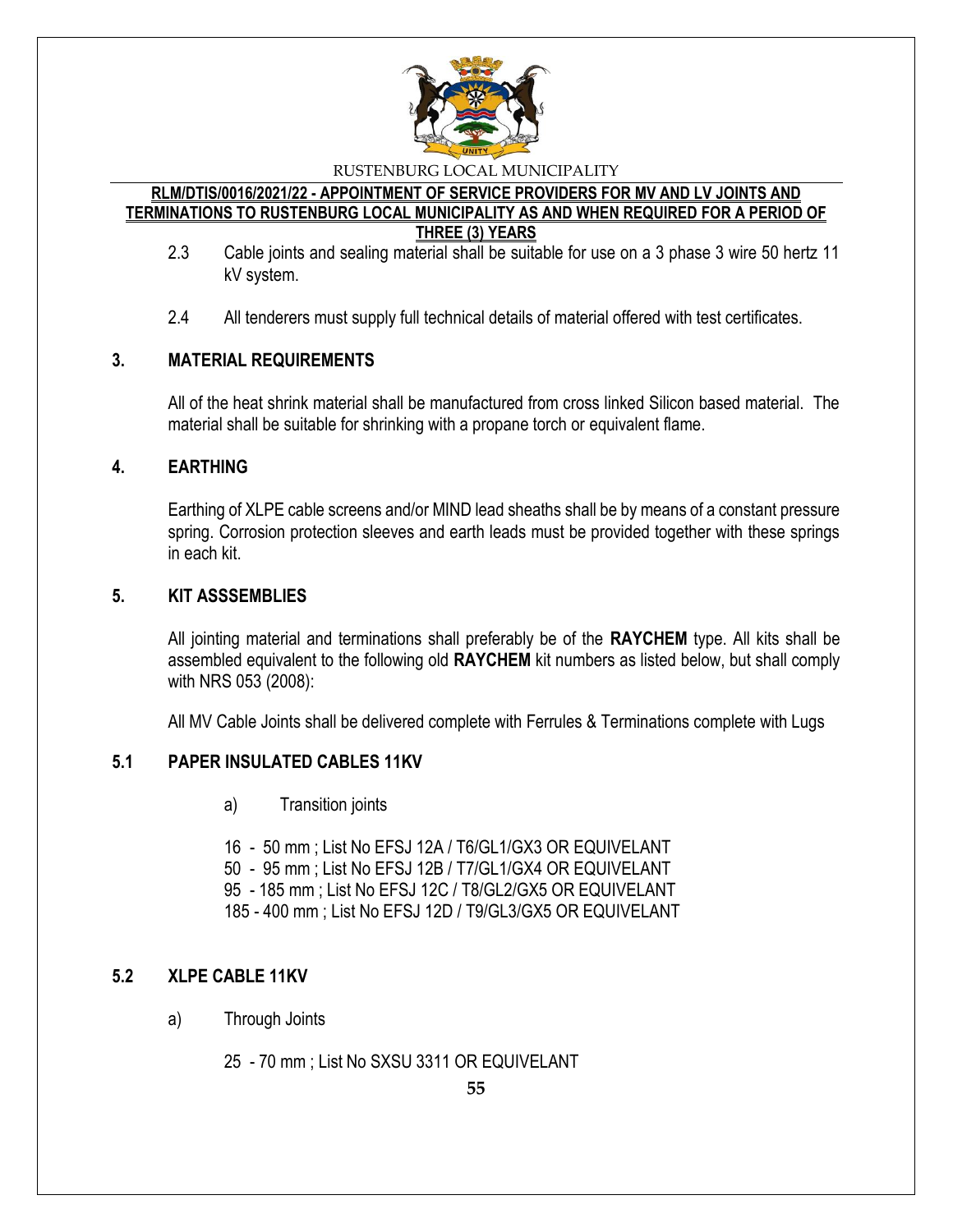

#### **RLM/DTIS/0016/2021/22 - APPOINTMENT OF SERVICE PROVIDERS FOR MV AND LV JOINTS AND TERMINATIONS TO RUSTENBURG LOCAL MUNICIPALITY AS AND WHEN REQUIRED FOR A PERIOD OF THREE (3) YEARS**

95 - 185 mm ; List No SXSU 3321 OR EQUIVELANT 240 - 300 mm ; List No SXSU 3331 OR EQUIVELANT

b) Indoor Terminations (650mm Tails)

16 - 25 mm ; List No EPKT 17A3XI-H1-G55-BO5 OR EQUIVELANT 35 - 70 mm ; List No EPKT 17B3XI-H1-G56-BO6 OR EQUIVELANT 95 - 240 mm ; List No EPKT 17C3XI-H1-G57-B07 OR EQUIVELANT 300 - 400 mm ; List No EPKT 17D3XI-H1-G58-BO7 OR EQUIVELANT

- c) Outdoor Terminations (1200 mm Tails)
	- 16 25 mm ; List No EPKT 17A3XO-H3-G55 OR EQUIVELANT
	- 35 70 mm ; List No EPKT 17B3XO-H3-G69 OR EQUIVELANT
	- 95 240 mm ; List No EPKT 17C3XO-H3-G72 OR EQUIVELANT
	- 300 400 mm ; List No EPKT 17D3XO-H3-G58 OR EQUIVELANT

# **5.3 XLPE CABLE 33KV**

# **SPECIFICATIONS OF KITS OFFERED SHALL BE SUBMITTED WITH TEST CERTIFICATES**

# **SINGLE CORE**

**Single Core Aluminium/Copper conductor, semi conductive screen, XLPE Insulated, semi conductive layer over insulation,** semi conductive layer tape, semi conducting bedding tape, **0.2 mm Cu Tape Screen**, Waterblocked, Medium Density Polyethelene sheathed semicon coated – type "B", 19 - 33 kV to SANS 1339 (swellable tapes under and over the Cu Tape Screen)"

a) Through Joints

240 – 500 mm 630 - 1000 mm

- b) Indoor Terminations 240 – 500 mm 630 - 1000 mm
- c) Outdoor Terminations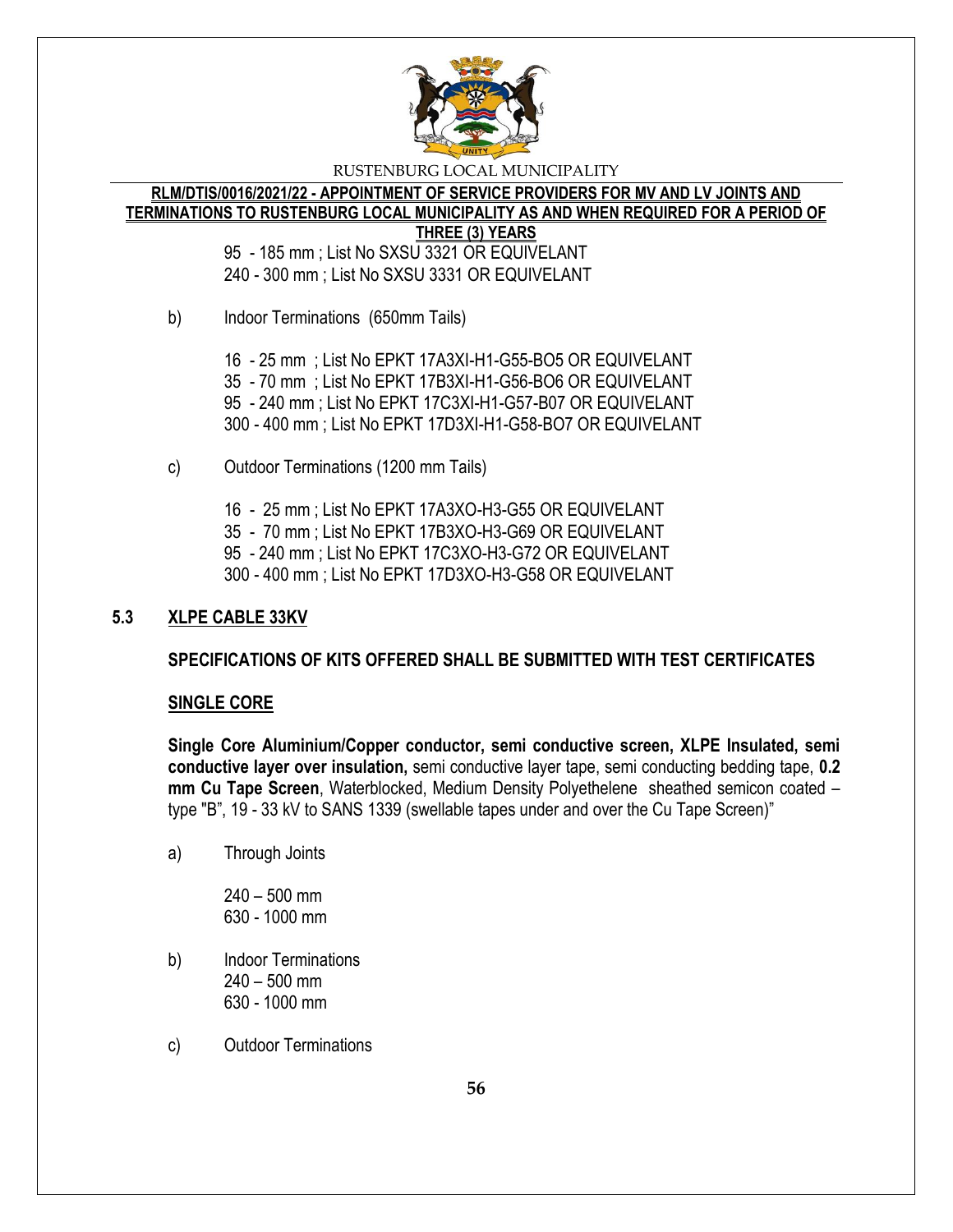

## **RLM/DTIS/0016/2021/22 - APPOINTMENT OF SERVICE PROVIDERS FOR MV AND LV JOINTS AND TERMINATIONS TO RUSTENBURG LOCAL MUNICIPALITY AS AND WHEN REQUIRED FOR A PERIOD OF THREE (3) YEARS**

240 – 500 mm 630 - 1000 mm

# **3 – CORE**

**Three (3) Core Stranded Copper conductor, semi conductive screen, XLPE Insulated, semi conductive layer over insulation,** semi conductive layer tape, **Cu Wire Screen**, Waterblocked, Medium Density Polyethelene sheathed semicon coated – (earthed) type "A2" "B", 19 - 33 kV to SANS 1339 (swellable tapes under and over the Cu Wire Screen)"

**Type Cu 240mm<sup>2</sup> 3C XLPE WB CWS(50) WB MDPE MINEX**

# **SPECIFICATIONS OF KITS OFFERED SHALL BE SUBMITTED WITH TEST CERTIFICATES**

A) Through Joints

**Cable Type Cu 240mm<sup>2</sup> 3C XLPE WB CWS(50) WB MDPE MINEX**

B) Indoor Terminations (650mm tails)

**Cable Type Cu 240mm<sup>2</sup> 3C XLPE WB CWS(50) WB MDPE MINEX**

C) Outdoor Terminations (1500mm Tails)

**Cable Type Cu 240mm<sup>2</sup> 3C XLPE WB CWS(50) WB MDPE MINEX**

# **5.4 XLPE CABLE 88KV**

N/A

**6. SAMPLES**

Are not required.

# **7 ALL OFFERS**

**All offers shall include all Mechanical Lugs / Sleeves as indicated in the price schedule. Otherwise the product will be rejected.**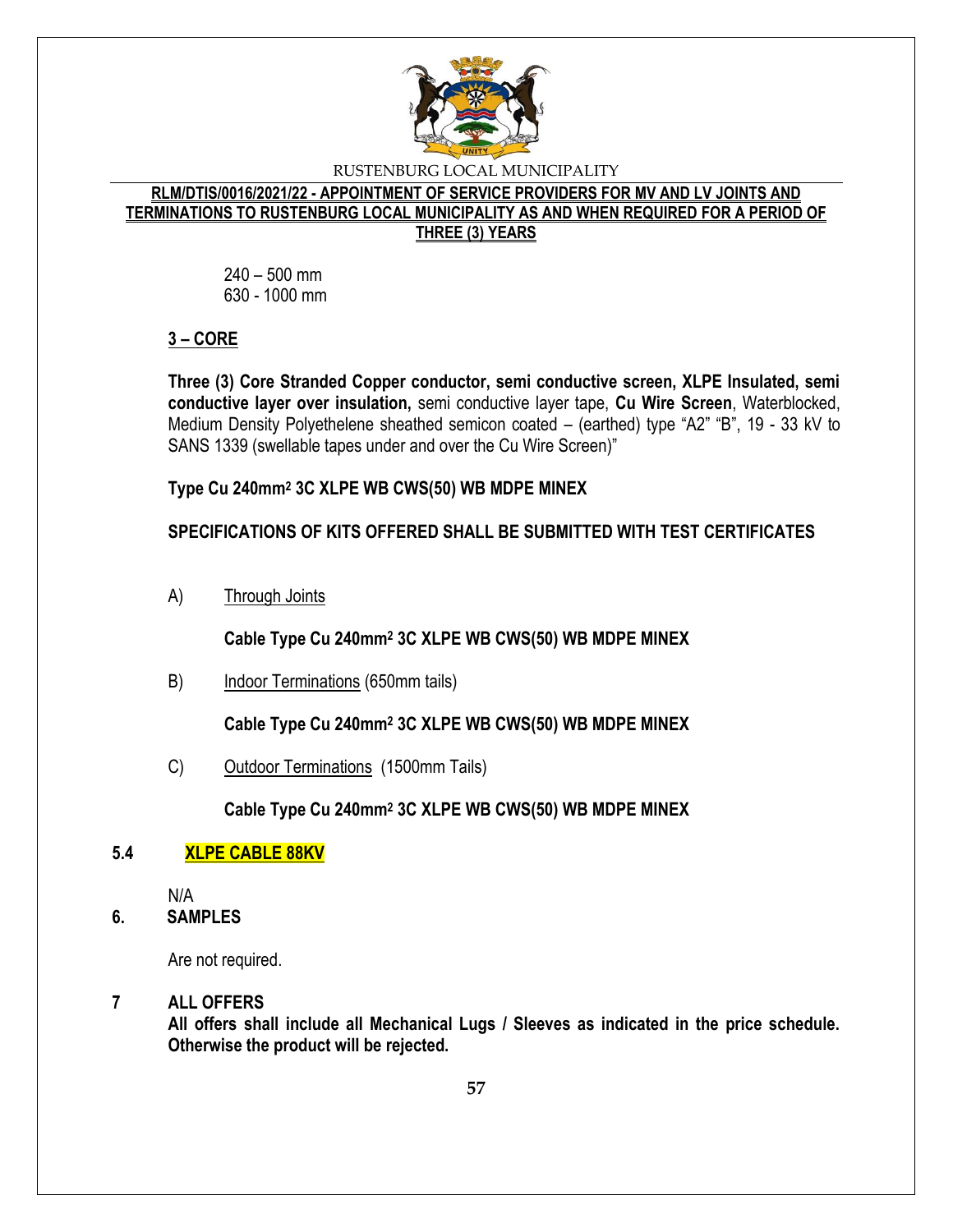

#### **RLM/DTIS/0016/2021/22 - APPOINTMENT OF SERVICE PROVIDERS FOR MV AND LV JOINTS AND TERMINATIONS TO RUSTENBURG LOCAL MUNICIPALITY AS AND WHEN REQUIRED FOR A PERIOD OF THREE (3) YEARS LOW VOLTAGE CABLE JOINTS**

## **1. SCOPE**

This specification covers the requirements for the supply and delivery of low voltage cable joints for PVC, PVC, SWA, PVC type underground cable.

## **2. GENERAL INFORMATION**

 $1.2$ 

2.1 System particulars:

| Normal operating voltage<br>Frequency<br>Number of phases<br>Neutral earthing | ٠<br>٠<br>Solid | 400/230 Volt<br>50 Hz<br>3        |
|-------------------------------------------------------------------------------|-----------------|-----------------------------------|
| Service conditions:                                                           |                 |                                   |
| Maximum temperature :<br>Altitude:<br>Lightning conditions                    | $40^{\circ}$ C  | 1 200 m above sea level<br>Severe |

## **3. RESIN JOINTS**

- 3.1 All resin type joints shall be similar to the Scotchcast type.
	- 3.2 Bidders must submit details on the chemical composition of the resin.
	- 3.3 All resin kits shall conform to BS 6910.

# **4. HEAT SHRINK JOINTS**

- 4.1 Bidders must complete the attached schedule on the different lengths of their heat shrink kit.
- 4.2 All heat shrink joints shall be similar to the Raychem type.
- 4.3 Bidders must submit details on the heat shrink material used for their product.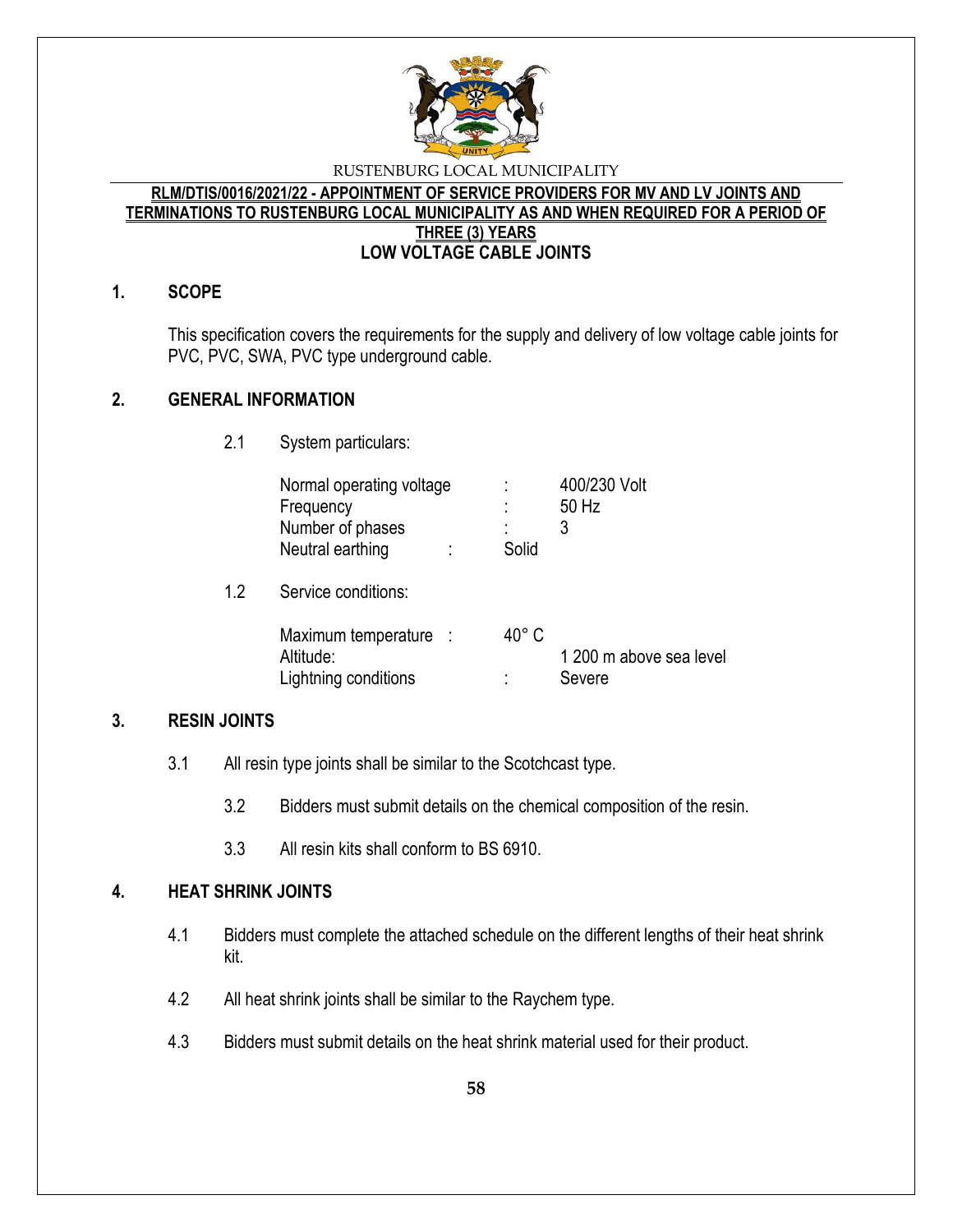

## **RLM/DTIS/0016/2021/22 - APPOINTMENT OF SERVICE PROVIDERS FOR MV AND LV JOINTS AND TERMINATIONS TO RUSTENBURG LOCAL MUNICIPALITY AS AND WHEN REQUIRED FOR A PERIOD OF THREE (3) YEARS**

- 4.4 The heat shrink shall consist of the shrinkage properties as specified in the attached schedule.
- 4.5 All heat shrink joint kits shall consist of the following material:
	- 4.5.1 Black (Ferrule) insulating tubing
	- 4.5.2 Black mastic sealant tape
	- 4.5.3 Black (Outer) medium wall tubing
	- 4.5.4 Silicon grease
	- 4.5.5 Installation instructions
- 4.6 All tubing shall have an internal coating of hot-melt adhesive.

# **5. SAMPLES**

Are not required

## **Annexure A**

# MINIMUM LENGHTS OF TUBING FOR HEAT SHRINK JOINTS:

| <b>CABLE SIZE</b>           | <b>FERULE INSULATING TUBING</b> | <b>OUTER WALL TUBING</b> |
|-----------------------------|---------------------------------|--------------------------|
| $1.5 - 4$ mm <sup>2</sup>   | 80 mm                           | 500 mm                   |
| $4 - 16$ mm <sup>2</sup>    | 80 mm                           | 500 mm                   |
| $25 - 50$ mm <sup>2</sup>   | 120 mm                          | 500 mm                   |
| $70 - 150$ mm <sup>2</sup>  | 150 mm                          | 600 mm                   |
| $185 - 300$ mm <sup>2</sup> | 200 mm                          | 1000 mm                  |

END OF SPECIFICATION